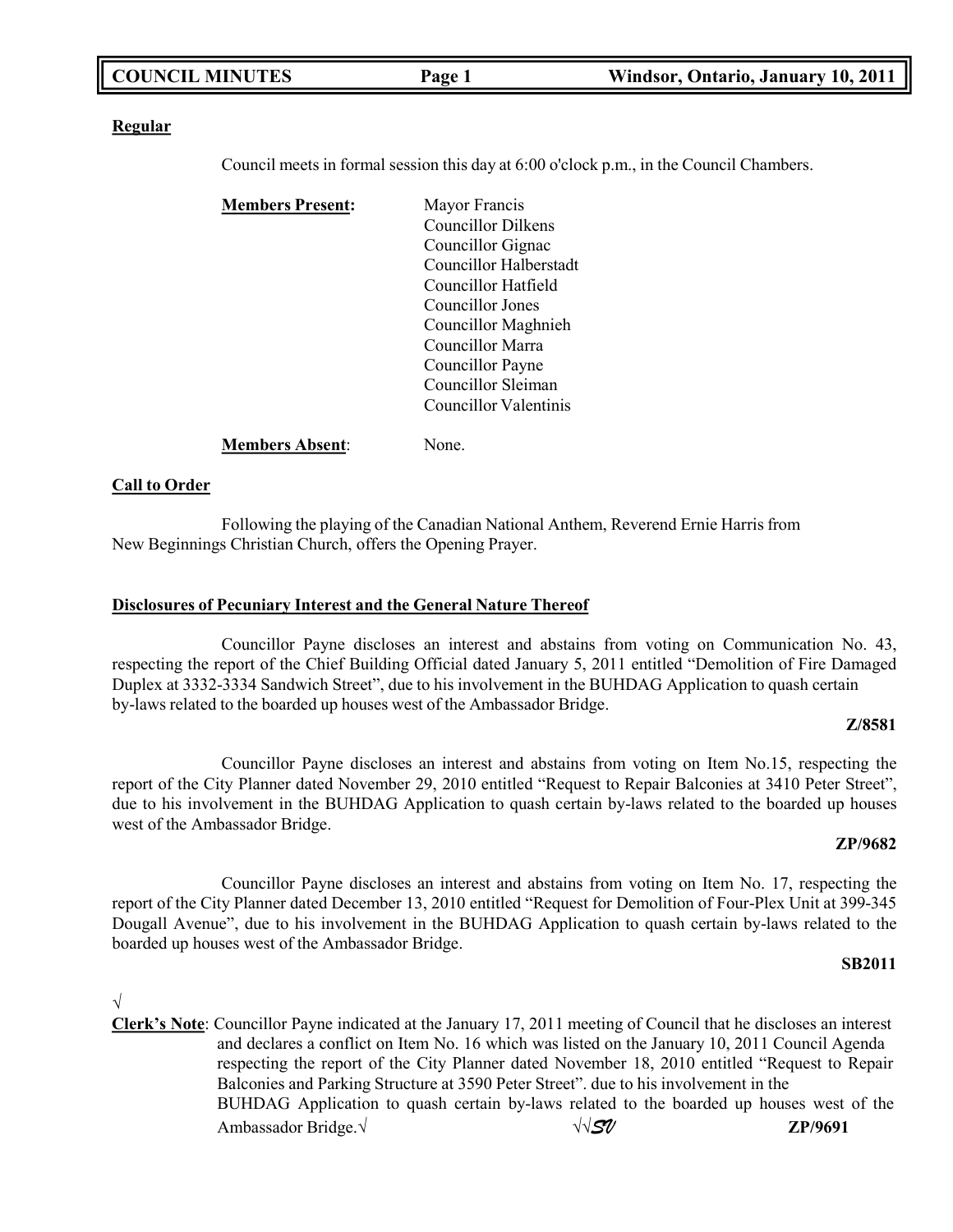#### **Minutes**

Moved by Councillor Dilkens, seconded by Councillor Gignac,

That the Minutes of the regular meeting of Council held November 29, 2010; Minutes of the Inaugural meeting of Council held December 6, 2010 and Minutes the Strategic Planning Session of City Council held on December 13, 2010, **BE ADOPTED** as presented.

Carried.

### **Notice of Proclamations**

National Alzheimer Awareness Month – January 2011

### **Committee of the Whole**

Moved by Councillor Halberstadt, seconded by Councillor Hatfield,

That Council do now rise and move into Committee of the Whole with the Mayor presiding for the purpose of dealing with:

- (a) communication items;
	- (b) consent agenda;
	- (c) hearing requests for deferrals or referrals of any items of business;
	- (d) hearing presentations and delegations;
- (e) consideration of business items;
- (f) consideration of Committee reports:
	- i) **Report of Special In-Camera Meeting or other Committee as may be held prior to Council** (if scheduled);
	- ii) **Report No. 291 of the Windsor Heritage Committee** of its meeting held November 10, 2010;
	- iii) **Report No. 292 of the Windsor Heritage Committee** of its meeting held November 10, 2010;
	- iv) **Report No. 293 of the Windsor Heritage Committee** of its meeting held November 10, 2010;
	- v) **Report No. 294 of the Windsor Heritage Committee** of its meeting held November 10, 2010;
	- vi) **Report No. 295 of the Windsor Heritage Committee** of its meeting held November 10, 2010; and
	- vii) **Report No. 296 of the Windsor Heritage Committee** of its meeting held December 8, 2010.

(g) consideration of By-laws No. 1-2011 through 8-2011 (inclusive).

Carried.

### **Communications**

Moved by Councillor Jones, seconded by Councillor Maghnieh,

**M1–2011** That the following Communication Items 1 to 23, 25 to 32, 34 to 37, 40, 42 to 58 and 60 inclusive, as set forth in the Council Agenda **BE REFERRED** as noted; that the Minutes of the Transit Windsor Board of Directors and Windsor Chartabus Inc., meetings all held November 24, 2010 **BE ADOPTED**; and further, that Communication No. 24, 33, 38, 39, 41 and 59 be dealt with as follows: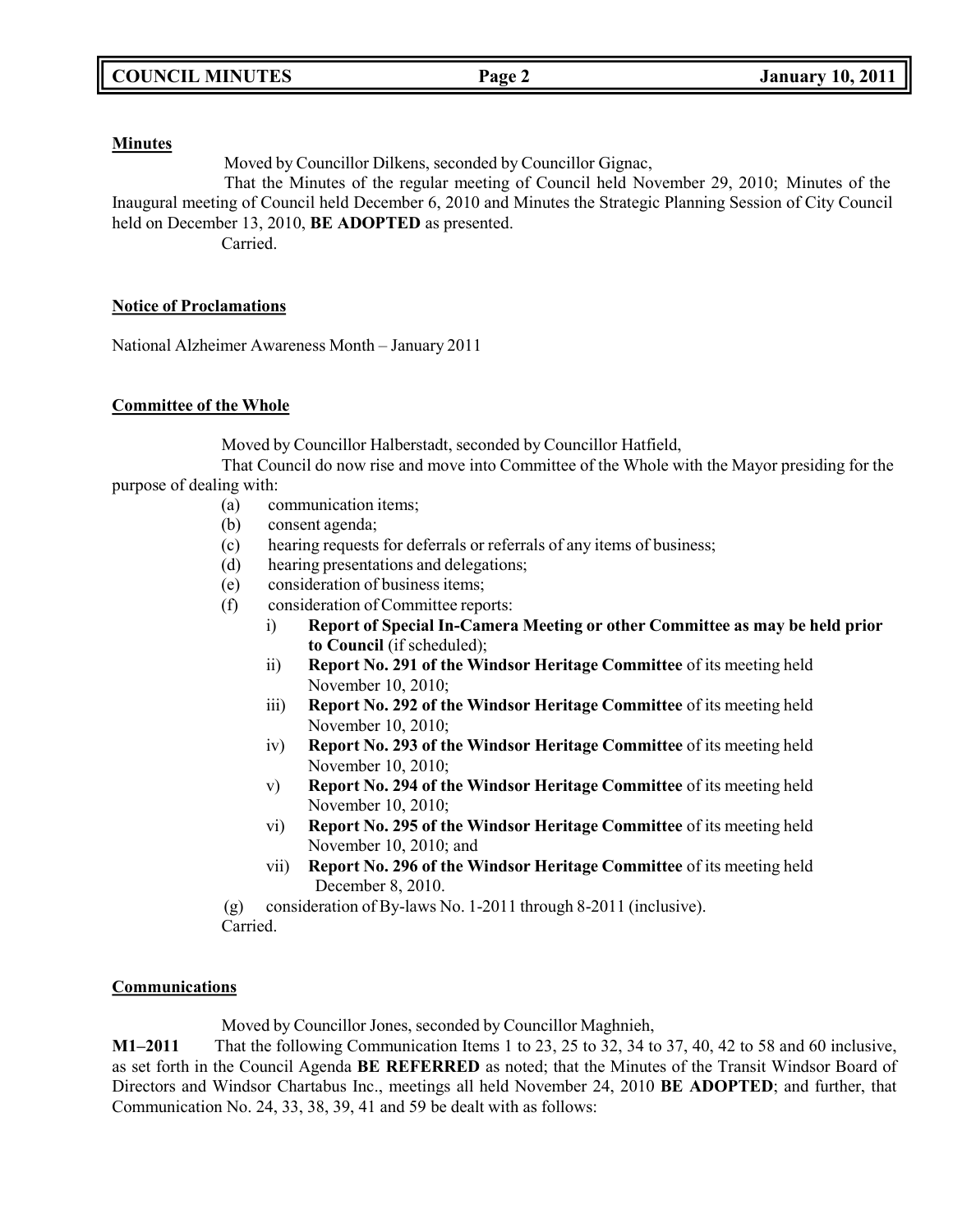### **Communication No. 24:**

Moved by Councillor Hatfield, seconded by Councillor Marra, **M2-2011** That the correspondence dated November 30, 2010 from Ontario Good Roads Association (OGRA), pertaining to the request to support the Weather Network as a basic cable service **BE REFERRED** to the City Engineer and the Fire Chief to issue a letter of **SUPPORT** endorsing this initiative. Carried.

**MC2011**

### **Communication No. 33:**

Moved by Councillor Halberstadt, seconded by Councillor Jones, **M3-2011** That the site plan approval application from the Manager of Urban design for the application of 1531038 Ontario Limited for the site plan approval to permit a two storey commercial development with medical and business offices and retail pharmacy located at 1186-1192 Ouellette Avenue **BE DEFERRED** to the January 17, 2011 meeting of Council to allow ample time for review. Carried.

**ZS/10860**

### **Communication No. 38:**

Moved by Councillor Jones, seconded by Councillor Halberstadt,

**M4-2011** That the correspondence from Daniel Vollans, respecting a request to operate an automotive repair business at his residence located at 3540 Wolfe Court **BE DEFERRED** to the January 31, 2011 meeting of Council and that administration **BE DIRECTED** to prepare an administrative report on this matter and to allow for delegations.

Carried.

**MH/9899 ZB/10880**

### **Communication No. 39:**

Moved by Councillor Gignac, seconded by Councillor Jones,

**M5-2011** That the report of the City Engineer dated November 8, 2010 entitled "Response to CQ 82-2010 & CQ 83-2010, Matters Pertaining to the Little River" **BE DEFERRED** to the January 17, 2011 meeting of Council to allow ample time for review.

Carried.

**SW2011**

### **Communication No. 41:**

Moved by Councillor Halberstadt, seconded by Councillor Jones,

**M6-2011** That the report of the Executive Director of Human Resources dated November 22, 2010 entitled "Council Information on Bumping" **BE DEFERRED** to the January 17, 2011 meeting of Council to allow ample time for review.

Carried.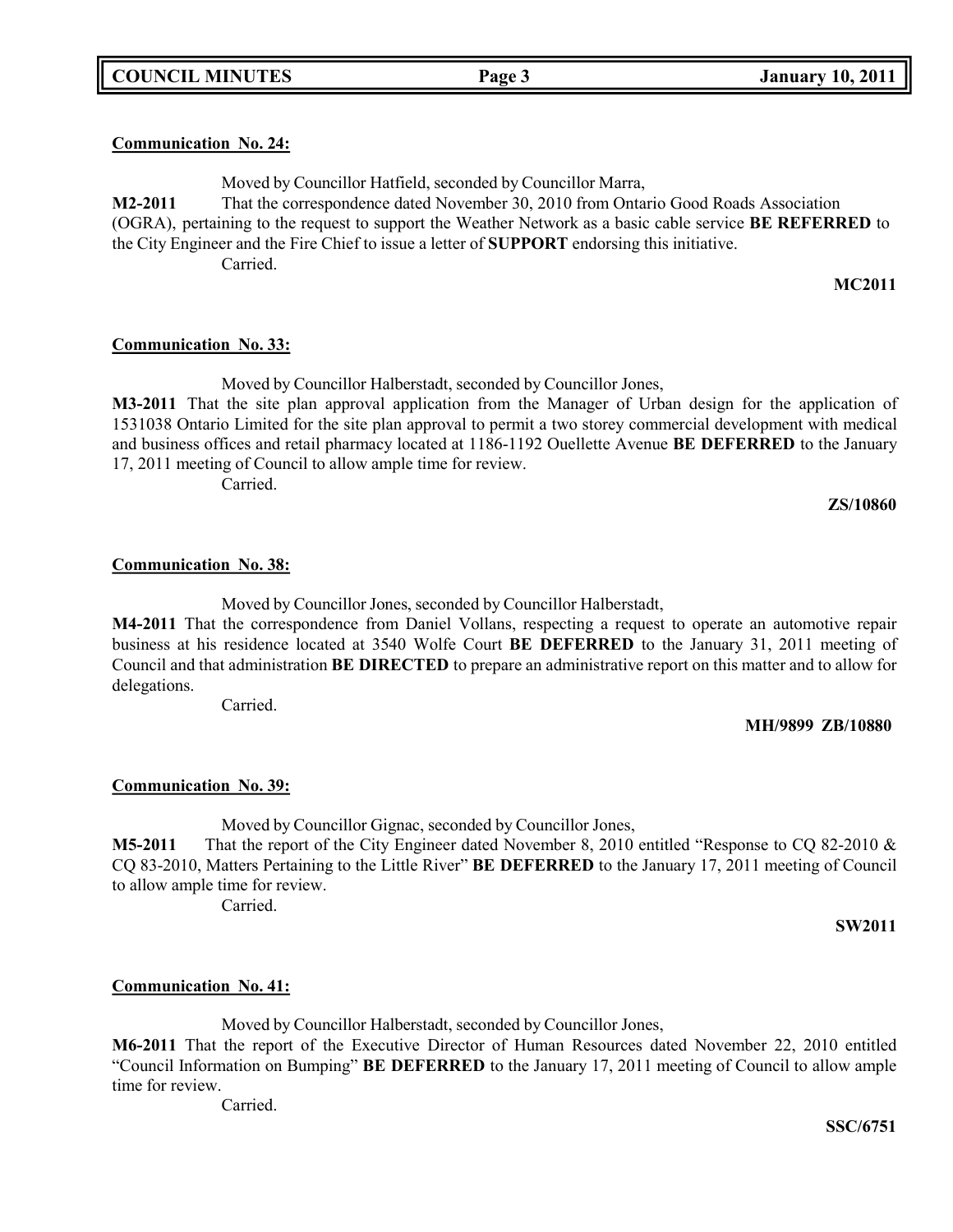**COUNCIL MINUTES Page 4 January 10, 2011**

## **Communication No. 59:**

Moved by Councillor Dilkens, seconded by Councillor Hatfield,

**M7-2011** That the City of Windsor **CONTRIBUTE** \$2,060.00 to sponsor the Annual Willistead reception, which will be held Sunday, February 6, 2011. Carried.

#### **MB2011**

| <b>Item</b>    | From                                                  | <b>Description</b>                                                                                                                                                                                                                                                   |  |
|----------------|-------------------------------------------------------|----------------------------------------------------------------------------------------------------------------------------------------------------------------------------------------------------------------------------------------------------------------------|--|
| $\mathbf{1}$   | Office of the Minister of<br>Natural Resources Canada | Acknowledgment of receipt of correspondence regarding M311-2010<br>of a petition to remove HST from electricity and heating.<br>Note & File<br><b>ACO2011</b>                                                                                                        |  |
| $\overline{2}$ | Department of Finance<br>Canada                       | Acknowledgment of receipt of correspondence regarding M311-2010<br>of a petition to remove HST from electricity and heating.<br>Note & File<br><b>ACO2011</b>                                                                                                        |  |
| 3              | The Premier of Ontario                                | Acknowledgment of receipt of correspondence regarding M311-2010<br>of a petition to remove HST from electricity and heating.<br>Note & File<br><b>MU2011</b>                                                                                                         |  |
| $\overline{4}$ | Ministry of Transportation                            | Windsor-Essex Parkway Assumption of Highways in the City of<br>Windsor.<br><b>Executive Director of Operations</b><br><b>City Engineer</b><br><b>Chief Building Official</b><br>Note & File<br><b>MT2011</b>                                                         |  |
| 5              | Ministry of Transportation                            | Improvements to the Canadian Plaza of the Windsor-Detroit Tunnel -<br>Notice of Study Completion.<br><b>City Engineer</b><br><b>General Manager of Windsor-Detroit Tunnel Commission (A)</b><br>Note & File<br><b>SW/7961</b>                                        |  |
| 6              | Ministry of Citizenship and<br>Immigration            | Nominations for the Ontario Medal for Young Volunteers.<br>Note & File<br>GM2011                                                                                                                                                                                     |  |
| 7              | Ministry of Citizenship and<br>Immigration            | Volunteer Service Award Program.<br>Note & File<br>GM2011                                                                                                                                                                                                            |  |
| 8              | Ministry of the<br>Environment                        | Certificate of Approval - Municipal and Private Sewage Works for<br>sanitary sewers to be constructed on 8 <sup>th</sup> Concession Road from<br>Highway 401 to County Road 46.<br><b>City Engineer</b><br><b>Manager of Environmental Services</b><br><b>SW2011</b> |  |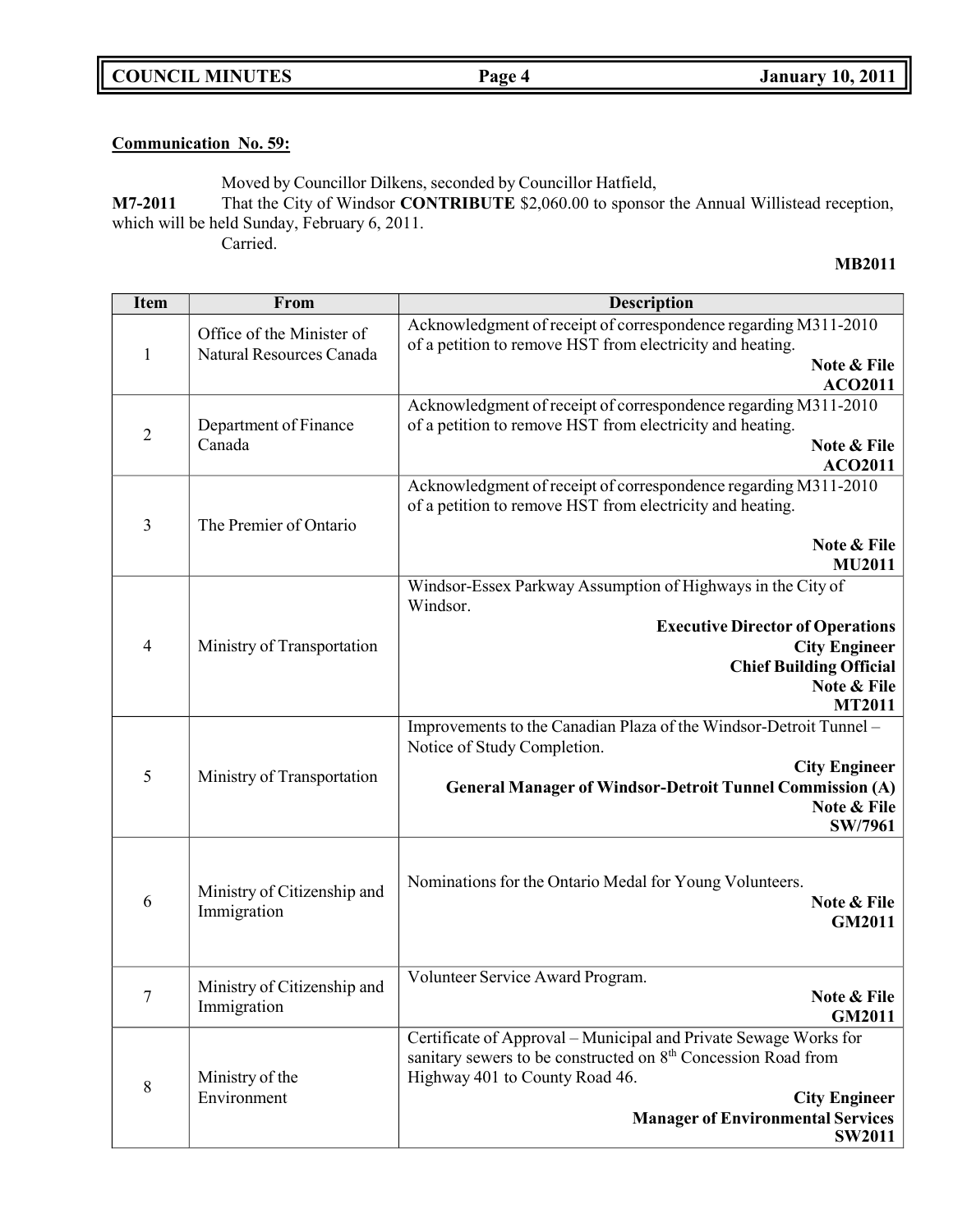# **COUNCIL MINUTES Page 5 January 10, 2011**

|    |                                                                                                                                                                                                     | Funding for Huron Lodge - Late Career Nurse Initiative for the fiscal<br>year 2010/2011.                                                                                                                      |
|----|-----------------------------------------------------------------------------------------------------------------------------------------------------------------------------------------------------|---------------------------------------------------------------------------------------------------------------------------------------------------------------------------------------------------------------|
| 9  | Ministry of Health & Long-<br>Term Care                                                                                                                                                             | <b>Community Development &amp; Health Commissioner</b><br><b>Chief Financial Officer &amp; City Treasurer</b><br>Note & File<br>AH2011                                                                        |
| 10 | Association of<br>$\bullet$<br>Municipalities of<br>Ontario (AMO)<br>Canada Ontario<br>$\bullet$<br>Infrastructure<br>Secretariat<br>Federation of<br>$\bullet$<br>Canadian<br>Municipalities (FCM) | Infrastructure Stimulus Deadline Extension to October 31, 2011.<br><b>City Engineer</b><br><b>COUNCIL DIRECTION REQUESTED</b><br><b>AFB/10444</b>                                                             |
| 11 | Province of Ontario &<br>Association of<br>Municipalities of Ontario<br>(AMO)                                                                                                                       | Joint Annual Memorandum of Understanding Statement December<br>2010.<br><b>Chief Financial Officer &amp; City Treasurer</b><br>Note & File<br><b>MMA2011</b>                                                  |
| 12 | Association of<br>Municipalities of Ontario<br>(AMO)                                                                                                                                                | Government announces Provincial Long Term Affordable Housing<br>Strategy.<br><b>Community Development &amp; Health Commissioner</b><br>Note & File<br><b>MMA2011</b>                                          |
| 13 | Association of<br>Municipalities of Ontario<br>(AMO)                                                                                                                                                | Federal Gas Tax Fund Permanency Update.<br><b>City Engineer</b><br><b>Chief Financial Officer &amp; City Treasurer</b><br><b>General Manager, Transit Windsor</b><br>Note & File<br><b>MMA2011</b>            |
| 14 | Association of<br>Municipalities of Ontario<br>(AMO)                                                                                                                                                | Amendments to the Health Promotion and Protection Act expand the<br>powers of the Chief Medical Officer of Health.<br><b>Community Development &amp; Health Commissioner</b><br>Note & File<br><b>MMA2011</b> |
| 15 | Association of<br>Municipalities of Ontario<br>(AMO)                                                                                                                                                | Government will make changes to welfare but Special Diet Allowance<br>stays for now.<br><b>Community Development &amp; Health Commissioner</b><br>Note & File<br><b>MMA2011</b>                               |
| 16 | Association of<br>Municipalities of Ontario<br>(AMO)                                                                                                                                                | Notification of upcoming elections for President of Board of Directors<br>and Directors of Caucuses.<br>Note & File<br><b>MMA2011</b>                                                                         |
| 17 | Association of<br>Municipalities of Ontario<br>(AMO)                                                                                                                                                | Ontario Municipal Partnership Fund (OMPF) Allocations announced.<br><b>Community Development &amp; Health Commissioner</b><br><b>Chief Financial Officer &amp; City Treasurer</b><br>Note & File              |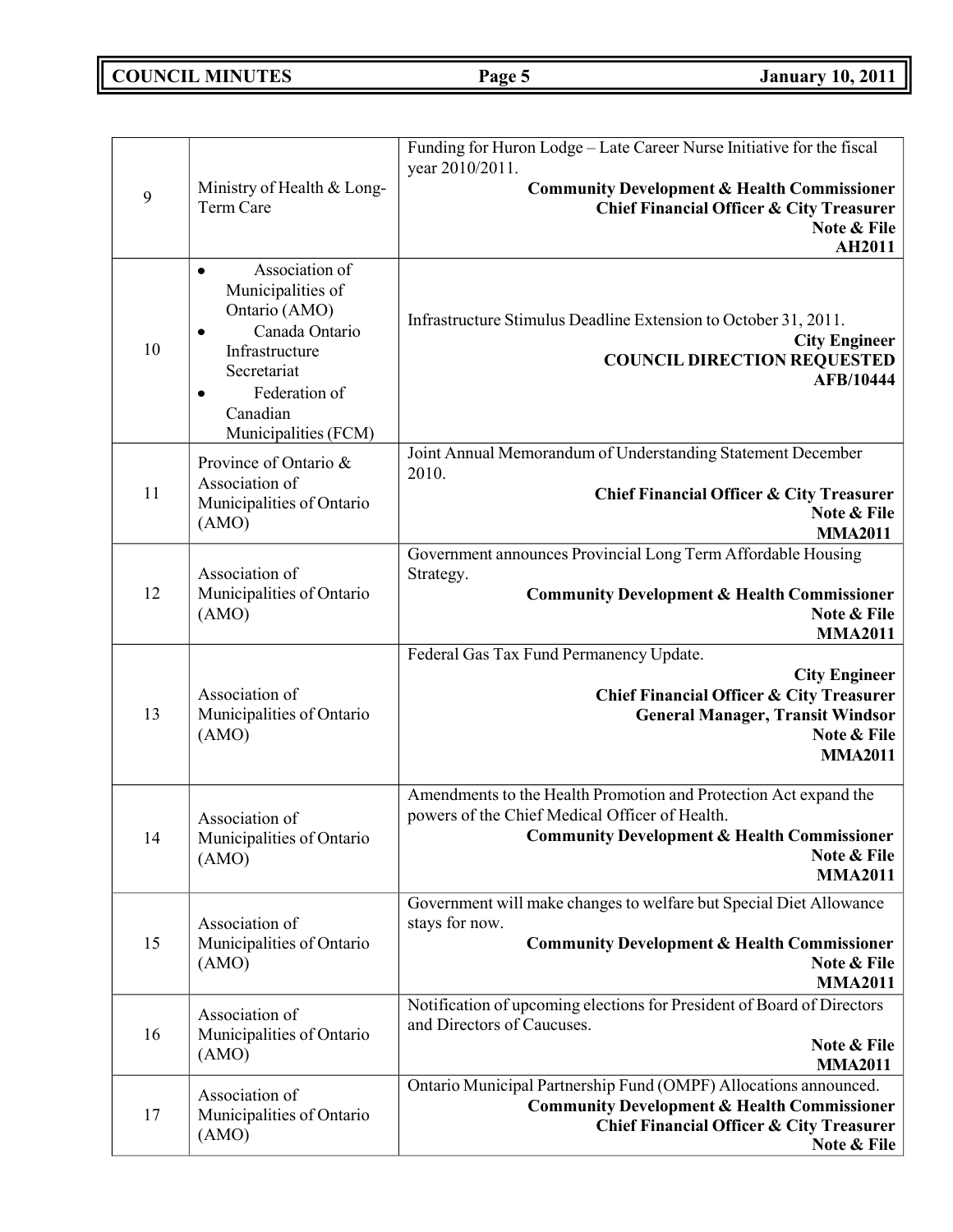**COUNCIL MINUTES Page 6 January 10, 2011**

|    | Association of                                          | AMO Report to Members on November 2010 Board Meeting.                            |
|----|---------------------------------------------------------|----------------------------------------------------------------------------------|
| 18 | Municipalities of Ontario                               | Note & File                                                                      |
|    | (AMO)                                                   | <b>MMA 2011</b>                                                                  |
|    |                                                         | Auditor General of Ontario Releases 2010 Annual Report.                          |
|    | Association of                                          | <b>Chief Financial Officer &amp; City Treasurer</b>                              |
| 19 | Municipalities of Ontario                               | <b>City Engineer</b><br>Note & File                                              |
|    | (AMO)                                                   | <b>MMA 2011</b>                                                                  |
|    |                                                         | Update - MPAC Activities.                                                        |
|    | Municipal Property                                      | <b>Chief Financial Officer &amp; City Treasurer</b>                              |
| 20 | <b>Assessment Corporation</b><br>(MPAC)                 | Note & File                                                                      |
|    |                                                         | <b>GM2011</b>                                                                    |
|    |                                                         | Re-election of Mr. Al Peach to the OBOA Board of Directors.                      |
| 21 | <b>Ontario Building Officials</b>                       | <b>Chief Building Official</b>                                                   |
|    | Association (OBOA)                                      | Note & File<br>AS2011                                                            |
|    |                                                         | 55th Annual Meeting and Training Sessions Participation and                      |
|    |                                                         | Sponsorship Opportunities.                                                       |
| 22 | <b>Ontario Building Officials</b><br>Association (OBOA) | <b>Chief Building Official</b>                                                   |
|    |                                                         | <b>COUNCIL DIRECTION REQUESTED</b>                                               |
|    |                                                         | <b>SB2011</b>                                                                    |
|    |                                                         | Minimum Maintenance Standards Litigation - Status Report.                        |
| 23 | <b>Ontario Good Roads</b>                               | <b>City Engineer</b><br><b>City Solicitor</b>                                    |
|    | Association (OGRA)                                      | Note & File                                                                      |
|    |                                                         | <b>GM2011</b>                                                                    |
|    |                                                         | Request to support The Weather Network as a basic cable service.                 |
| 24 | City Engineer & Ontario<br>Good Roads Association       | <b>COUNCIL DIRECTION REQUESTED</b>                                               |
|    | (OGRA)                                                  | <b>MC2011</b>                                                                    |
|    |                                                         |                                                                                  |
|    | <b>Ontario Good Roads</b>                               | Report of the OGRA Nominating Committee.<br><b>City Engineer</b>                 |
| 25 | Association (OGRA)                                      | Note & File                                                                      |
|    |                                                         | <b>SW2011</b>                                                                    |
|    |                                                         | Request for monetary contribution towards building a Serenity Garden.            |
|    | École Secondaire Ste Anne                               | <b>COUNCIL DIRECTION REQUESTED</b>                                               |
| 26 | Catholic High School                                    | <b>Chief Financial Officer &amp; City Treasurer</b>                              |
|    |                                                         | Note & File                                                                      |
|    |                                                         | <b>APR2011</b><br>Notice of Public Meeting to be held January 11, 2011 regarding |
|    |                                                         | proposed Zoning By-Law Amendment on the East side of 9th                         |
|    |                                                         | Concession Road.                                                                 |
| 27 | Town of Tecumseh                                        | <b>City Planner</b>                                                              |
|    |                                                         | <b>City Solicitor</b>                                                            |
|    |                                                         | Note & File                                                                      |
|    |                                                         | ZB2011                                                                           |
|    |                                                         | Response to CQ109-2010 Lauzon 10 Route – On-Site Service to                      |
| 28 | <b>Transit Windsor</b>                                  | <b>WFCU Centre</b>                                                               |
|    |                                                         | Note & File<br><b>MTT2011</b>                                                    |
|    |                                                         |                                                                                  |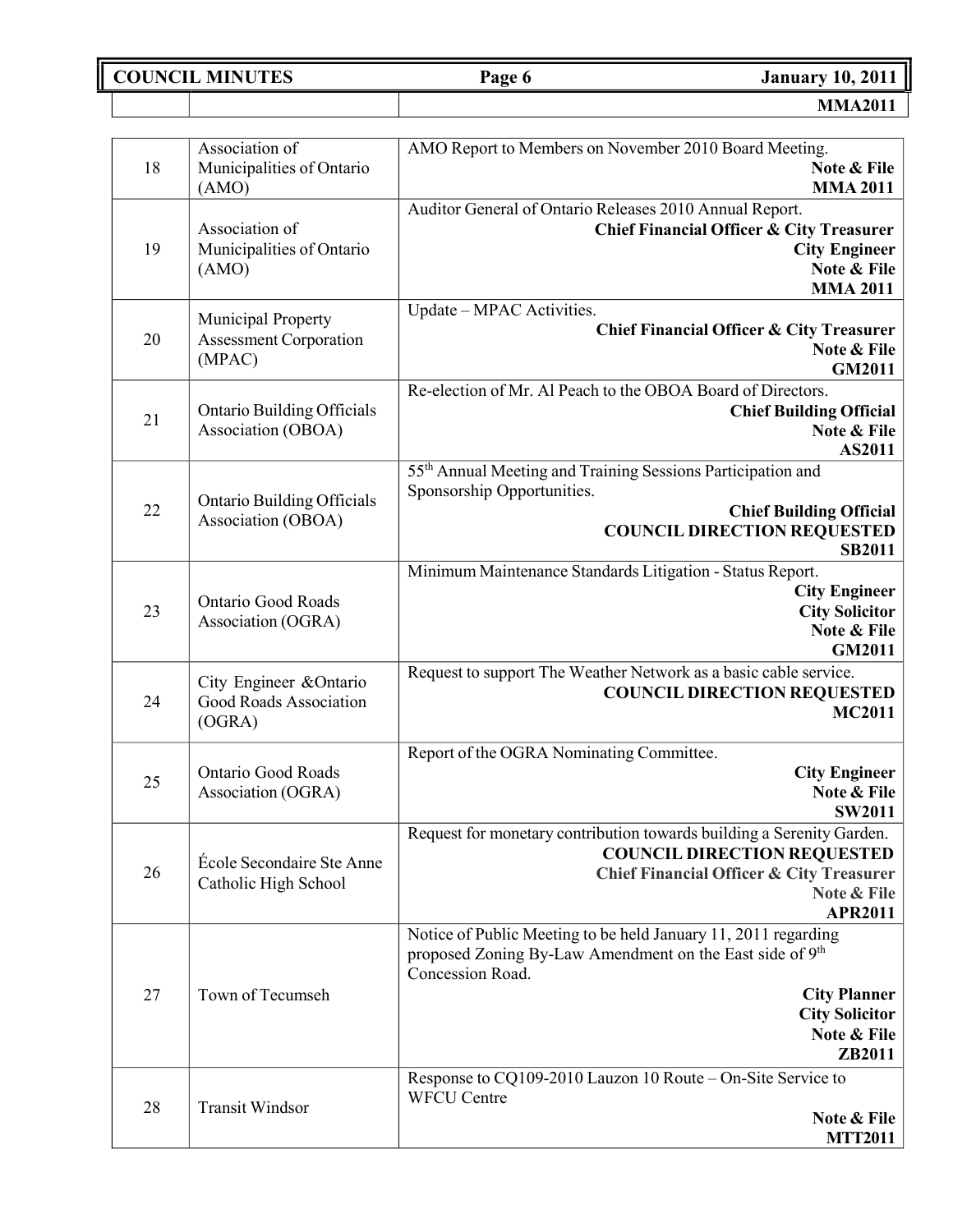# **COUNCIL MINUTES Page 7 January 10, 2011**

| 29                                           | Secretary/Treasurer<br>Committee of Adjustment | Consent Authority Agenda Record Hearing was held on Wednesday,<br>December 15, 2010, Council Chambers, 3rd Floor, Windsor City Hall,<br>350 City Hall Square West, Windsor.<br>Note & File                        |
|----------------------------------------------|------------------------------------------------|-------------------------------------------------------------------------------------------------------------------------------------------------------------------------------------------------------------------|
| 30                                           | Manager of Development<br>Applications         | ZC2011<br>Application of Elio Di Carlo and Sancon Construction Limited for Part<br>Lot Control for property located at 3808, 3816, 3822 & 3825 Sunrise<br>Court has been deemed complete.<br>Note & File          |
|                                              |                                                | ZS/10853<br>Application of Windsor Police Association for Site Plan Approval to                                                                                                                                   |
| 31                                           | Manager of Development<br>Applications         | permit a parking lot for use by members located at 201 City Hall<br>Square.<br>Note & File                                                                                                                        |
|                                              |                                                | ZS/10862                                                                                                                                                                                                          |
| Manager of Development<br>32<br>Applications |                                                | Application of Windsor Police Association for Site Plan Approval to<br>permit a parking lot for use by members located at 532 Windsor<br>Avenue.                                                                  |
|                                              |                                                | Note & File<br>ZS/10861                                                                                                                                                                                           |
| 33                                           | Manager of Urban Design                        | Application of 1531038 Ontario Limited for Site Plan Approval to<br>permit a two storey commercial development with medical and<br>business offices and retail pharmacy located at 1186-1192 Ouellette<br>Avenue. |
|                                              |                                                | Note & File<br>ZS/10860                                                                                                                                                                                           |
| 34                                           | Manager of Urban Design                        | Application of Joseph's Holdings Limited for Site Plan Approval to<br>permit a commercial plaza and 80 car parking lot located at 2025<br>Division Rd.                                                            |
|                                              |                                                | Note & File<br>ZS/10860                                                                                                                                                                                           |
| 35                                           | Manager of Urban Design                        | Application of Windsor Christian Fellowship for Site Plan Approval to<br>permit a one storey 9,650 sq. ft. residential facility to be used as a girl's<br>shelter located at 4490 7 <sup>th</sup> Concession.     |
|                                              |                                                | Note & File<br>ZS/8132                                                                                                                                                                                            |
| 36                                           | Manager of Urban Design                        | Application of Claudio Balbinot for Site Plan Approval at Lauzon &<br>Edgar to amend SPC-034/08 for an extension of the commencement<br>date for at least five years.                                             |
|                                              |                                                | Note & File<br>ZS/10294                                                                                                                                                                                           |
| 37                                           | Federation of Canadian<br>Municipalities (FCM) | Announcement of member municipalities that will host the 2013 FCM<br>Board of Directors meetings.<br>Note & File                                                                                                  |
|                                              |                                                | <b>GM2011</b><br>Request to operate an automotive repair business at his residence                                                                                                                                |
|                                              |                                                | located at 3540 Wolfe Court.                                                                                                                                                                                      |
| 38                                           | Daniel Vollans, Ward 2<br>Resident             | <b>Chief Building Official</b><br><b>Licence Commissioner</b><br>Note & File<br>MH/9899                                                                                                                           |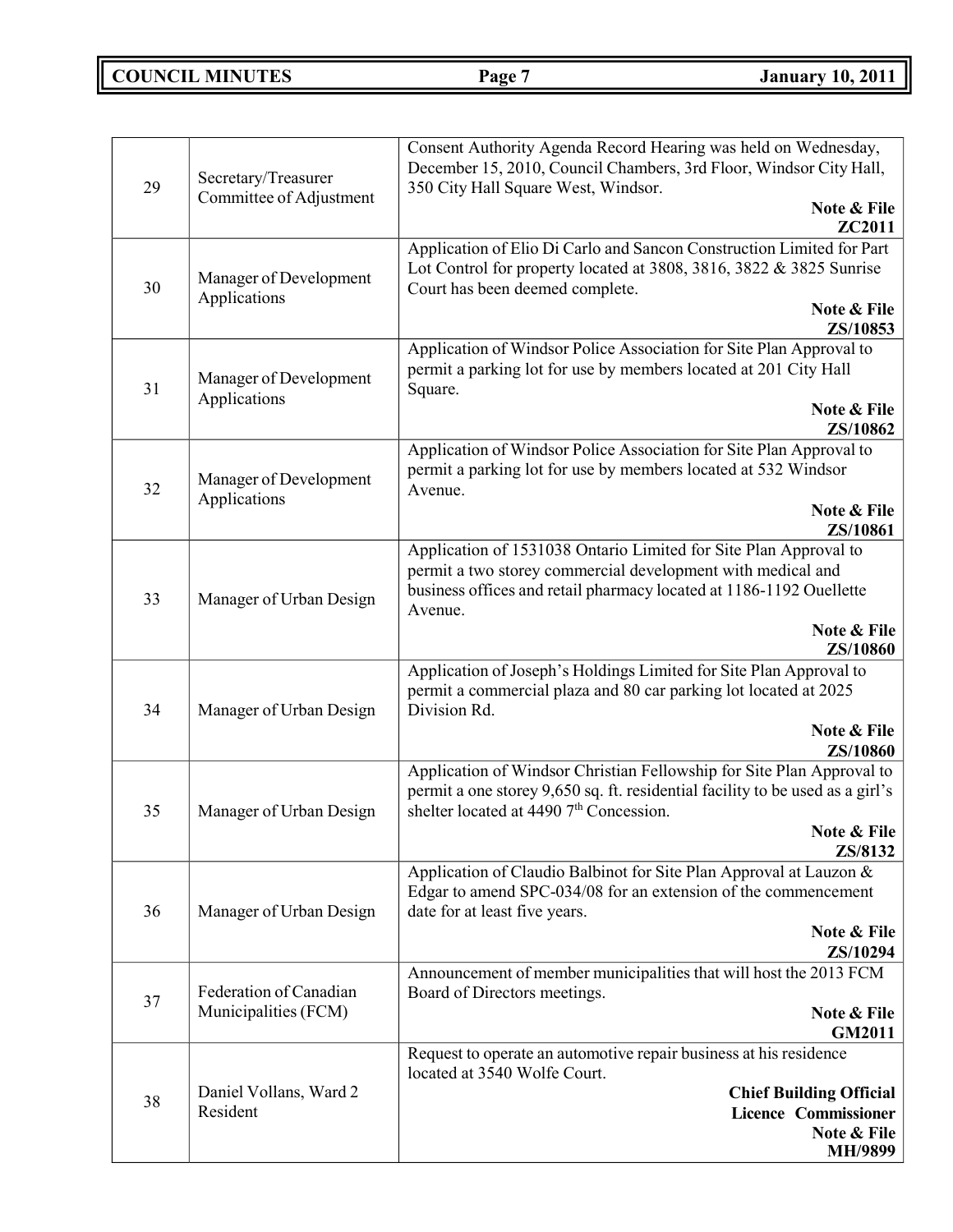# **COUNCIL MINUTES Page 8 January 10, 2011**

| 39<br>City Engineer<br>Note & File<br><b>SW2011</b><br>2011 Interim Property Tax Billing.<br>Chief Financial Officer &<br>40<br>Note & File<br><b>City Treasurer</b><br>AF2011<br>Council information on Bumping.<br><b>Executive Director of</b><br>Note & File<br>41<br>AL/10528<br><b>Human Resources</b><br>SSC/6751<br>Response to Council Question 78-2010 Respecting Repeat Offenders.<br>42<br>Chief Building Official<br>Note & File<br><b>SB2011</b><br>Demolition of Fire Damaged Duplex at 3332-3334 Sandwich Street.<br>43<br>Chief Building Official<br>Note & File<br>Z/8581<br>Office of Continuous Improvement Charter Approval.<br>44<br>Chief Administrative Office<br>Note & File<br>AS/10148<br>Minutes of meeting held February 9, 2010 ( <i>previously distributed</i> for<br>Lou Romano Water<br>members of Council only) (copy available upon request)<br>45<br><b>Reclamation Plant Steering</b><br>Note & File<br>Committee<br><b>MB2011</b><br>Minutes of meeting held November 24, 2010 ( <i>previously distributed</i><br>Lou Romano Water<br>for members of Council only) (copy available upon request)<br>46<br><b>Reclamation Plant Steering</b><br>Note & File<br>Committee<br><b>MB2011</b><br>Minutes of meeting held September 15, 2010 ( <i>previously distributed</i><br>Essex-Windsor Solid Waste<br>for members of Council only) (copy available upon request)<br>47<br>Note & File<br>Authority<br><b>MB2011</b><br>Minutes of meeting held November 11, 2010 (previously distributed<br>Tourism Windsor Essex<br>for members of Council only) (copy available upon request)<br>48<br>Pelee Island Board of<br>Note & File<br>Directors<br><b>MB2011</b><br>Minutes of meeting held November 16, 2010 ( <i>previously distributed</i><br>for members of Council only) (copy available upon request)<br>Windsor Accessibility<br>49<br>Note & File<br><b>Advisory Committee</b><br><b>MB2011</b><br>Minutes of meeting held November 23, 2010 (previously distributed<br>for members of Council only) (copy available upon request)<br>Seniors Advisory<br>50<br>Committee<br>Note & File<br><b>MB2011</b><br>Minutes of meeting held November 24, 2010 ( <i>previously distributed</i><br>for members of Council only) (copy available upon request)<br><b>Small Business Advisory</b><br>51<br>Note & File<br>Panel |  | Response to CQ82-2010 & CQ83-2010 - Matters Pertaining to the |
|----------------------------------------------------------------------------------------------------------------------------------------------------------------------------------------------------------------------------------------------------------------------------------------------------------------------------------------------------------------------------------------------------------------------------------------------------------------------------------------------------------------------------------------------------------------------------------------------------------------------------------------------------------------------------------------------------------------------------------------------------------------------------------------------------------------------------------------------------------------------------------------------------------------------------------------------------------------------------------------------------------------------------------------------------------------------------------------------------------------------------------------------------------------------------------------------------------------------------------------------------------------------------------------------------------------------------------------------------------------------------------------------------------------------------------------------------------------------------------------------------------------------------------------------------------------------------------------------------------------------------------------------------------------------------------------------------------------------------------------------------------------------------------------------------------------------------------------------------------------------------------------------------------------------------------------------------------------------------------------------------------------------------------------------------------------------------------------------------------------------------------------------------------------------------------------------------------------------------------------------------------------------------------------------------------------------------------------------------------------|--|---------------------------------------------------------------|
|                                                                                                                                                                                                                                                                                                                                                                                                                                                                                                                                                                                                                                                                                                                                                                                                                                                                                                                                                                                                                                                                                                                                                                                                                                                                                                                                                                                                                                                                                                                                                                                                                                                                                                                                                                                                                                                                                                                                                                                                                                                                                                                                                                                                                                                                                                                                                                |  | Little River.                                                 |
|                                                                                                                                                                                                                                                                                                                                                                                                                                                                                                                                                                                                                                                                                                                                                                                                                                                                                                                                                                                                                                                                                                                                                                                                                                                                                                                                                                                                                                                                                                                                                                                                                                                                                                                                                                                                                                                                                                                                                                                                                                                                                                                                                                                                                                                                                                                                                                |  |                                                               |
|                                                                                                                                                                                                                                                                                                                                                                                                                                                                                                                                                                                                                                                                                                                                                                                                                                                                                                                                                                                                                                                                                                                                                                                                                                                                                                                                                                                                                                                                                                                                                                                                                                                                                                                                                                                                                                                                                                                                                                                                                                                                                                                                                                                                                                                                                                                                                                |  |                                                               |
|                                                                                                                                                                                                                                                                                                                                                                                                                                                                                                                                                                                                                                                                                                                                                                                                                                                                                                                                                                                                                                                                                                                                                                                                                                                                                                                                                                                                                                                                                                                                                                                                                                                                                                                                                                                                                                                                                                                                                                                                                                                                                                                                                                                                                                                                                                                                                                |  |                                                               |
|                                                                                                                                                                                                                                                                                                                                                                                                                                                                                                                                                                                                                                                                                                                                                                                                                                                                                                                                                                                                                                                                                                                                                                                                                                                                                                                                                                                                                                                                                                                                                                                                                                                                                                                                                                                                                                                                                                                                                                                                                                                                                                                                                                                                                                                                                                                                                                |  |                                                               |
|                                                                                                                                                                                                                                                                                                                                                                                                                                                                                                                                                                                                                                                                                                                                                                                                                                                                                                                                                                                                                                                                                                                                                                                                                                                                                                                                                                                                                                                                                                                                                                                                                                                                                                                                                                                                                                                                                                                                                                                                                                                                                                                                                                                                                                                                                                                                                                |  |                                                               |
|                                                                                                                                                                                                                                                                                                                                                                                                                                                                                                                                                                                                                                                                                                                                                                                                                                                                                                                                                                                                                                                                                                                                                                                                                                                                                                                                                                                                                                                                                                                                                                                                                                                                                                                                                                                                                                                                                                                                                                                                                                                                                                                                                                                                                                                                                                                                                                |  |                                                               |
|                                                                                                                                                                                                                                                                                                                                                                                                                                                                                                                                                                                                                                                                                                                                                                                                                                                                                                                                                                                                                                                                                                                                                                                                                                                                                                                                                                                                                                                                                                                                                                                                                                                                                                                                                                                                                                                                                                                                                                                                                                                                                                                                                                                                                                                                                                                                                                |  |                                                               |
|                                                                                                                                                                                                                                                                                                                                                                                                                                                                                                                                                                                                                                                                                                                                                                                                                                                                                                                                                                                                                                                                                                                                                                                                                                                                                                                                                                                                                                                                                                                                                                                                                                                                                                                                                                                                                                                                                                                                                                                                                                                                                                                                                                                                                                                                                                                                                                |  |                                                               |
|                                                                                                                                                                                                                                                                                                                                                                                                                                                                                                                                                                                                                                                                                                                                                                                                                                                                                                                                                                                                                                                                                                                                                                                                                                                                                                                                                                                                                                                                                                                                                                                                                                                                                                                                                                                                                                                                                                                                                                                                                                                                                                                                                                                                                                                                                                                                                                |  |                                                               |
|                                                                                                                                                                                                                                                                                                                                                                                                                                                                                                                                                                                                                                                                                                                                                                                                                                                                                                                                                                                                                                                                                                                                                                                                                                                                                                                                                                                                                                                                                                                                                                                                                                                                                                                                                                                                                                                                                                                                                                                                                                                                                                                                                                                                                                                                                                                                                                |  |                                                               |
|                                                                                                                                                                                                                                                                                                                                                                                                                                                                                                                                                                                                                                                                                                                                                                                                                                                                                                                                                                                                                                                                                                                                                                                                                                                                                                                                                                                                                                                                                                                                                                                                                                                                                                                                                                                                                                                                                                                                                                                                                                                                                                                                                                                                                                                                                                                                                                |  |                                                               |
|                                                                                                                                                                                                                                                                                                                                                                                                                                                                                                                                                                                                                                                                                                                                                                                                                                                                                                                                                                                                                                                                                                                                                                                                                                                                                                                                                                                                                                                                                                                                                                                                                                                                                                                                                                                                                                                                                                                                                                                                                                                                                                                                                                                                                                                                                                                                                                |  |                                                               |
|                                                                                                                                                                                                                                                                                                                                                                                                                                                                                                                                                                                                                                                                                                                                                                                                                                                                                                                                                                                                                                                                                                                                                                                                                                                                                                                                                                                                                                                                                                                                                                                                                                                                                                                                                                                                                                                                                                                                                                                                                                                                                                                                                                                                                                                                                                                                                                |  |                                                               |
|                                                                                                                                                                                                                                                                                                                                                                                                                                                                                                                                                                                                                                                                                                                                                                                                                                                                                                                                                                                                                                                                                                                                                                                                                                                                                                                                                                                                                                                                                                                                                                                                                                                                                                                                                                                                                                                                                                                                                                                                                                                                                                                                                                                                                                                                                                                                                                |  |                                                               |
|                                                                                                                                                                                                                                                                                                                                                                                                                                                                                                                                                                                                                                                                                                                                                                                                                                                                                                                                                                                                                                                                                                                                                                                                                                                                                                                                                                                                                                                                                                                                                                                                                                                                                                                                                                                                                                                                                                                                                                                                                                                                                                                                                                                                                                                                                                                                                                |  |                                                               |
|                                                                                                                                                                                                                                                                                                                                                                                                                                                                                                                                                                                                                                                                                                                                                                                                                                                                                                                                                                                                                                                                                                                                                                                                                                                                                                                                                                                                                                                                                                                                                                                                                                                                                                                                                                                                                                                                                                                                                                                                                                                                                                                                                                                                                                                                                                                                                                |  |                                                               |
|                                                                                                                                                                                                                                                                                                                                                                                                                                                                                                                                                                                                                                                                                                                                                                                                                                                                                                                                                                                                                                                                                                                                                                                                                                                                                                                                                                                                                                                                                                                                                                                                                                                                                                                                                                                                                                                                                                                                                                                                                                                                                                                                                                                                                                                                                                                                                                |  |                                                               |
|                                                                                                                                                                                                                                                                                                                                                                                                                                                                                                                                                                                                                                                                                                                                                                                                                                                                                                                                                                                                                                                                                                                                                                                                                                                                                                                                                                                                                                                                                                                                                                                                                                                                                                                                                                                                                                                                                                                                                                                                                                                                                                                                                                                                                                                                                                                                                                |  |                                                               |
|                                                                                                                                                                                                                                                                                                                                                                                                                                                                                                                                                                                                                                                                                                                                                                                                                                                                                                                                                                                                                                                                                                                                                                                                                                                                                                                                                                                                                                                                                                                                                                                                                                                                                                                                                                                                                                                                                                                                                                                                                                                                                                                                                                                                                                                                                                                                                                |  |                                                               |
|                                                                                                                                                                                                                                                                                                                                                                                                                                                                                                                                                                                                                                                                                                                                                                                                                                                                                                                                                                                                                                                                                                                                                                                                                                                                                                                                                                                                                                                                                                                                                                                                                                                                                                                                                                                                                                                                                                                                                                                                                                                                                                                                                                                                                                                                                                                                                                |  |                                                               |
|                                                                                                                                                                                                                                                                                                                                                                                                                                                                                                                                                                                                                                                                                                                                                                                                                                                                                                                                                                                                                                                                                                                                                                                                                                                                                                                                                                                                                                                                                                                                                                                                                                                                                                                                                                                                                                                                                                                                                                                                                                                                                                                                                                                                                                                                                                                                                                |  |                                                               |
|                                                                                                                                                                                                                                                                                                                                                                                                                                                                                                                                                                                                                                                                                                                                                                                                                                                                                                                                                                                                                                                                                                                                                                                                                                                                                                                                                                                                                                                                                                                                                                                                                                                                                                                                                                                                                                                                                                                                                                                                                                                                                                                                                                                                                                                                                                                                                                |  |                                                               |
|                                                                                                                                                                                                                                                                                                                                                                                                                                                                                                                                                                                                                                                                                                                                                                                                                                                                                                                                                                                                                                                                                                                                                                                                                                                                                                                                                                                                                                                                                                                                                                                                                                                                                                                                                                                                                                                                                                                                                                                                                                                                                                                                                                                                                                                                                                                                                                |  |                                                               |
|                                                                                                                                                                                                                                                                                                                                                                                                                                                                                                                                                                                                                                                                                                                                                                                                                                                                                                                                                                                                                                                                                                                                                                                                                                                                                                                                                                                                                                                                                                                                                                                                                                                                                                                                                                                                                                                                                                                                                                                                                                                                                                                                                                                                                                                                                                                                                                |  |                                                               |
|                                                                                                                                                                                                                                                                                                                                                                                                                                                                                                                                                                                                                                                                                                                                                                                                                                                                                                                                                                                                                                                                                                                                                                                                                                                                                                                                                                                                                                                                                                                                                                                                                                                                                                                                                                                                                                                                                                                                                                                                                                                                                                                                                                                                                                                                                                                                                                |  |                                                               |
|                                                                                                                                                                                                                                                                                                                                                                                                                                                                                                                                                                                                                                                                                                                                                                                                                                                                                                                                                                                                                                                                                                                                                                                                                                                                                                                                                                                                                                                                                                                                                                                                                                                                                                                                                                                                                                                                                                                                                                                                                                                                                                                                                                                                                                                                                                                                                                |  |                                                               |
|                                                                                                                                                                                                                                                                                                                                                                                                                                                                                                                                                                                                                                                                                                                                                                                                                                                                                                                                                                                                                                                                                                                                                                                                                                                                                                                                                                                                                                                                                                                                                                                                                                                                                                                                                                                                                                                                                                                                                                                                                                                                                                                                                                                                                                                                                                                                                                |  |                                                               |
|                                                                                                                                                                                                                                                                                                                                                                                                                                                                                                                                                                                                                                                                                                                                                                                                                                                                                                                                                                                                                                                                                                                                                                                                                                                                                                                                                                                                                                                                                                                                                                                                                                                                                                                                                                                                                                                                                                                                                                                                                                                                                                                                                                                                                                                                                                                                                                |  |                                                               |
|                                                                                                                                                                                                                                                                                                                                                                                                                                                                                                                                                                                                                                                                                                                                                                                                                                                                                                                                                                                                                                                                                                                                                                                                                                                                                                                                                                                                                                                                                                                                                                                                                                                                                                                                                                                                                                                                                                                                                                                                                                                                                                                                                                                                                                                                                                                                                                |  |                                                               |
|                                                                                                                                                                                                                                                                                                                                                                                                                                                                                                                                                                                                                                                                                                                                                                                                                                                                                                                                                                                                                                                                                                                                                                                                                                                                                                                                                                                                                                                                                                                                                                                                                                                                                                                                                                                                                                                                                                                                                                                                                                                                                                                                                                                                                                                                                                                                                                |  |                                                               |
|                                                                                                                                                                                                                                                                                                                                                                                                                                                                                                                                                                                                                                                                                                                                                                                                                                                                                                                                                                                                                                                                                                                                                                                                                                                                                                                                                                                                                                                                                                                                                                                                                                                                                                                                                                                                                                                                                                                                                                                                                                                                                                                                                                                                                                                                                                                                                                |  |                                                               |
|                                                                                                                                                                                                                                                                                                                                                                                                                                                                                                                                                                                                                                                                                                                                                                                                                                                                                                                                                                                                                                                                                                                                                                                                                                                                                                                                                                                                                                                                                                                                                                                                                                                                                                                                                                                                                                                                                                                                                                                                                                                                                                                                                                                                                                                                                                                                                                |  |                                                               |
|                                                                                                                                                                                                                                                                                                                                                                                                                                                                                                                                                                                                                                                                                                                                                                                                                                                                                                                                                                                                                                                                                                                                                                                                                                                                                                                                                                                                                                                                                                                                                                                                                                                                                                                                                                                                                                                                                                                                                                                                                                                                                                                                                                                                                                                                                                                                                                |  |                                                               |
|                                                                                                                                                                                                                                                                                                                                                                                                                                                                                                                                                                                                                                                                                                                                                                                                                                                                                                                                                                                                                                                                                                                                                                                                                                                                                                                                                                                                                                                                                                                                                                                                                                                                                                                                                                                                                                                                                                                                                                                                                                                                                                                                                                                                                                                                                                                                                                |  |                                                               |
|                                                                                                                                                                                                                                                                                                                                                                                                                                                                                                                                                                                                                                                                                                                                                                                                                                                                                                                                                                                                                                                                                                                                                                                                                                                                                                                                                                                                                                                                                                                                                                                                                                                                                                                                                                                                                                                                                                                                                                                                                                                                                                                                                                                                                                                                                                                                                                |  |                                                               |
|                                                                                                                                                                                                                                                                                                                                                                                                                                                                                                                                                                                                                                                                                                                                                                                                                                                                                                                                                                                                                                                                                                                                                                                                                                                                                                                                                                                                                                                                                                                                                                                                                                                                                                                                                                                                                                                                                                                                                                                                                                                                                                                                                                                                                                                                                                                                                                |  |                                                               |
|                                                                                                                                                                                                                                                                                                                                                                                                                                                                                                                                                                                                                                                                                                                                                                                                                                                                                                                                                                                                                                                                                                                                                                                                                                                                                                                                                                                                                                                                                                                                                                                                                                                                                                                                                                                                                                                                                                                                                                                                                                                                                                                                                                                                                                                                                                                                                                |  |                                                               |
|                                                                                                                                                                                                                                                                                                                                                                                                                                                                                                                                                                                                                                                                                                                                                                                                                                                                                                                                                                                                                                                                                                                                                                                                                                                                                                                                                                                                                                                                                                                                                                                                                                                                                                                                                                                                                                                                                                                                                                                                                                                                                                                                                                                                                                                                                                                                                                |  |                                                               |
|                                                                                                                                                                                                                                                                                                                                                                                                                                                                                                                                                                                                                                                                                                                                                                                                                                                                                                                                                                                                                                                                                                                                                                                                                                                                                                                                                                                                                                                                                                                                                                                                                                                                                                                                                                                                                                                                                                                                                                                                                                                                                                                                                                                                                                                                                                                                                                |  |                                                               |
|                                                                                                                                                                                                                                                                                                                                                                                                                                                                                                                                                                                                                                                                                                                                                                                                                                                                                                                                                                                                                                                                                                                                                                                                                                                                                                                                                                                                                                                                                                                                                                                                                                                                                                                                                                                                                                                                                                                                                                                                                                                                                                                                                                                                                                                                                                                                                                |  |                                                               |
|                                                                                                                                                                                                                                                                                                                                                                                                                                                                                                                                                                                                                                                                                                                                                                                                                                                                                                                                                                                                                                                                                                                                                                                                                                                                                                                                                                                                                                                                                                                                                                                                                                                                                                                                                                                                                                                                                                                                                                                                                                                                                                                                                                                                                                                                                                                                                                |  |                                                               |
|                                                                                                                                                                                                                                                                                                                                                                                                                                                                                                                                                                                                                                                                                                                                                                                                                                                                                                                                                                                                                                                                                                                                                                                                                                                                                                                                                                                                                                                                                                                                                                                                                                                                                                                                                                                                                                                                                                                                                                                                                                                                                                                                                                                                                                                                                                                                                                |  |                                                               |
| <b>MB2011</b>                                                                                                                                                                                                                                                                                                                                                                                                                                                                                                                                                                                                                                                                                                                                                                                                                                                                                                                                                                                                                                                                                                                                                                                                                                                                                                                                                                                                                                                                                                                                                                                                                                                                                                                                                                                                                                                                                                                                                                                                                                                                                                                                                                                                                                                                                                                                                  |  |                                                               |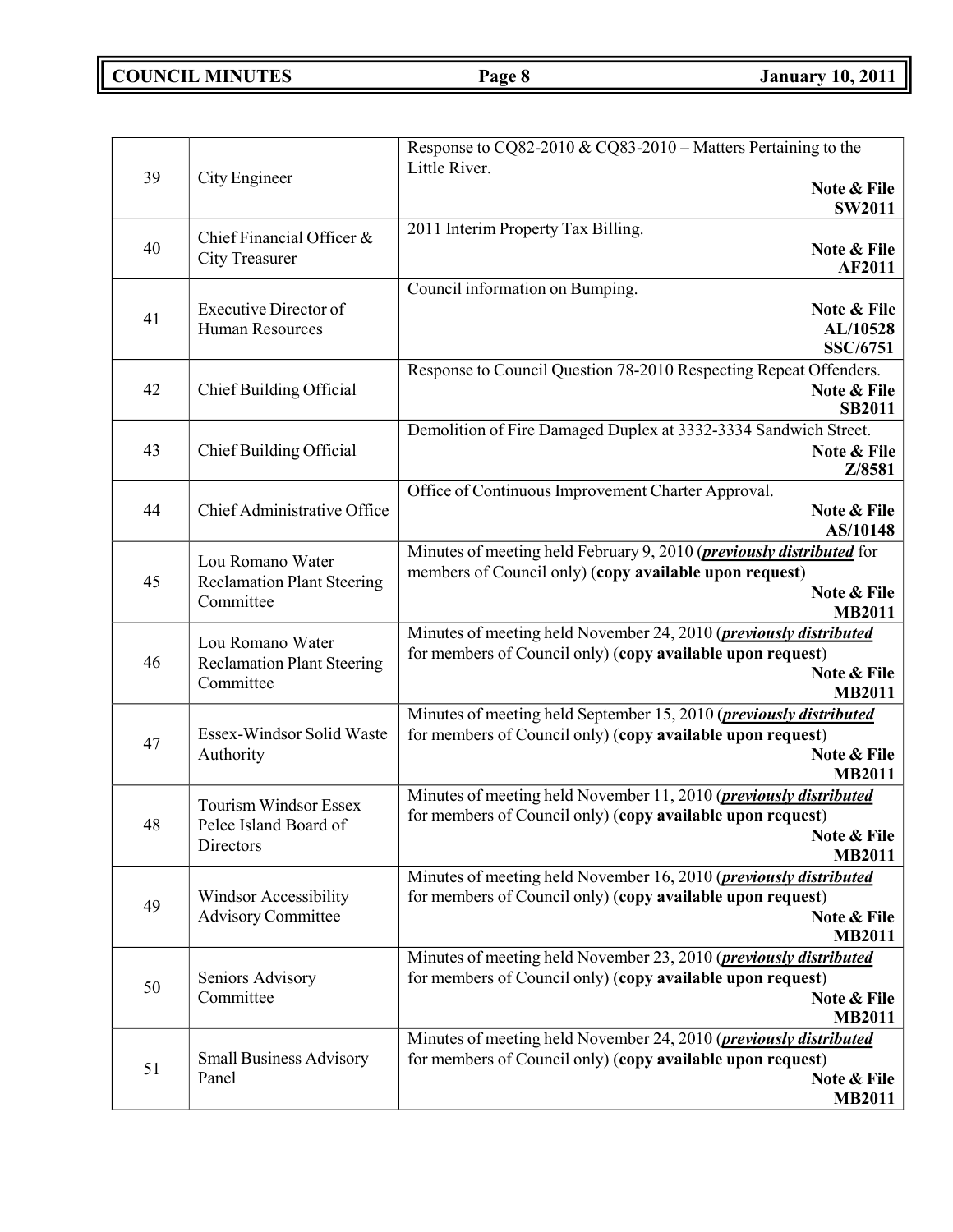|             | <b>COUNCIL MINUTES</b>                             | Page 9                                                                                                                                                              | <b>January 10, 2011</b>                             |
|-------------|----------------------------------------------------|---------------------------------------------------------------------------------------------------------------------------------------------------------------------|-----------------------------------------------------|
| 52          | Transit Windsor Board of<br><b>Directors</b>       | Minutes of the Transit Windsor Board of Directors meeting held<br>November 24, 2010 and the minutes of the Windsor Chartabus Inc.<br>meeting held November 24, 2010 | <b>TO BE ADOPTED</b><br><b>MTT2011</b>              |
| 53          | Windsor-Essex County                               | Minutes of meeting held December 2, 2010 (previously distributed for                                                                                                | Note & File                                         |
|             | <b>Environment Committee</b>                       | members of Council only) (copy available upon request)                                                                                                              | <b>MB2011</b>                                       |
| 54          | Roseland Board of                                  | Minutes of meeting held December 2, 2010 ( <i>previously distributed</i> for                                                                                        | Note & File                                         |
|             | Directors                                          | members of Council only) (copy available upon request)                                                                                                              | <b>MB2011</b>                                       |
| 55          | Windsor Accessibility                              | Minutes of meeting held December 6, 2010 ( <i>previously distributed</i> for                                                                                        | Note & File                                         |
|             | <b>Advisory Committee</b>                          | members of Council only) (copy available upon request)                                                                                                              | <b>MB2011</b>                                       |
| 56          | Windsor Heritage                                   | Minutes of meeting held December 8, 2010 ( <i>previously distributed</i> for                                                                                        | Note & File                                         |
|             | Committee                                          | members of Council only) (copy available upon request)                                                                                                              | <b>MB2011</b>                                       |
| 57          | <b>Windsor Bicycling</b>                           | Minutes of meeting held December 14, 2010 (previously distributed                                                                                                   | Note & File                                         |
|             | Committee                                          | for members of Council only) (copy available upon request)                                                                                                          | <b>MB2011</b>                                       |
| 58          | Mayor's Youth Advisory                             | Minutes of meeting held December 15 2010 ( <i>previously distributed</i> for                                                                                        | Note & File                                         |
|             | Committee                                          | members of Council only) (copy available upon request)                                                                                                              | <b>MB2011</b>                                       |
| 59          | Office of the Mayor                                | Sponsorship Request for Annual Willistead Reception                                                                                                                 | <b>COUNCIL DIRECTION REQUESTED</b><br><b>MB2011</b> |
| 60<br>(A&B) | Large Urban Mayors<br>Caucus of Ontario<br>(LUMCO) | Correspondence from Hon. Michael Chong, M.P., Wellington-Halton<br>Hills and The Regional Municipality of Peel                                                      | Note & File<br><b>GM2011</b>                        |

Carried.

Councillor Payne discloses an interest and abstains from voting on Communication No. 43.

## **Consent Agenda**

Moved by Councillor Marra, seconded by Councillor Hatfield,

That the following Consent Agenda and the recommendations contained in the administrative reports **BE APPROVED** as amended:

- Item 2 Appointment of Acting Mayor 2011-2014<br>Item 3 Part Lot Control Exemption Request Pe
- Part Lot Control Exemption Request Petvin Homes Incorporated, 11964-11972 Cobblestone Crescent
- Item 4 A Provisional By-law for the Construction of a New Access Bridge over the Watson Drain (LaJoy Culvert)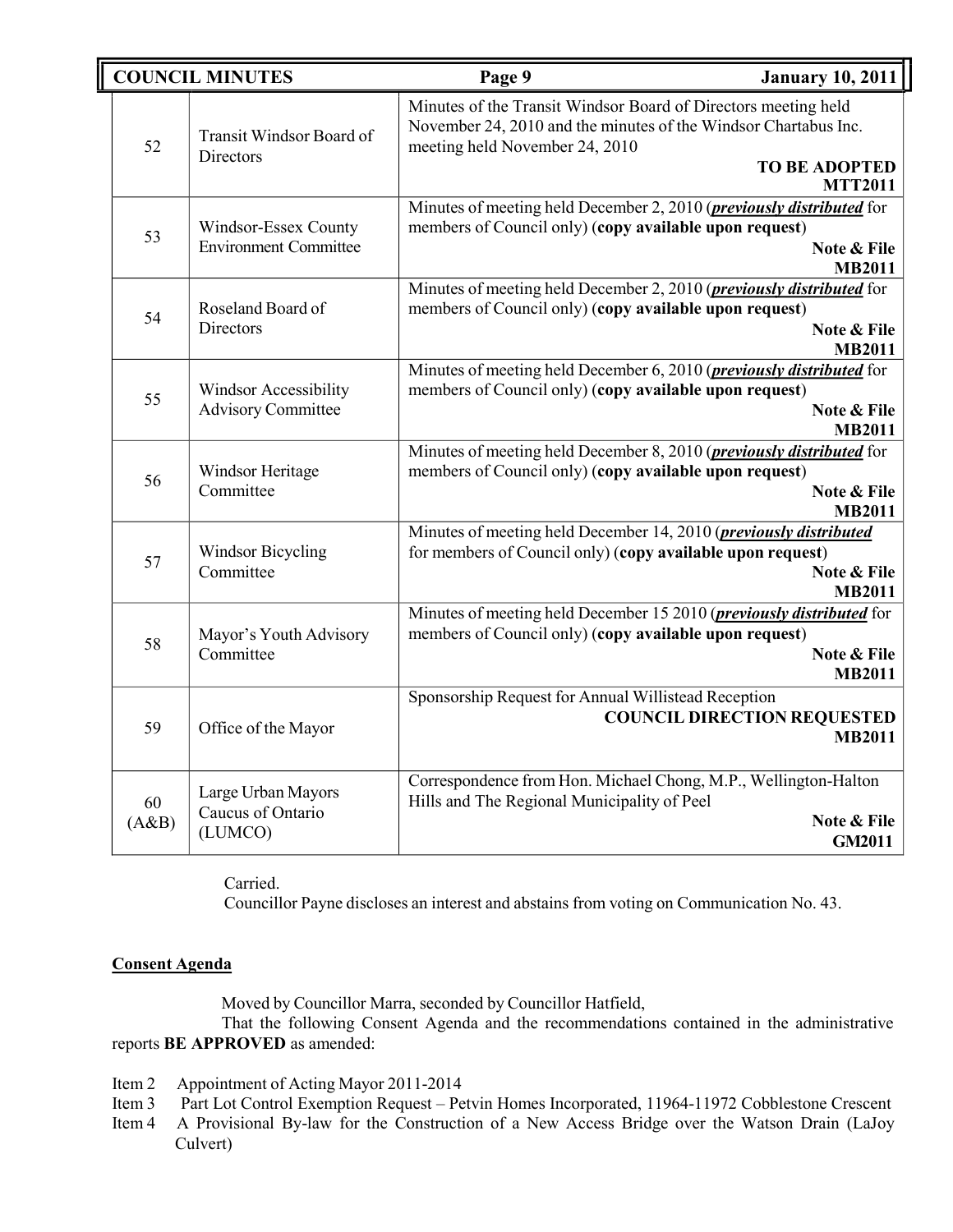# **COUNCIL MINUTES Page 10 January 10, 2011**

- Item 5 Lease Renewal Yee Pharmacy, 165 Goyeau Street, Windsor, Ontario (Pitt Street East/Goyeau Street Municipal Parking Garage – Place Goyeau)
- Item 8 Photocopier Leases

Item 9 Employee Benefits Consultant – City of Windsor RFP No. 145-10

- Item 10 Tangible Capital Assets Policy
- Item 13 Correction to Council Resolution CR392/2010
- Item 15 Request to Repair Balconies at 3410 Peter Street
- Item 16 Request to Repair Balconies and Parking Structure at 3590 Peter Street
- Item 18 City Lease to Bridge Partners Inc., 4255 Sandwich Street

Report No. 296 of the Windsor Heritage Committee at its meeting held December 8, 2010 (See Committee Report Section).

Carried.

Councillor Payne discloses an interest and abstains from voting on Item No. 15. √Councillor Payne discloses an interest and abstains from voting on Item No. 16√

√√*SV*

## **Deferrals and/or Referrals and Withdrawals**

## **Item 11 - Tender #165-10 Civic Gateway Markers – Tender Award**

At the request of Councillor Dilkens, the report of the City Solicitor entitled "Tender #165-10 Civic Gateway Markers – Tender Award" pertaining to the tender being awarded to DeAngelis Construction Inc., is being referred to administration to provide options to produce the project within budget.

Moved by Councillor Dilkens, seconded by Councillor Marra,

**M8-2011** That the report of the City Solicitor dated November 29, 2010 entitled "Tender#165-10 Civic Gateway Markers-Tender Award" **BE REFERRED** to administration to provide options to produce the project within budget.

Carried.

**SB/10785**

### **Item 17 - Request for Demolition for Four-Plex Unit at 339-345 Dougall Avenue**

At the request of Jeff Belanger, property owner of 339-345 Dougall Avenue, the matter is being deferred to the January 31, 2011 meeting of Council to allow for the property owner to investigate the possibility of obtaining an engineering report.

**SB2011**

## **Presentations & Delegations:**

## **DELEGATIONS**

### **Sandwich South Employment Lands Trunk Sanitary Sewer, Phase 6B – Retain Consultant**

## **David Hanna, Resident of Ward 1**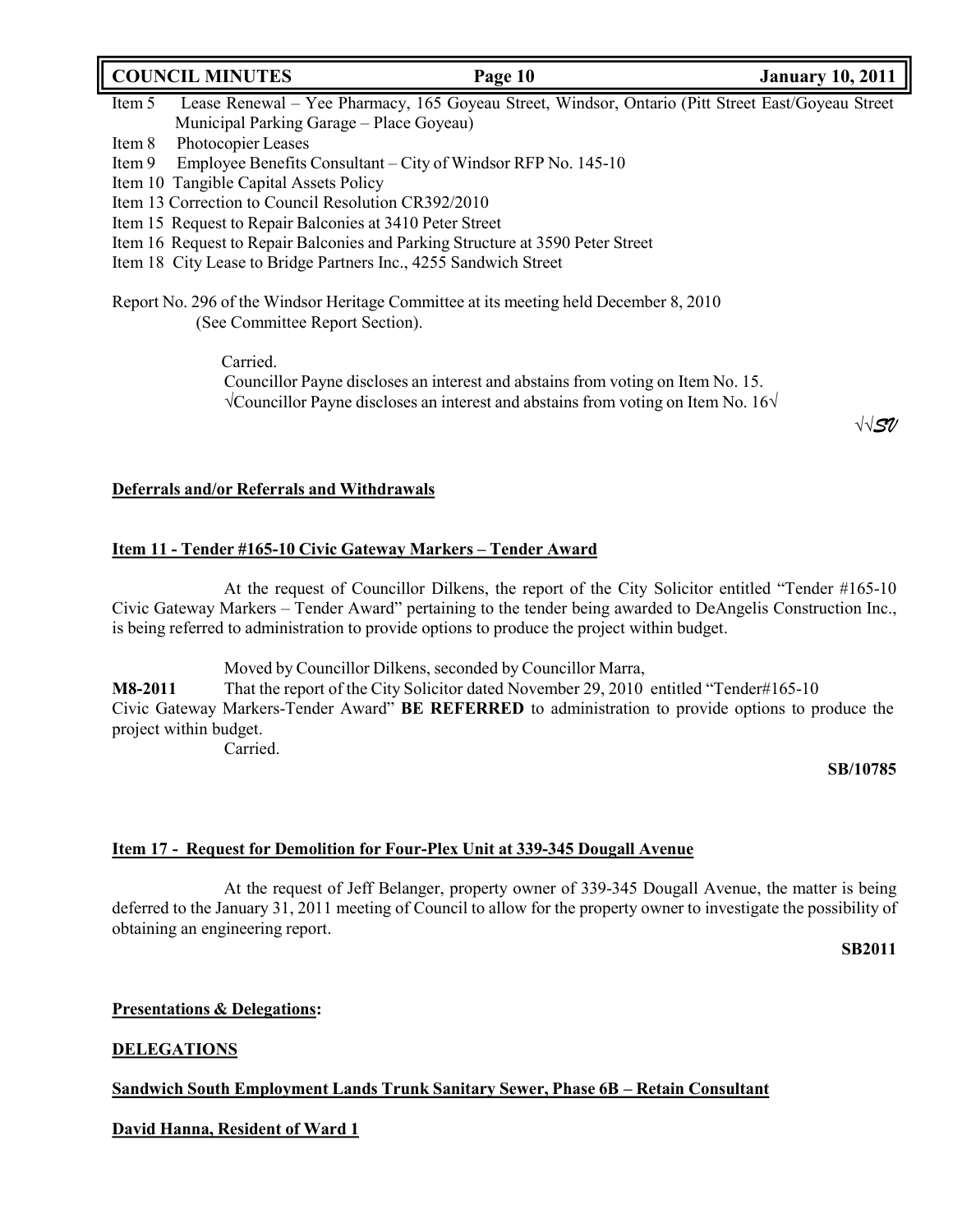David Hanna, Resident of Ward 1, appears before Council to speak in support of the administrative recommendations pertaining to the contract to retain a consultant for the Sandwich South employment land trunk sanitary sewer (Phase 6B), and further provides a suggestion to pursue other means of financing from developers perhaps refer to AMO as a collective effort.

### **ACO2011 12**

(For final disposition of this matter, see Clause **CR2/2011** in Schedule "A" attached hereto.)

#### **Walker Road Corridor from Division Road to Digby Street, Retain Consultant**

#### **John Drexler, property owner on Walker Road**

John Drexler, property owner on Walker Road, appears before Council to request that Council reject the administrative recommendations pertaining to the agreement to retain a consultant for Walker Road corridor from Division Road to Digby Street, suggesting that the preperatory work be conducted in the Traffic Engineering Department, and further cautions council on the consultant's fees.

#### **SW/10859** 14

(For final disposition of this matter, see Clause **CR14/2011** in Schedule "A" attached hereto.)

### Brighton Beach Area – Sale of Lands to Her Majesty the Queen in right of Canada as represented by the **Minister of Transport ("HMQ") – Opening of closed Chappus Street**

#### **Francis Kennette, President, Brighton Beach Aggregates**

Francis Kennette, President, Brighton Beach Aggregates, appears before Council to speak in support of the administrative recommendation to the sale of lands to Her Majesty the Queen in right of Canada as represented by the Minister of Transport, and the opening of the closed Chappus Street in the Brighton Beach area, and further requests that Council preserve access to their property, and thereby maintain the opportunity to pursue closure and purchase of these roads at a later date (in the event that the property is not acquired for the DRIC plaza).

#### **David Hanna, Resident of Ward 1**

David Hanna, Resident of Ward 1, appears before Council to speak in support of the administrative recommendations to the sale of lands to Her Majesty the Queen in right of Canada as represented by the Minister of Transport, and the opening of the closed Chappus Street in the Brighton Beach area, and provides various options available for Council consideration on Greening initiatives in the area.

#### **APM2011** 6

(For final disposition of this matter, see Clause **CR6/2011** in Schedule "A" attached hereto.)

#### **Update on Federal Homelessness Program Funding**

#### **Liz Atkinson-Plato, Community Health Educator, Street Health, Windsor Essex Community Health Centre**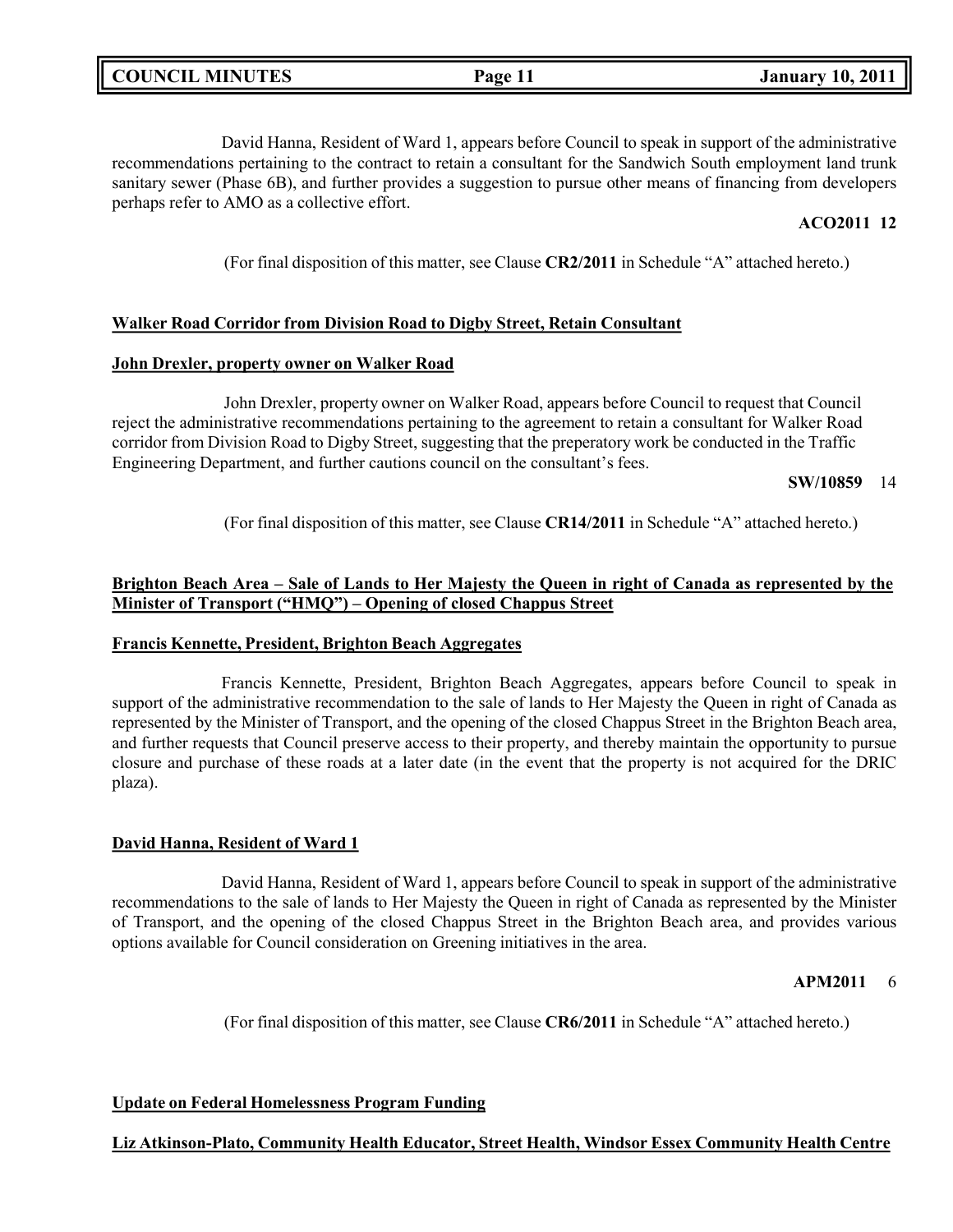Liz Atkinson-Plato, Community Health Educator, Street Health, Windsor Essex Community Health Centre, appears before Council to speak in support of the administrative recommendations on the Federal Homelessness program funding, providing an overview of the coalition and the allocation of the funding dollars, and concludes by thanking the City of Windsor for continuing to be the Community Entity for the Homelessness Partnering Strategy and any future role the City may be involved in.

**SS/4274** 7

(For final disposition of this matter, see Clause **CR7/2011** in Schedule "A" attached hereto.)

### **Regular Business Items (for final disposition of these matters see Schedule "A" attached)**

PAC 1 G. & K. Strong, rezoning, 11210-11236 Tecumseh Road East, to permit the development of an outdoor mini golf and parking area in the rear northerly portion of the land

PAC 2 City of Windsor – Housekeeping Amendment 2010-2012

Item 1 Application for an Amendment to Sign By-law 250-2004 for 2250 Division Road – CONFIRM AND RATIFY

### **PRESENTATIONS:**

### **Ron Gaudet, CEO; Corporation, Lindsay Boyd, Chair, Windsor Essex Economic Development Corporation; Chris Ryan, CEO of Tourism Windsor Essex Peele Island, Shelley Sechopoulos, Chair of Tourism Windsor Essex Pelee Island; Nelson Santos; and Warden Tom Bain**

Ron Gaudet, CEO; Corporation, Lindsay Boyd, Chair, Windsor Essex Economic Development Corporation; Chris Ryan, CEO of Tourism Windsor Essex Peele Island, Shelley Sechopoulos, Chair of Tourism Windsor Essex Pelee Island; Nelson Santos; and Warden Tom Bain, appear before Council to present Council with an overview of the RFP process for the new site for their organization, proposals were shortlisted based on the following elements, Regionality, Cost, and Value added information, sites tours conducted at all proposed locations, and conclude by stating that both boards approved the proposed location at 700 California.

Mayor Francis leaves the meeting at 7:07 o'clock p.m. and Councillor Dilkens assumes the Chair.

### **Chris Edwards, Executive Director of the Downtown Windsor BIA**

Chris Edwards, Executive Director of the Downtown Windsor BIA, appears before Council to provide Council with the Downtown Windsor BIA's concern with the proposed location of the Tourism Windsor Essex Pelee Island office, suggesting that by moving the office out of the downtown core we are sending the wrong message to tourists, and concludes by stating that the location is not in a convenient location for travelling tourists.

Mayor Francis returns to the meeting at 7:12 o'clock p.m. and Councillor Dilkens returns to his seat at the Council table.

### Moved by Councillor Marra, seconded by Councillor Dilkens,

**M16-2011** That the presentation by the representatives from the Tourism Windsor Essex Pelee Island, and the WindsorEssex Economic Development Corporation pertaining to the proposed new office site location at 700 California, **BE RECEIVED FOR INFORMATION.**

Carried.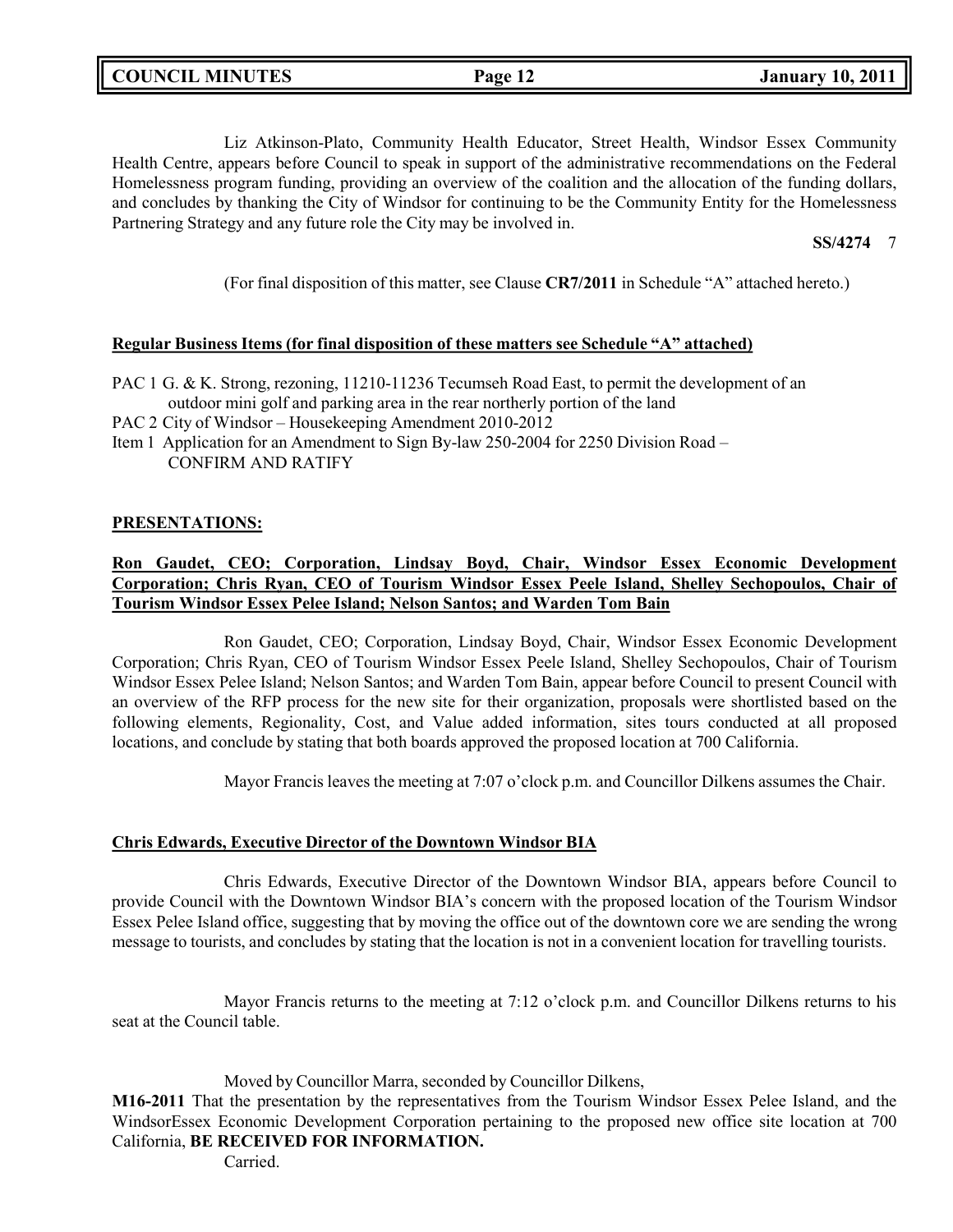| <b>COUNCIL MINUTES</b> | Page 13                                                                       | <b>January 10, 2011</b>                                                                                                                                                                                                                                                                                                                                                                                                                                                                                                                                                                                                                                                                                                                                                                                                                                                                                                                                                                                                                                                                                                                                                                                                                                                                                                |
|------------------------|-------------------------------------------------------------------------------|------------------------------------------------------------------------------------------------------------------------------------------------------------------------------------------------------------------------------------------------------------------------------------------------------------------------------------------------------------------------------------------------------------------------------------------------------------------------------------------------------------------------------------------------------------------------------------------------------------------------------------------------------------------------------------------------------------------------------------------------------------------------------------------------------------------------------------------------------------------------------------------------------------------------------------------------------------------------------------------------------------------------------------------------------------------------------------------------------------------------------------------------------------------------------------------------------------------------------------------------------------------------------------------------------------------------|
|                        |                                                                               | AT/9923                                                                                                                                                                                                                                                                                                                                                                                                                                                                                                                                                                                                                                                                                                                                                                                                                                                                                                                                                                                                                                                                                                                                                                                                                                                                                                                |
|                        |                                                                               |                                                                                                                                                                                                                                                                                                                                                                                                                                                                                                                                                                                                                                                                                                                                                                                                                                                                                                                                                                                                                                                                                                                                                                                                                                                                                                                        |
|                        |                                                                               |                                                                                                                                                                                                                                                                                                                                                                                                                                                                                                                                                                                                                                                                                                                                                                                                                                                                                                                                                                                                                                                                                                                                                                                                                                                                                                                        |
| Carried.               |                                                                               | ACO2011                                                                                                                                                                                                                                                                                                                                                                                                                                                                                                                                                                                                                                                                                                                                                                                                                                                                                                                                                                                                                                                                                                                                                                                                                                                                                                                |
|                        |                                                                               |                                                                                                                                                                                                                                                                                                                                                                                                                                                                                                                                                                                                                                                                                                                                                                                                                                                                                                                                                                                                                                                                                                                                                                                                                                                                                                                        |
|                        |                                                                               | MB2011                                                                                                                                                                                                                                                                                                                                                                                                                                                                                                                                                                                                                                                                                                                                                                                                                                                                                                                                                                                                                                                                                                                                                                                                                                                                                                                 |
|                        |                                                                               |                                                                                                                                                                                                                                                                                                                                                                                                                                                                                                                                                                                                                                                                                                                                                                                                                                                                                                                                                                                                                                                                                                                                                                                                                                                                                                                        |
|                        |                                                                               | MB2011                                                                                                                                                                                                                                                                                                                                                                                                                                                                                                                                                                                                                                                                                                                                                                                                                                                                                                                                                                                                                                                                                                                                                                                                                                                                                                                 |
| Carried.               |                                                                               | MB2010                                                                                                                                                                                                                                                                                                                                                                                                                                                                                                                                                                                                                                                                                                                                                                                                                                                                                                                                                                                                                                                                                                                                                                                                                                                                                                                 |
| Carried.               |                                                                               | MB2011                                                                                                                                                                                                                                                                                                                                                                                                                                                                                                                                                                                                                                                                                                                                                                                                                                                                                                                                                                                                                                                                                                                                                                                                                                                                                                                 |
|                        |                                                                               |                                                                                                                                                                                                                                                                                                                                                                                                                                                                                                                                                                                                                                                                                                                                                                                                                                                                                                                                                                                                                                                                                                                                                                                                                                                                                                                        |
|                        |                                                                               |                                                                                                                                                                                                                                                                                                                                                                                                                                                                                                                                                                                                                                                                                                                                                                                                                                                                                                                                                                                                                                                                                                                                                                                                                                                                                                                        |
|                        |                                                                               | MB2011                                                                                                                                                                                                                                                                                                                                                                                                                                                                                                                                                                                                                                                                                                                                                                                                                                                                                                                                                                                                                                                                                                                                                                                                                                                                                                                 |
| Carried.               |                                                                               | MB2011                                                                                                                                                                                                                                                                                                                                                                                                                                                                                                                                                                                                                                                                                                                                                                                                                                                                                                                                                                                                                                                                                                                                                                                                                                                                                                                 |
|                        | <b>Consideration of Committee Reports</b><br>Carried.<br>Carried.<br>Carried. | Moved by Councillor Dilkens, seconded by Councillor Gignac,<br>That the Report of the special In-camera meeting held January 10, 2011, BE ADOPTED<br>Moved by Councillor Dilkens, seconded by Councillor Gignac,<br>That Report No. 291 of the Windsor Heritage Committee of its meeting held<br>November 10, 2010, BE ADOPTED as presented.<br>Moved by Councillor Dilkens, seconded by Councillor Gignac,<br>That Report No. 292 of the Windsor Heritage Committee of its meeting held<br>November 10, 2010, BE ADOPTED as presented.<br>Moved by Councillor Dilkens, seconded by Councillor Gignac,<br>That Report No. 293 of the Windsor Heritage Committee of its meeting held<br>November 10, 2010, BE ADOPTED as presented.<br>Moved by Councillor Dilkens, seconded by Councillor Gignac,<br>That Report No. 294 of the Windsor Heritage Committee of its meeting held<br>November 10, 2010, BE ADOPTED as presented.<br>Moved by Councillor Dilkens, seconded by Councillor Gignac,<br>That Report No. 295 of the Windsor Heritage Committee of its meeting held<br>November 10, 2010, BE ADOPTED as presented.<br>Moved by Councillor Marra, seconded by Councillor Payne,<br>That Report No. 296 of the Windsor Heritage Committee of its meeting held<br>December 8, 2010, <b>BE ADOPTED</b> as presented. |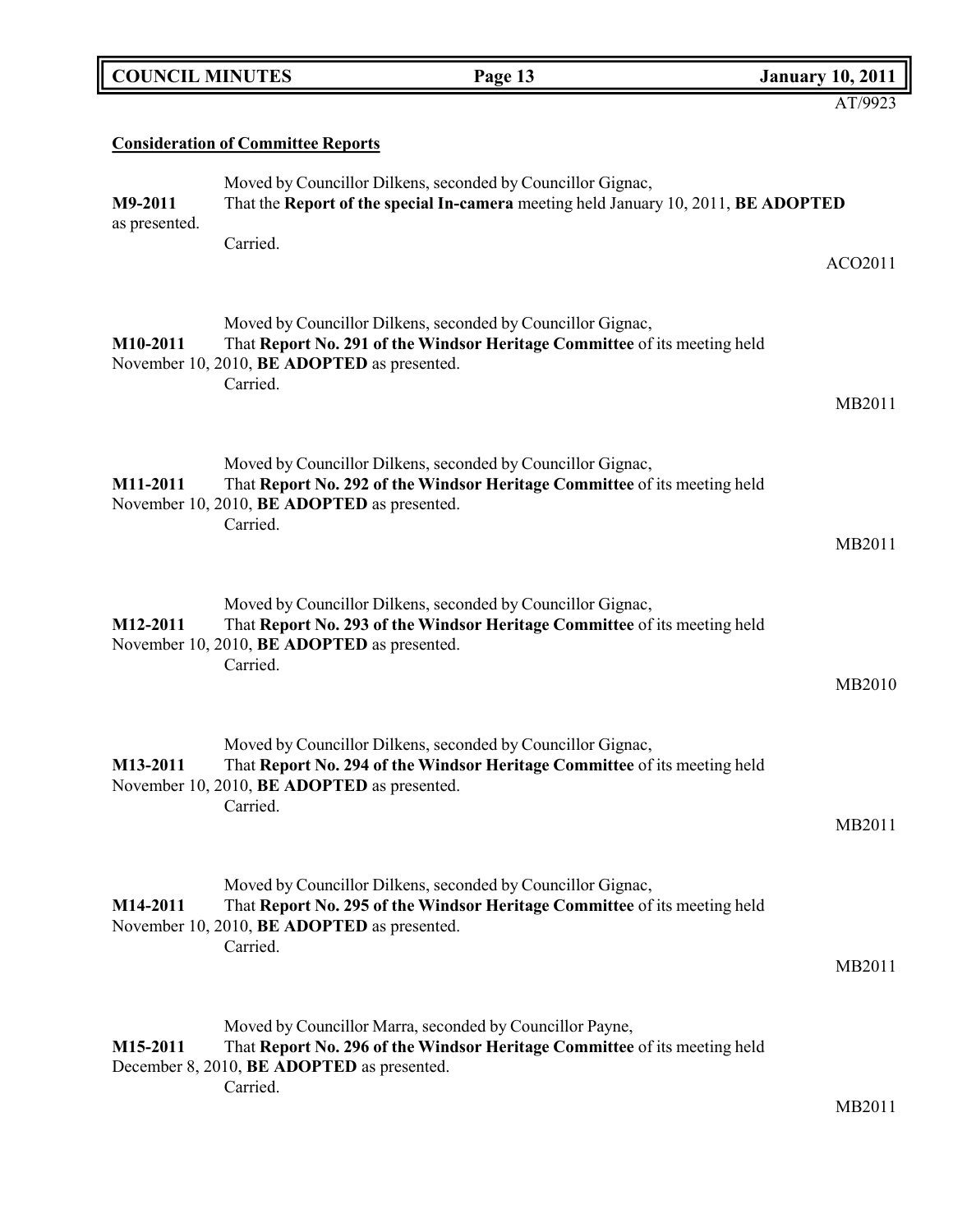**COUNCIL MINUTES Page 14 January 10, 2011**

#### **By-laws**

Moved by Councillor Halberstadt, seconded by Councillor Hatfield,

That the following By-laws No. 1-2011 through 8-2011 (inclusive), be introduced and read a first and second time:

- 1-2011 "A BY-LAW TO APPOINT MEMBERS OF COUNCIL TO ACT AS MAYOR"
- 2-2011 "A BY-LAW TO REPEAL BY-LAW 278-1998''
- 3-2011 "A BY-LAW TO PROVIDE THAT PART-LOT CONTROL SHALL NOT APPLY TO CERTAIN LAND THAT IS WITHIN *REGISTERED PLAN 12M465,* IN THE CITY OF WINDSOR"
- 4-2011 "A BY-LAW TO ESTABLISH LANDS AS A PUBLIC HIGHWAY KNOWN AS TECUMSEH ROAD EAST, IN THE CITY OF WINDSOR"
- 5-2011 "A BY-LAW TO DESIGNATE THE LANDS AND PREMISES SITUATED WITHIN THE CITY OF WINDSOR, MUNICIPALLY KNOWN AS *841 KILDARE ROAD,* TO BE OF CULTURAL HERITAGE VALUE OR INTEREST UNDER THE PROVISIONS OF THE ONTARIO HERITAGE ACT, R.S.O. 1990, CHAPTER 0.18, AS AMENDED"
- 6-2011 "A PROVISIONAL BY-LAW TO PROVIDE FOR DRAINAGE WORKS IN THE CITY OF WINDSOR FOR A NEW ACCESS BRIDGE OVER THE WATSON DRAIN"
- 7-2011 "A BY-LAW TO FURTHER AMEND BY-LAW 188-2000, BEING A BY-LAW TO APPOINT PROVINCIAL OFFENCES OFFICERS FOR THE CORPORATION OF THE CITY OF WINDSOR"
- 8-2011 "A BY-LAW TO CONFIRM THE PROCEEDINGS OF THE COUNCIL OF THE CORPORATION OF THE CITY OF WINDSOR AT ITS MEETING HELD ON THE TENTH DAY OF JANUARY, 2011"

Carried.

Moved by Councillor Jones, seconded by Councillor Maghnieh ,

That the Committee of the Whole does now rise and report to Council respecting the business items considered by the Committee:

| $\bf{1}$ | <b>Communication Items (as amended)</b> |  |  |
|----------|-----------------------------------------|--|--|
|          |                                         |  |  |

- **2) Consent Agenda (as amended)**
- **3) Items Deferred**
- **Items Referred**
- **4) Consideration of the Balance of Business Items (see Schedule "A")**
- **5) Committee Reports (as presented)**
- **6) By-laws given first and second readings (as presented)**

Carried.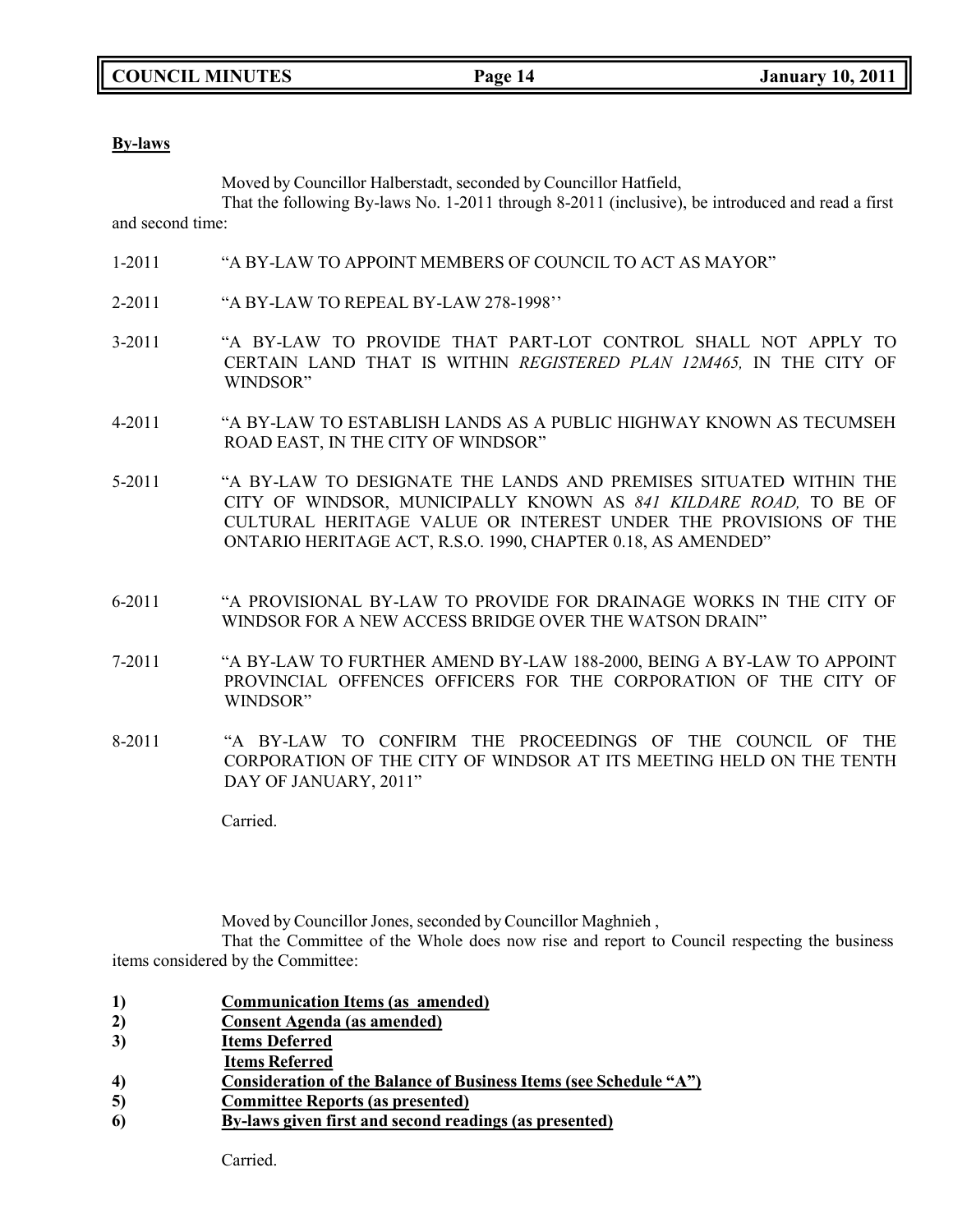### **Notices of Motion**

Councillor Payne gives notice that he intends to introduce a motion for consideration at the January 17, 2011 meeting of Council requesting that a report be prepared regarding a possible revision of the present formula for computing the sewer surcharge.

Councillor Payne gives notice that he intends to introduce a motion for consideration at the January 24, 2011 meeting of Council proposing that a Jobs Action Committee of Council be struck to become further involved in addressing the current serious jobs situation in the City which Council has recognized is the number one issue facing our community.

Councillor Halberstadt gives notice that he intends to introduce a motion for consideration at the January 17, 2011 meeting of Council that would incorporate the Acting Mayor schedule with the weekly agenda review setting process.

ACO2011

AFT2011

GH2011

### **Third Reading of By-laws**

Moved by Councillor Marra, seconded by Councillor Payne,

That the following By-laws No. 1-2011 through 5-2011 (inclusive), and 7-2011 through 8-2011 inclusive having been read a first and second time be now read a third time and finally passed and that the Mayor and Clerk **BE AUTHORIZED** to sign and seal the same notwithstanding any contrary provision of the Council. Carried.

### **Petitions**

None presented.

### **Council Questions**

Moved by Councillor Dilkens, seconded by Councillor Gignac,

**M17-2011** That the Council Questions arising from the previous meeting of Council and listed by the Clerk **BE NOW CONSIDERED** for purposes of discussion, and further, that the Administration **BE DIRECTED** to proceed with the necessary actions to respond to the Council Questions consistent with Council's instructions. Carried.

ACOQ2011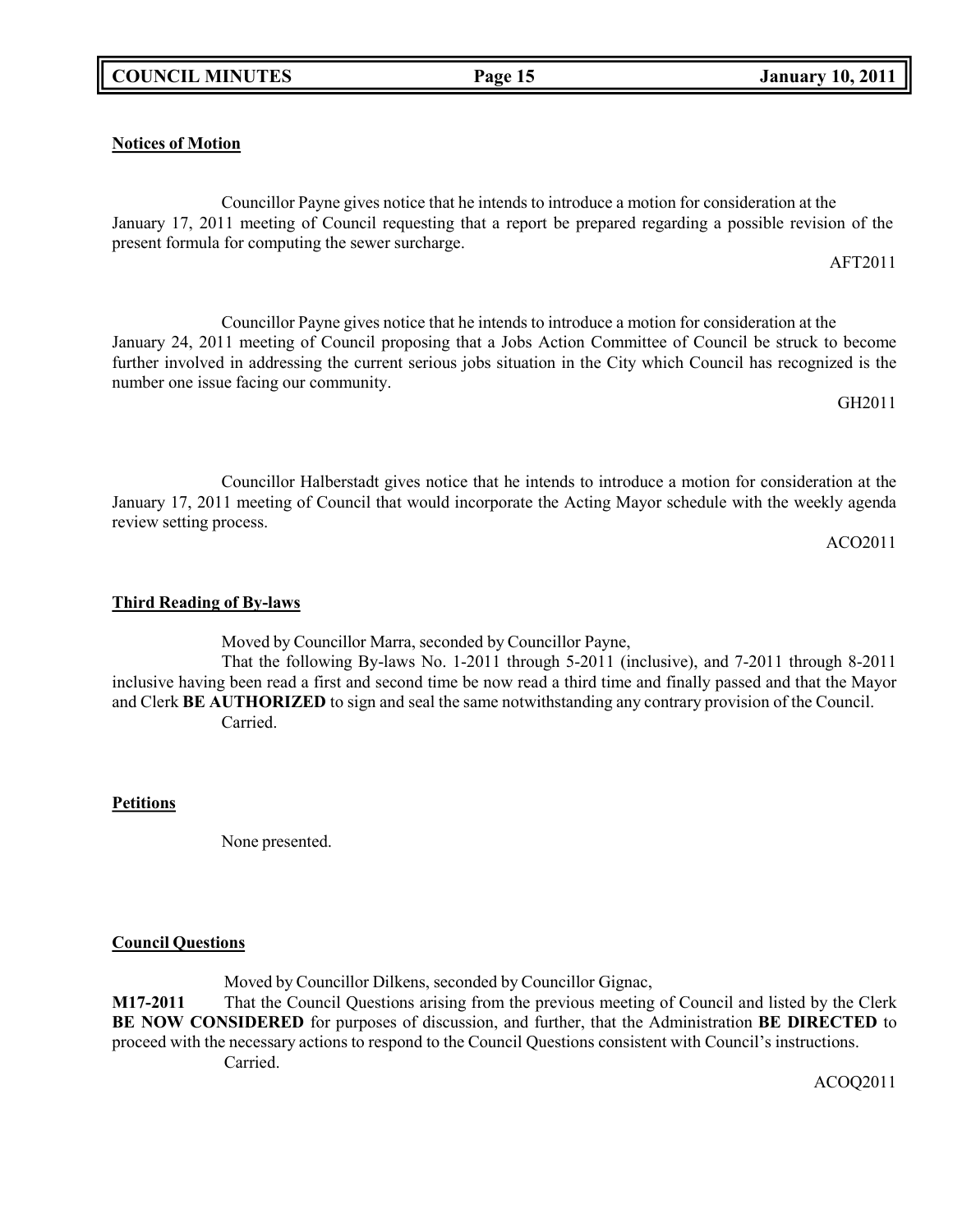## **PROPOSED IN-CAMERA AGENDA FOR JANUARY 17, 2011**

Moved by Councillor Halberstadt, seconded by Councillor Hatfield,

**M18-2011** That the following proposed In Camera Agenda for January 17, 2011 **BE APPROVED**:

| Item No. | Subject                       | Section – Pursuant to Municipal Act,<br>2001, as amended |
|----------|-------------------------------|----------------------------------------------------------|
| 1.       | Property matter – lease       | 239(2)(c)                                                |
|          | Legal matter $-\text{claims}$ | 239(2)(e)                                                |
|          | Property matter – lease       | 239(2)(c)                                                |

and further, that in accordance with By-law 46-2003, the Chief Administrative Officer, in consultation with the Mayor **BE AUTHORIZED** to add matters deemed to be of an urgent or time sensitive nature.

Carried.

ACO2011

#### **Adjournment**

of the Mayor. Moved by Councillor Jones, seconded by Councillor Maghnieh, That this Council meeting stand adjourned until the next regular meeting of Council or at the call

Carried.

Accordingly, the meeting is adjourned at 8:38 o'clock p.m.

**MAYOR**

**CITY CLERK**

#### **THIS IS A DRAFT COPY**

## **DEPUTY CITY CLERK/SENIOR MANAGER OF COUNCIL SERVICES**

### **SUPERVISOR OF COUNCIL SERVICES**

## **COUNCIL MINUTES Page 16 January 10, 2011**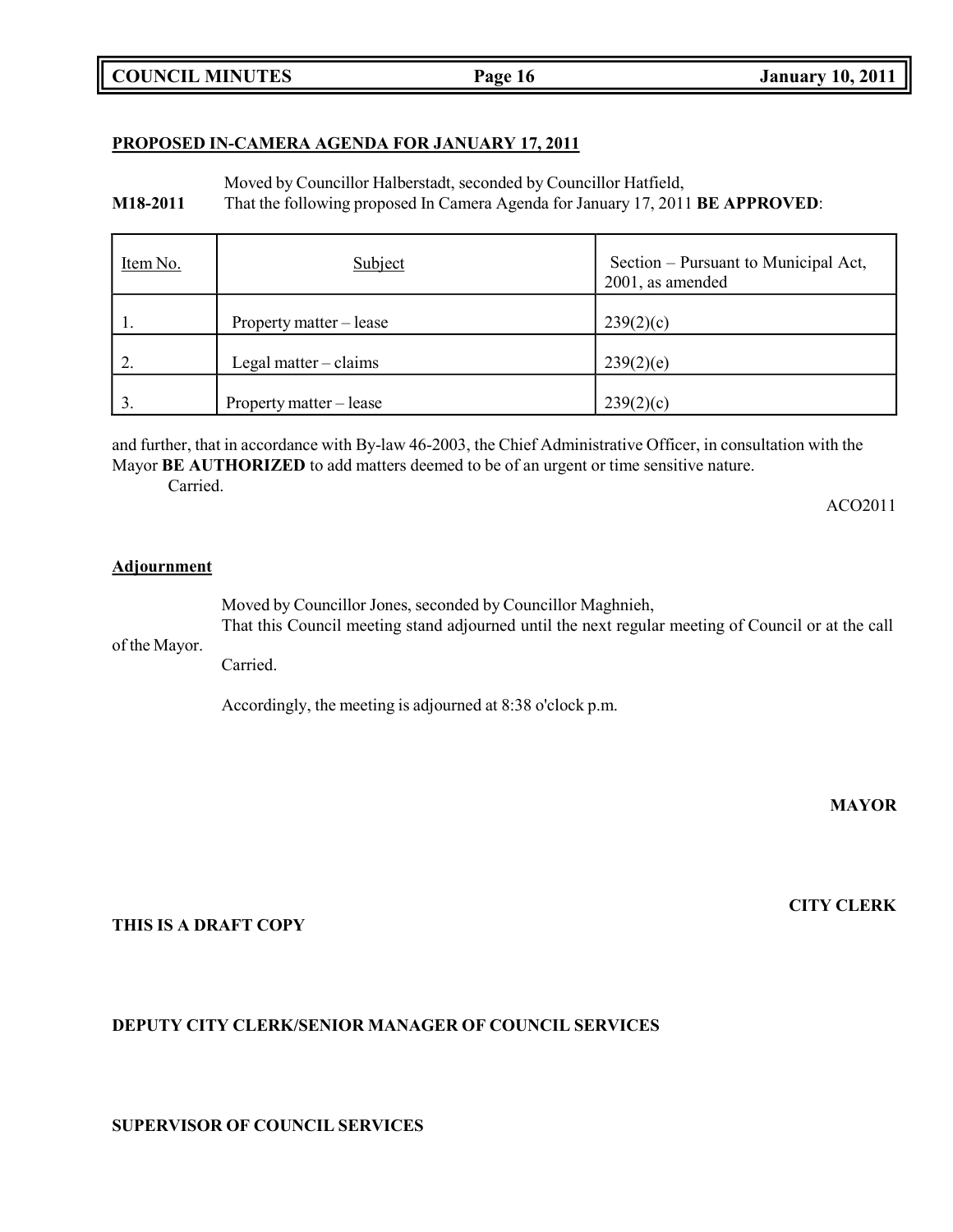## **COUNCIL MINUTES Page 17 January 10, 2011**

Marra Gignac

#### CR1/2011

That the results of the poll conducted by the City Clerk on December 14, 2010 approving the following **BE CONFIRMED AND RATIFIED:**

- I. That the application by Ron Habib (Superior Signs and More) on behalf of Troup Group of Companies for an amendment to the City of Windsor Sign By-law 250-2004 to permit the conversion of part of the one (1) existing ground sign to an animation sign on the property located at 2250 Division Road (legally known as Lots 623 and 624, Part lots 1029 to 1032, 620 to 622, and 1028 of Plan 1126; Roll No. 070-260- 02600-0000) **BE APPROVED** and that By-law 250-2004 **BE AMENDED.**
- II. That administration further review the animation signs section of By-law 250-2004 and report back to Council on any changes recommended as a result of the review.

Carried.

Councillors Hatfield, Maghnieh and Dilkens voting nay.

Report Number **15026 SBS2011 1**

#### Marra Hatfield

#### CR2/2011

That the Schedule being Appendix "A" attached hereto, for the appointment of Members of Council as Acting Mayor during the absence of the Mayor from the municipality or due to illness **BE APPROVED**; and that By-law 1-2011 **BE CONSIDERED** at this meeting.

Carried.

Report Number **15024 ACO2011 C2**

Appendices Schedule

Marra Hatfield

### CR3/2011

**I** That the application of Petvin Homes Incorporated (Leonard Beneteau agent) for exemption from part-lot control for the lands legally described as Part of Block 27, Registered Plan 12M-465, now designated as Parts 31, 32, 60, and 61, Reference Plan 12R-19773, located at 11964 - 11972 Cobblestone Crescent, east of Radcliff Avenue (see attached Map No. PLC-007/10-1) to allow for the lands to be developed for semidetached units, **BE APPROVED** for a period of 3 years.

**II** That By-law No. 3-2011 **BE ENACTED.**

Carried.

Appendices Map No. PLC-007/10-1 Report Number **14989 ZPLC2011 C3**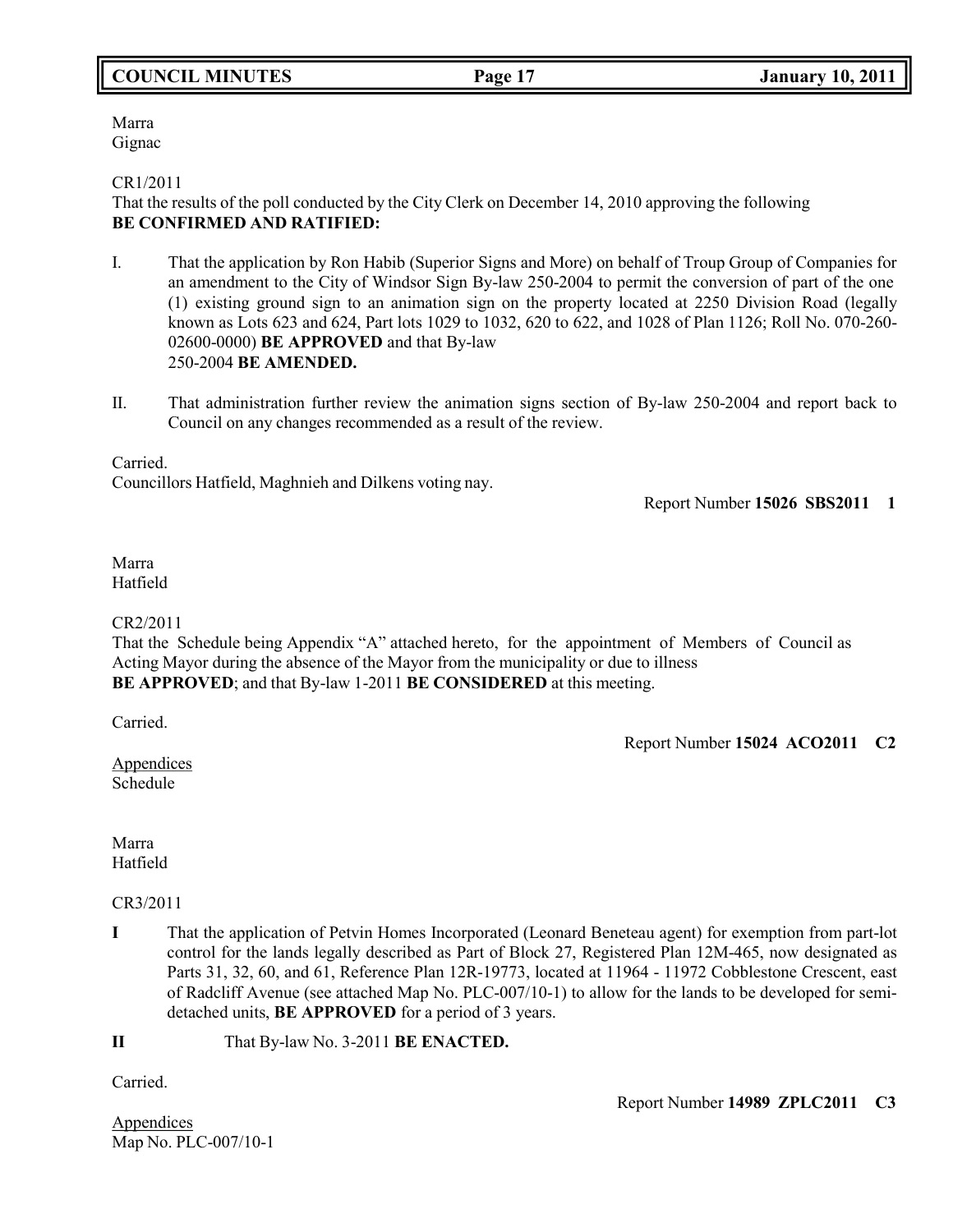## **COUNCIL MINUTES Page 18 January 10, 2011**

Marra Hatfield

#### CR4/2011

That Council **ADOPT** the drainage report for the construction of a new access bridge over the Watson Drain by Provisional By-law 6-2011 in accordance with Section 45 of the *Drainage Act*.

Carried.

Report Number **15000 SW/10544 C4**

Marra Hatfield

#### CR5/2011

THAT the report of Lease/Asset Administrator with respect to the Lease Renewal of 165 Goyeau Street Windsor, Ontario by Yee Pharmacy Ltd. c/o Mr. Ho Yee **BE RECEIVED** for Information;

AND THAT **APPROVAL BE GIVEN** by Council for the Lease Renewal of 165 Goyeau Street Windsor, Ontario to Yee Pharmacy Ltd. c/o Mr. Ho Yee in accordance with the following terms:

### **BASIC TERMS:**

| a) | <b>Tenant</b>                  | Yee Pharmacy Ltd.<br>c/o Mr. Ho Yee                                                                                                                                                                                                                                                      |
|----|--------------------------------|------------------------------------------------------------------------------------------------------------------------------------------------------------------------------------------------------------------------------------------------------------------------------------------|
|    | b) Tenant's Address            | 165 Goyeau Street (Place Goyeau)<br>Windsor ON N9A 1G5                                                                                                                                                                                                                                   |
| c) | <b>Commencement Date</b>       | January 1st, 2011                                                                                                                                                                                                                                                                        |
| d) | Term                           | Five (5) years (January 1st, 2011 – December 31st, 2015)                                                                                                                                                                                                                                 |
| e) | <b>Termination Date</b>        | December $31st$ , 2015                                                                                                                                                                                                                                                                   |
| f) | <b>Leased Premises</b>         | Commercial space on the ground floor of the City-Owned Municipal Parking<br>Garage (Place Goyeau) located at Pitt Street East and Goyeau Street – 165<br>Goyeau Street.                                                                                                                  |
| g) | <b>Area of Leased Premises</b> | 2500 square feet                                                                                                                                                                                                                                                                         |
| h) | <b>Basic Rental</b>            | $$28,406 + HST - January 1, 2011 - December 31, 2011$<br>$$28,690 + HST - January 1, 2012 - December 31, 2012$<br>\$28,977 + HST - January 1, 2013 - December 31, 2013<br>$$29,267 + HST - January 1, 2014 - December 31, 2014$<br>$$29,560 + HST - January 1, 2015 - December 31, 2015$ |
| i) | <b>Monthly Basic Rental</b>    | $$2,367.17$ (\$11.36/sq. ft.) 2011<br>\$2,390.83 (\$11.48/sq. ft.) 2012<br>\$2,414.75 (\$11.59/sq. ft.) 2013<br>\$2,438.92 (\$11.71/sq. ft.) 2014                                                                                                                                        |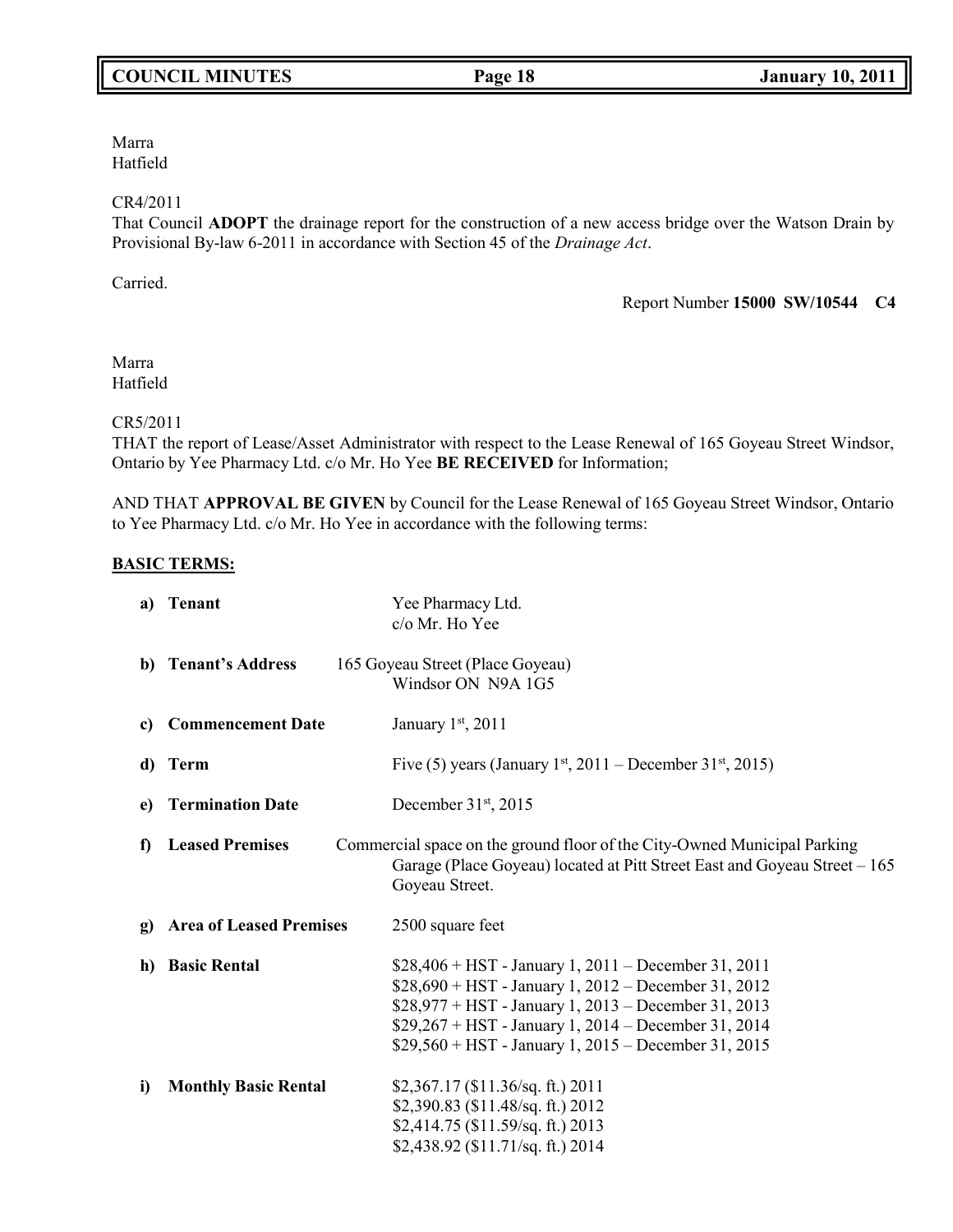| <b>COUNCIL MINUTES</b> |                         | Page 19                                                                                                                         | <b>January 10, 2011</b> |
|------------------------|-------------------------|---------------------------------------------------------------------------------------------------------------------------------|-------------------------|
|                        |                         | \$2,463.33 (\$11.83/sq. ft.) 2015                                                                                               |                         |
| J)                     | <b>Security Deposit</b> | None                                                                                                                            |                         |
| k)                     | <b>Renewal Option</b>   | 5 year renewal option, under same terms and conditions save and except rent                                                     |                         |
| $\bf{D}$               | <b>Land Taxes</b>       | None $-$ gross rent                                                                                                             |                         |
|                        | m) Utilities            | Payable by the Tenant (hydro)                                                                                                   |                         |
| n)                     | <b>Permitted Use</b>    | Pharmacy and Medical Clinic                                                                                                     |                         |
| $\bf{0}$               | <b>Insurance</b>        | General Liability Insurance<br>Minimum Limit \$2,000,000.00<br>Tenant's Legal Liability Insurance<br>Minimum Limit \$300,000.00 |                         |

AND THAT the Chief Administrative Officer and City Clerk **BE AUTHORIZED** to sign a Lease Renewal Agreement, to be satisfactory in a form to the City Solicitor and in content to the Asset/Lease Administrator.

Carried.

Report Number **15008 APM/10857 C5**

#### Marra Jones

### CR6/2011

- A. THAT the report of the City Solicitor regarding the dedication of closed Chappus Street as public highway **BE RECEIVED** for information;
- B. AND THAT the following land **BE ESTABLISHED** as a public highway known as Chappus Street: Part Chappus, Plan 688 Sandwich West, closed by R1264724; Windsor;
- C. AND THAT the City Solicitor **BE AUTHORIZED** to prepare the necessary by-law for Recommendation B, to appear before Council on January 17, 2011; and
- D. AND THAT the transaction **BE COMPLETED** electronically, for the property where it is available, pursuant to By-Law 366-2003 and that the Chief Administrative Officer and the City Clerk **BE AUTHORIZED** to execute all documents necessary to complete the transaction.

Carried.

Report Number **15004 APM2011 6**

Gignac Marra

CR7/2011

1) THAT the Community Development and Health Commissioner **BE AUTHORIZED** to enter into an agreement with Human Resources and Social Development Canada which designates the City of Windsor as the Community Entity for the Homelessness Partnering Strategy, satisfactory in form to the City Solicitor, in technical content to the Executive Director of Housing and Children's Services and financial content to the City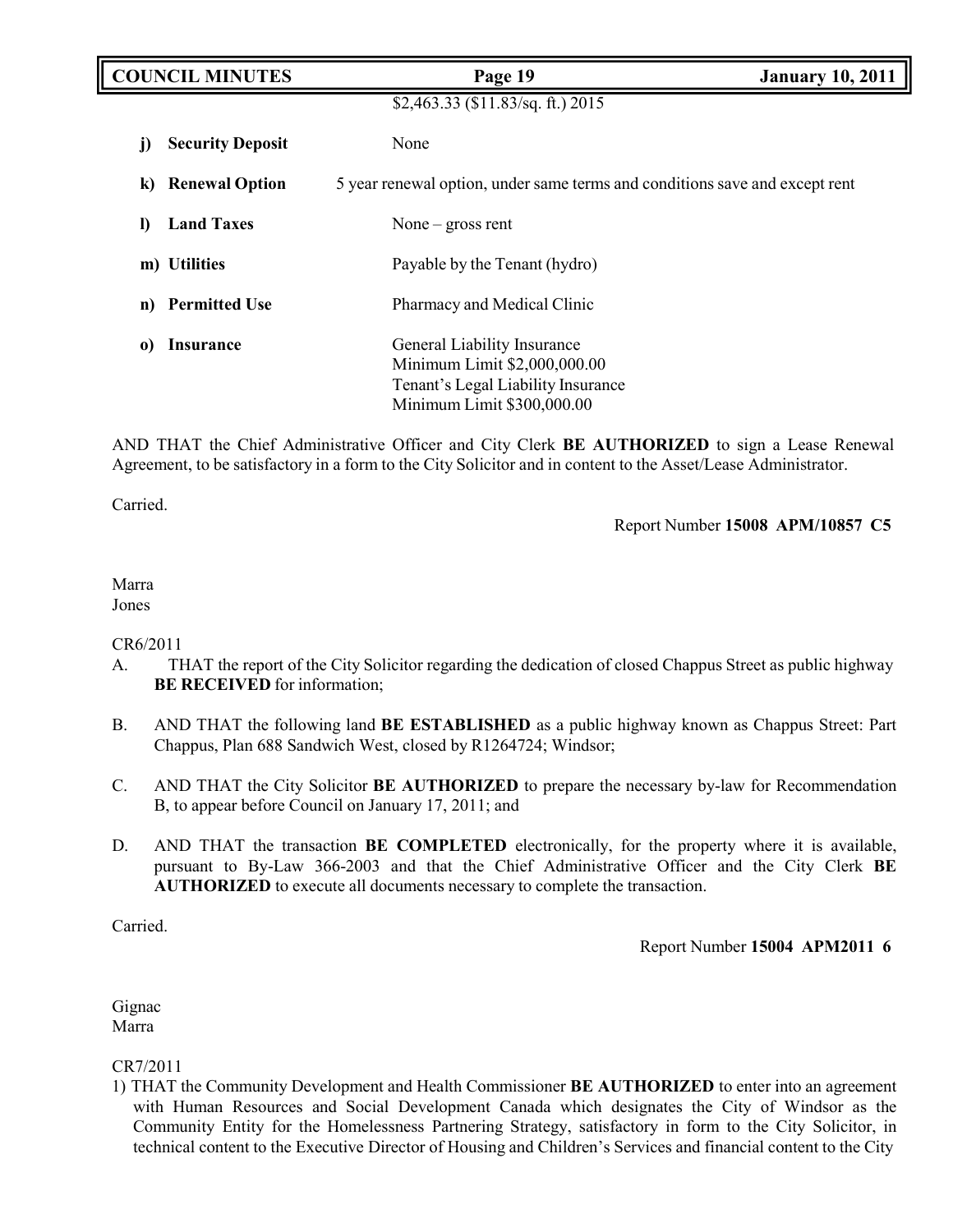## **COUNCIL MINUTES Page 20 January 10, 2011**

Treasurer; For contracts in excess of \$1,000,000 gross expenditure, that in addition to the Community Development and Health Commissioner signature, the Chief Administrator Officer **BE REQUIRED** to sign as secondary authority; and

2) THAT as the Community Entity for the Homelessness Partnering Strategy, the Housing and Children's Services Department **BE AUTHORIZED** to enter into agreements with community partners for the allocation of Federal funding for projects related to addressing homelessness satisfactory in form to the City Solicitor, in technical content to the Executive Director of Housing and Children's Services and financial content to the City Treasurer.

Carried.

Report Number **15023 SS/4274 7**

Marra Hatfield

### CR8/2011

**WHEREAS** in the opinion of the Treasurer and the Council the proposed lease will not materially impact the debt and financial obligation of the City of Windsor, and its risks, in combination with all other leases of that category entered into or proposed to be entered into this year by the City of Windsor and will not result in a material impact for the community; therefore

## **BE IT RESOLVED THAT** Council **APPROVE** the replacement of:

- One photocopier for Purchasing.
- One photocopier for Communications and Customer Service (311).
- One photocopier for Development & Geomatics.
- One photocopier for Engineering-Administration.
- Three photocopiers for Public Works.
- One photocopier for Human Resources.
- Two photocopiers for Huron Lodge.  $\bullet$
- One photocopier for Traffic.
- Two photocopiers for Windsor Police Services.
- One photocopier for Social Services.
- One photocopier for Windsor Fire Services.  $\bullet$

### **BE IT RESOLVED THAT** Council **APPROVE** the addition of:

- Two photocopiers for Public Works Operations.  $\bullet$
- A scanning feature on an existing photocopier for Recreation.

### **BE IT RESOLVED THAT** Council **APPROVE** the certified wiping of:

- One photocopier for Engineering-Administration.
- Three photocopiers for Public Works.
- One photocopier for Huron Lodge.
- One photocopier for Windsor Police Services.
- One photocopier for Social Services.  $\bullet$
- One photocopier for Windsor Fire Services.  $\bullet$

Carried.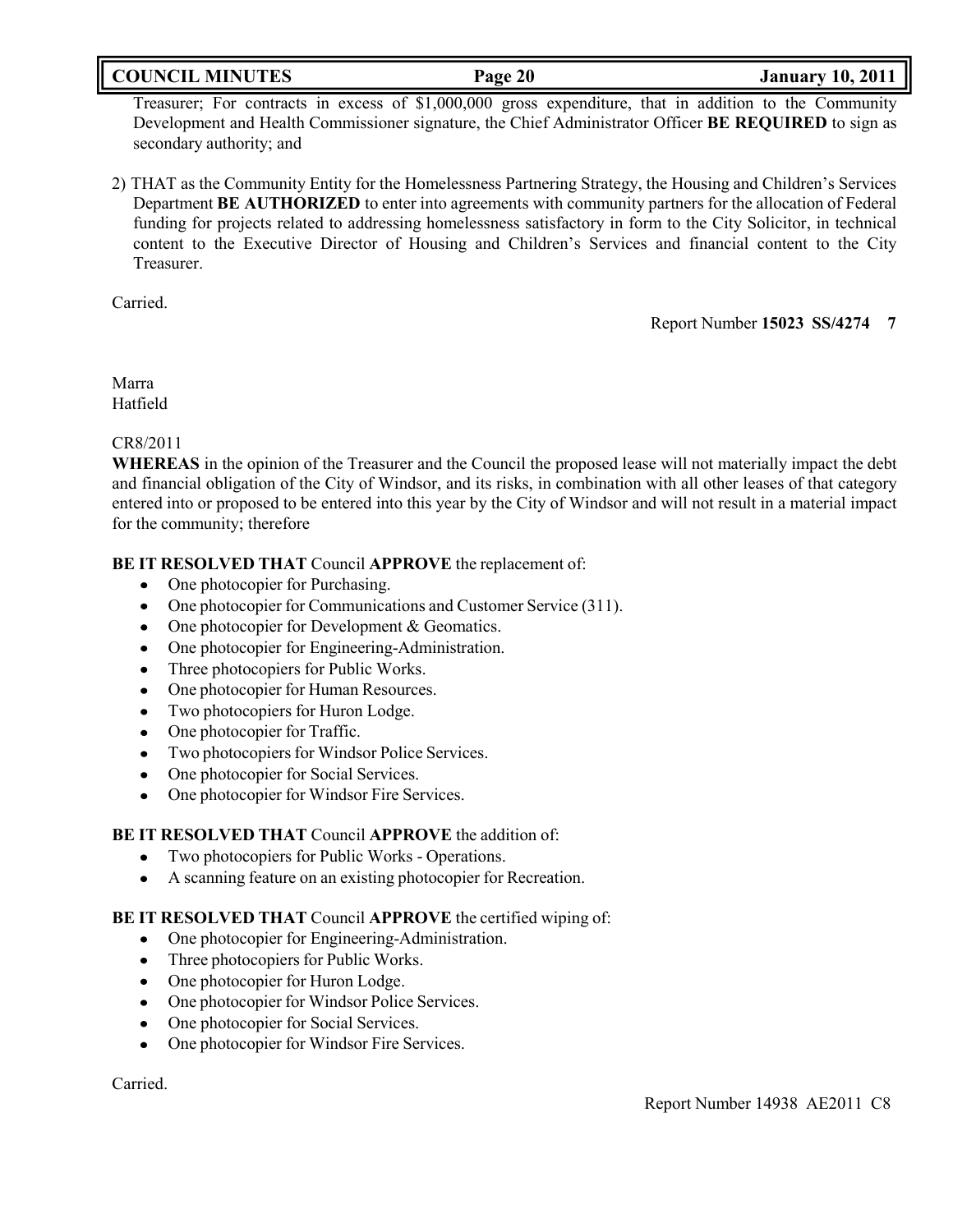## **COUNCIL MINUTES Page 21 January 10, 2011**

#### Marra Hatfield

#### CR9/2011

- 1. **THAT APPROVAL BE GIVEN** to retain the services of Goodman Group Insurance to act as a Benefits Consultant for the City of Windsor in accordance with their proposal in response to City of Windsor RFP No. 145-10 for a five- year term; and
- 2. **THAT** the City Solicitor **BE AUTHORIZED** to prepare a contract for those services, and that the Chief Administrative Officer and City Clerk **BE AUTHORIZED** to sign the contract, satisfactory in legal form to the City Solicitor, in financial form to the City Treasurer, and in technical form to the Executive Director of Human Resources.

Carried.

Report Number **14999 AS/9961 C9**

Marra Hatfield

## CR10/2011 That City Council **RECEIVE AND APPROVE** the City's Tangible Capital Assets Policy.

Carried.

Report Number **15022 AF/9642 C10**

**Appendices** Policy

Dilkens Marra

CR11/2011

That the report of the City Solicitor dated November 29, 2010 entitled "Tender#165-10 Civic Gateway Markers-Tender Award" **BE REFERRED** to administration to provide options for the project to be within budget.

Carried.

Report Number **15009 SB/10785 11**

Marra Jones

### CR12/2011

- **I.** That the CAO and City Clerk **BE AUTHORIZED** to sign the necessary contracts, satisfactory in form to the City Solicitor, in technical content to the City Engineer, and in financial content to the City Treasurer, with respect to the following:
	- (i) That the firm of Glos Associates Inc. **BE RETAINED** for the design, preparation of contract drawings and specifications, inspection, and contract administration for the Sandwich South Employment Lands, Phase  $6b - 8<sup>th</sup>$  Concession Road from Highway 401 to County Road 46, in the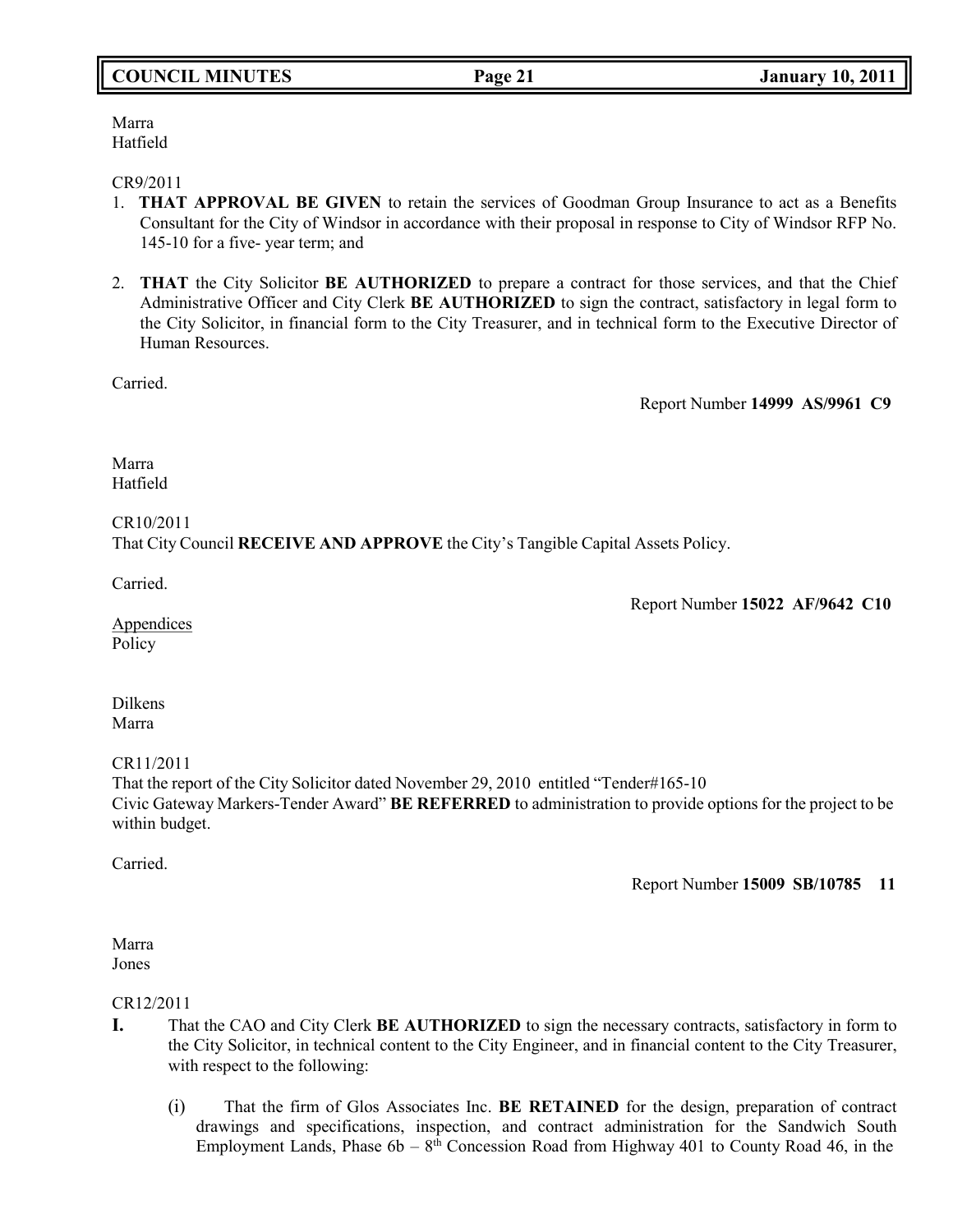## **COUNCIL MINUTES Page 22 January 10, 2011**

amount of \$262,400.00 plus HST, in accordance with their proposal for consulting services, dated September 27, 2010 and charged to Project 7092019.

(ii) That the firm of Glos Associates Inc. **BE RETAINED** for the additional design work related to providing private drain connections along the 8th Concession Road, preliminary sanitary sewer design for Joy, Ray and Baseline Roads and provisions for a flushing valve on 8th Concession Road, at a maximum fee of \$26,550.00 (plus GST), in accordance with their proposal for consulting services, dated June 30, 2010, and charged to Project 7092019.

Carried.

Report Number **15003 SW/10858 12**

Marra Hatfield

## CR13/2011 THAT CR 392/2010 **BE AMENDED** as follows

By deleting the following:

II. That the proposal submitted by BFL Canada Risk and Insurance Services ("BFL") for the provision of transit insurance and associated services to The Corporation of the City of Windsor and its affiliated agencies, boards, commissions and corporate entities for the period from January 1, 2011 to January 1, 2012 **BE ACCEPTED** at the premium \$549,278 plus applicable taxes, which policy may be renewed for up to **five (5)** successive one-year periods terminating no later than January 1, 2017;

And replacing it with:

II. That the proposal submitted by BFL Canada Risk and Insurance Services ("BFL") for the provision of transit insurance and associated services to The Corporation of the City of Windsor and its affiliated agencies, boards, commissions and corporate entities for theperiod from January 1, 2011 to January 1, 2012 **BE ACCEPTED** at the premium \$549,278 plus a brokerage fee of \$40,000 and all applicable taxes, which policy may be renewed for up to **five (5)** successive one-year periods terminating no later than January 1, 2017.

Carried.

Report Number **15017 MT2011 C13**

Gignac Valentinis

#### CR14/2011

That the firm of R.C. Spencer Associates Inc. **BE RETAINED** for the design, preparation of contract drawings and specifications, inspection and contract administration for the Walker Road Corridor Improvements from Division Road to Digby Street at a maximum fee of **\$777,545.00** plus HST, in accordance with their response to the Request for Proposal No. 155-10 and charged to Project ID 7104001 (Walker Road Corridor Improvements); and that the Chief Administrative Officer and City Clerk **BE AUTHORIZED** to sign an agreement, satisfactory in form to the City Solicitor, in financial content to the City Treasurer and in technical content to the City Engineer.

Carried.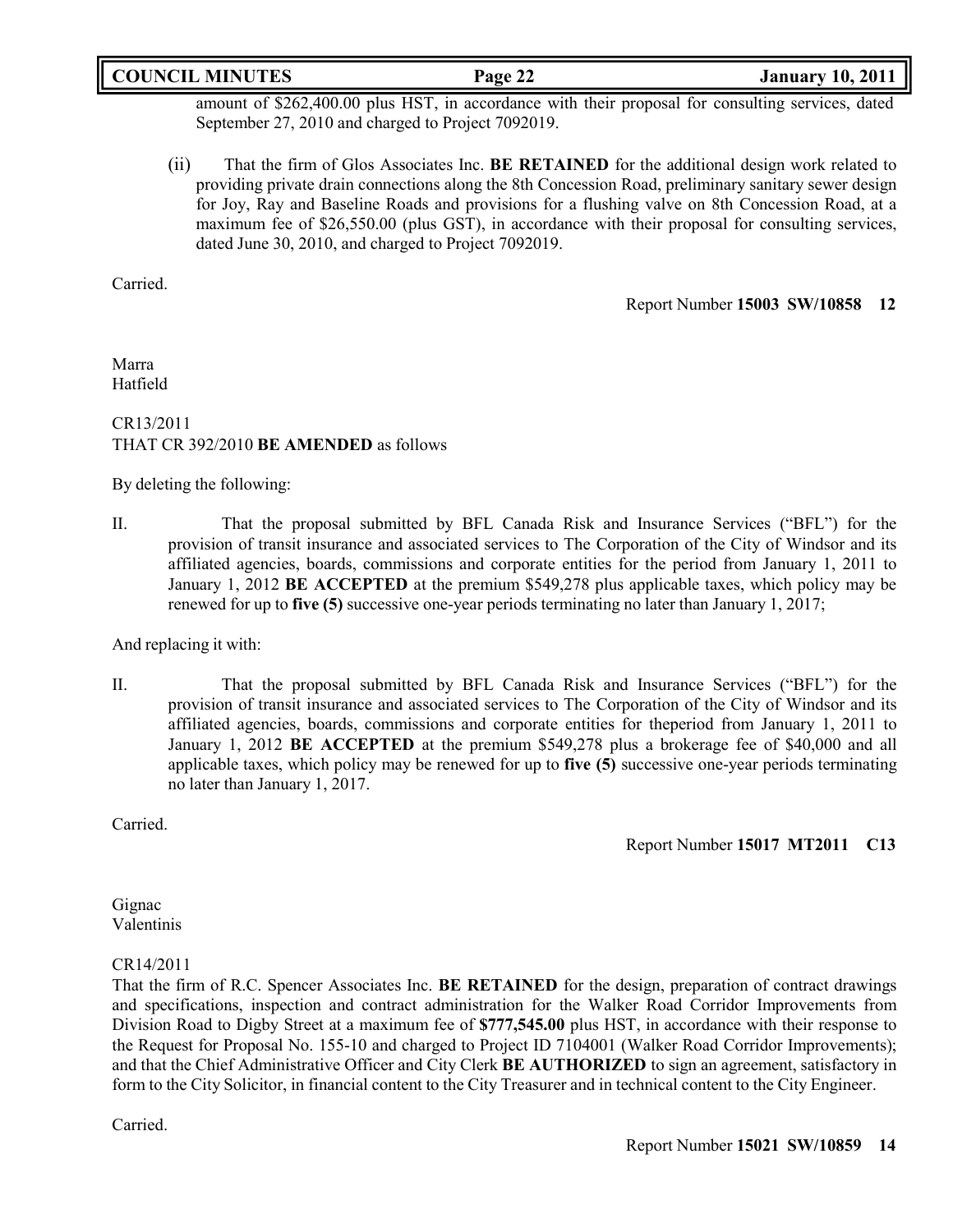Marra Hatfield

## CR15/2011

That the Chief Building Official **BE DIRECTED** to issue a building permit to Oliver Perry of Weathertech Restoration Services Inc. on behalf of Boardwalk Reit Properties Holdings Ltd., the owner of 3410 Peter Street, for the repair and restoration of existing balconies for multiple dwelling units located at 3410 Peter Street (Karita Tower; Boardwalk Reit Properties Holdings LTD) since it complies with par s.1.c of Interim Control By-law 19-2007 as amended, in Olde Sandwich Towne.

Carried.

Councillor Payne discloses an interest and abstains from voting on this matter.

Report Number **15010 ZP/9682 C15**

Marra Hatfield

## CR16/2011

That the Chief Building Official **BE DIRECTED** to issue a building permit to Oliver Perry of Weathertech Restoration Services Inc. on behalf of Boardwalk Reit Properties Holdings Ltd., the owner of 3590 Peter Street, for the repair and restoration of existing balconies for multiple dwelling units, and parking structure located at 3590 Peter Street (Sun Ray Manor; Boardwalk Reit Properties Holdings LTD) since it complies with s. 1.c of Interim Control By-law 19-2007 as amended, in Olde Sandwich Towne.

Carried.

√Councillor Payne discloses an interest and abstains from voting on this matter.√ √√*SV* 

Report Number **15011 ZP/9691 C16**

Jones Valentinis

CR17/2011

That the report of the City Planner dated December 13, 2010, entitled "Request for Demolition of Four-Plex Unit at 339-345 Dougall Avenue" **BE DEFERRED** to the January 31, 2011 meeting of Council to allow for property owner to investigate the possibility of obtaining an engineering report.

Carried.

Councillor Payne discloses an interest and abstains from voting on this matter.

Report Number **15012 SB2011 17**

Marra Hatfield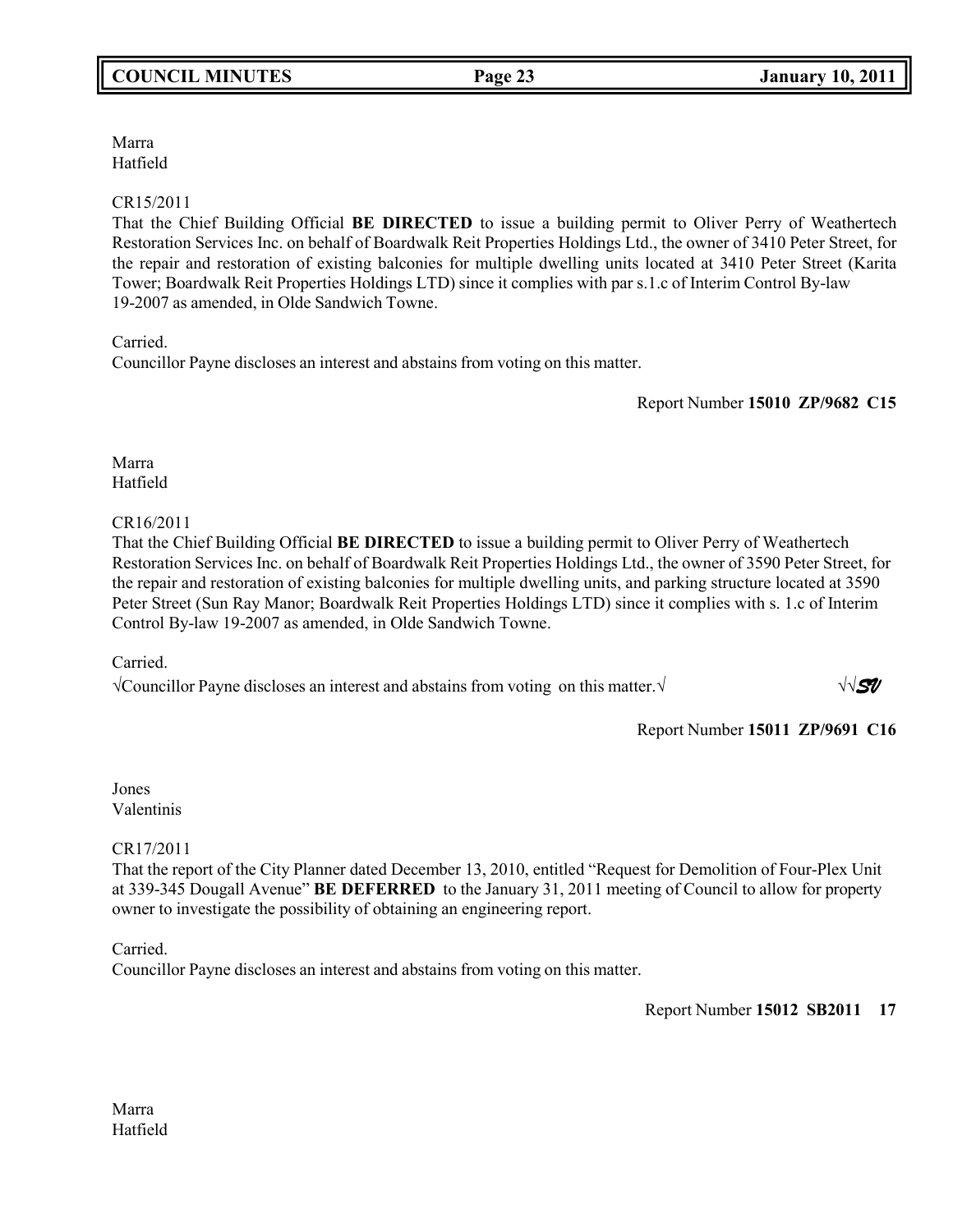## **COUNCIL MINUTES Page 24 January 10, 2011**

## CR18/2011

That the report of the City Clerk with respect to a **LEASE AGREEMENT** between The Corporation of the City of Windsor and Bridge Partners Inc. for 4255 Sandwich Street **BE RECEIVED** for information; and

That **COUNCIL CONFIRM and RATIFY** its decision **TO APPROVE** the lease of 4255 Sandwich Street, Windsor, Ontario to Bridge Partners Inc. in accordance with the following terms:

## **BASIC TERMS:**

| a)           | <b>Tenant</b>                                                                                                                                                      | Bridge Partners Inc.                                                                                                                                                                                                                |  |
|--------------|--------------------------------------------------------------------------------------------------------------------------------------------------------------------|-------------------------------------------------------------------------------------------------------------------------------------------------------------------------------------------------------------------------------------|--|
| b)           | <b>Tenant's Address</b>                                                                                                                                            | 500 Rennie Street, Hamilton, Ontario L8H 3P6<br>Attention: Philip Fracassi                                                                                                                                                          |  |
| c)           | <b>Commencement Date</b>                                                                                                                                           | January 1, 2011                                                                                                                                                                                                                     |  |
| d)           | <b>Term</b>                                                                                                                                                        | January 1, 2011 to December 31, 2015 sixty $(60)$ months                                                                                                                                                                            |  |
| $\mathbf{e}$ | <b>Termination Date</b>                                                                                                                                            | December 31, 2015                                                                                                                                                                                                                   |  |
| $\mathbf f$  | <b>Leased Premises</b>                                                                                                                                             | 4255 Sandwich Street, Windsor, Ontario (known as Parcels A, B and C on<br>Schedule B on the "Offer to Lease" dated November 17, 2010.                                                                                               |  |
| g)           | <b>Area of Leased Premises</b>                                                                                                                                     | Approximately 16,800 sq. ft. warehouse space and 10 acres of fenced<br>yard of the improved property known as 4255 Sandwich Street (shown on<br>Schedule B on the "Offer to Lease" dated November 17, 2010).                        |  |
| h)           | \$96,000.00 per year plus HST - January 1, 2011 to December 31, 2012<br><b>Basic Rental</b><br>\$108,000.00 per year plus HST January 1, 2013 to December 31, 2015 |                                                                                                                                                                                                                                     |  |
| i)           | Monthly Basic Rental \$8,000.00 per month plus HST January 1, 2011 to December 31, 2012<br>\$9,000.00 per month plus HST January 1, 2013 to December 31, 2015      |                                                                                                                                                                                                                                     |  |
| j)           | <b>Security Deposit</b>                                                                                                                                            | \$19,210.00 plus HST                                                                                                                                                                                                                |  |
| $\bf k)$     | <b>Land Taxes</b>                                                                                                                                                  | Included in Basic Rental                                                                                                                                                                                                            |  |
| $\mathbf{I}$ | <b>Utilities</b><br>Payable by the Tenant (hydro, gas and water)                                                                                                   |                                                                                                                                                                                                                                     |  |
| m)           | <b>Permitted Use</b> Steel Trucking and Storage                                                                                                                    |                                                                                                                                                                                                                                     |  |
| n)           | Renewal                                                                                                                                                            | If the tenant is in good standing, the tenant shall be entitled to renew the lease for one $(1)$<br>additional term of sixty (60) months under the same terms and conditions,<br>save and except the rent which will be negotiated. |  |
| $\bf{0}$     |                                                                                                                                                                    | Overholding Monthly \$18,000.00 per month plus HST                                                                                                                                                                                  |  |
| $\mathbf{p}$ | <b>Commission</b>                                                                                                                                                  | The City agrees to pay commission to RE/MAX Preferred Realty of: Total \$25,771.90.                                                                                                                                                 |  |
| <b>q</b> )   | <b>Tenant Insurance</b>                                                                                                                                            | General Liability Insurance - Minimum \$2,000,000.00<br>Tenant's Legal Liability - Minimum Limit \$300,000.00                                                                                                                       |  |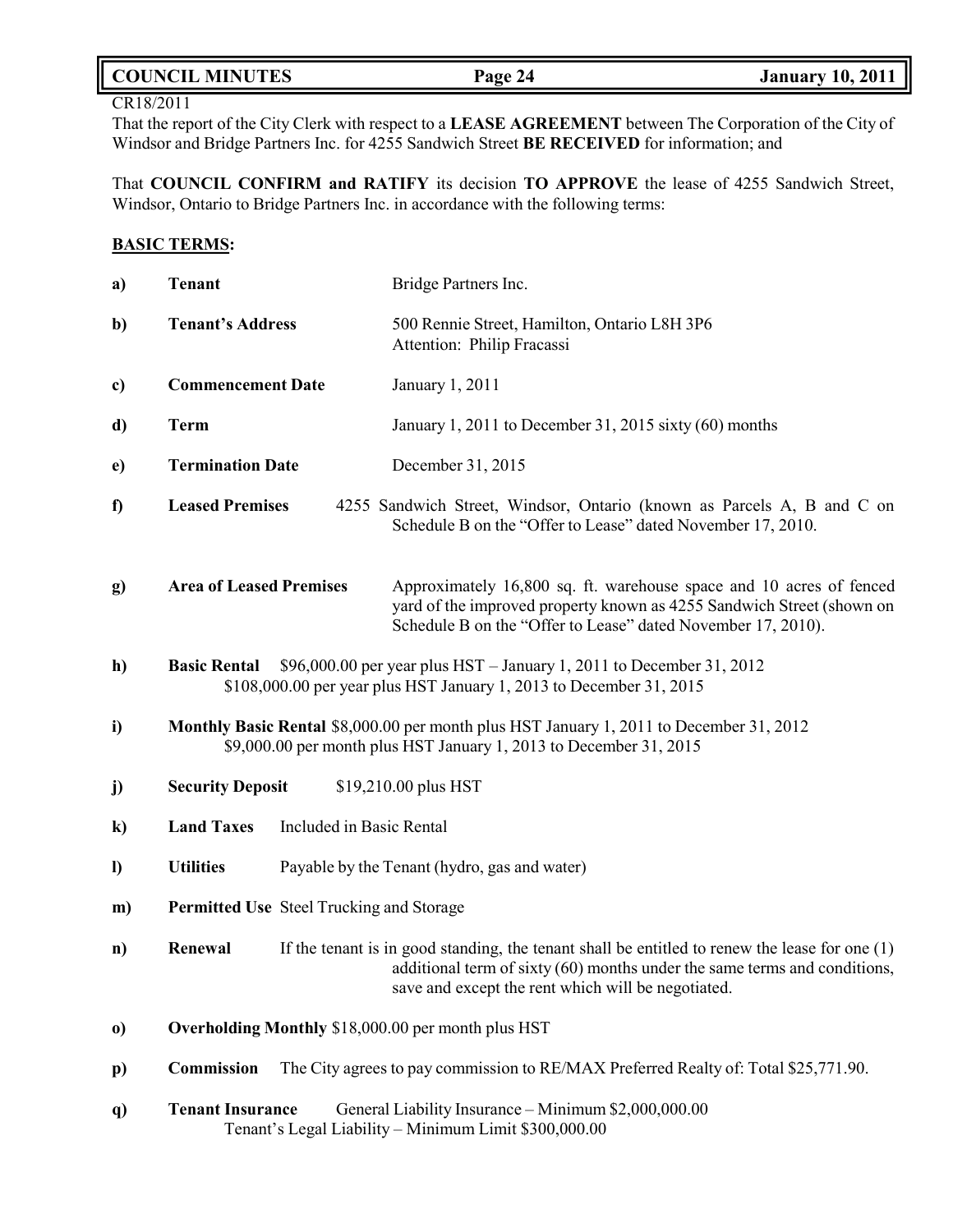|               | <b>COUNCIL MINUTES</b>    |                                                                  | Page 25                                                                                                                                                                                  | <b>January 10, 2011</b> |
|---------------|---------------------------|------------------------------------------------------------------|------------------------------------------------------------------------------------------------------------------------------------------------------------------------------------------|-------------------------|
|               |                           |                                                                  | Corporation of the City of Windsor to be listed as Additional insured and 30 days notice of<br>cancellation.                                                                             |                         |
| $\mathbf{r})$ | <b>Landlord Insurance</b> | The City will maintain fire insurance on the existing buildings. |                                                                                                                                                                                          |                         |
| s)            | <b>Conditions</b>         | A)                                                               | The landlord agrees to complete the following prior to lease<br>commencement.                                                                                                            |                         |
|               |                           | $\ddot{1}$                                                       | Construct a fenced area with gate to allow for segregated entry and<br>roadway for the existing Biosolids Plant as shown on Schedule B on the<br>Offer to Lease dated November 17, 2010. |                         |
|               |                           | $\overline{11}$                                                  | Remove all foliage on the internal fence line adjacent to Ojibway<br>Parkway.                                                                                                            |                         |
|               |                           | $\overline{111}$ )                                               | Ensure all exterior lighting is in good working order.                                                                                                                                   |                         |
|               |                           | iv)                                                              | Ensure all existing lighting, heating and air conditioning for the offices<br>and warehouse area are in good working order.                                                              |                         |
|               |                           | B)                                                               | The tenant agrees to complete the following prior to lease<br>commencement.                                                                                                              |                         |
|               |                           | $\ddot{i}$                                                       | Conduct a perimeter clean up of all loose debris.                                                                                                                                        |                         |
|               |                           | $\overline{11}$                                                  | Build a perimeter enclosure for existing fuel pumps on the site.                                                                                                                         |                         |
|               |                           | $\overline{\text{iii}}$                                          | Clean and repaint offices and dispatch area.                                                                                                                                             |                         |
|               |                           | iv)                                                              | Install a new automated entrance gate.                                                                                                                                                   |                         |
| t)            | Maintenance               |                                                                  | The tenant shall be responsible for all snow removal, cleaning and trash<br>removal from the site on an ongoing basis.                                                                   |                         |

**ACCOUNT NO.:** 001-6420-3105-0122960; and

That CAO1432, approved May 21, 2010 **BE RESCINDED**; and

The Chief Administrative Officer and City Clerk **BE AUTHORIZED** to sign a Lease Agreement in a form satisfactory to the City Solicitor, in content satisfactory to the Property Supervisor and in financial content to the City Treasurer.

Carried.

### Report Number **15040 APM/10674 C18**

Hatfield Valentinis

CR19/2011

I That an amendment to the Zoning By-law 8600 **BE APPROVED** to change the zoning of the property owned by Gregg and Kathleen Strong, described as Part Lot 143 Concession 1, and municipally known as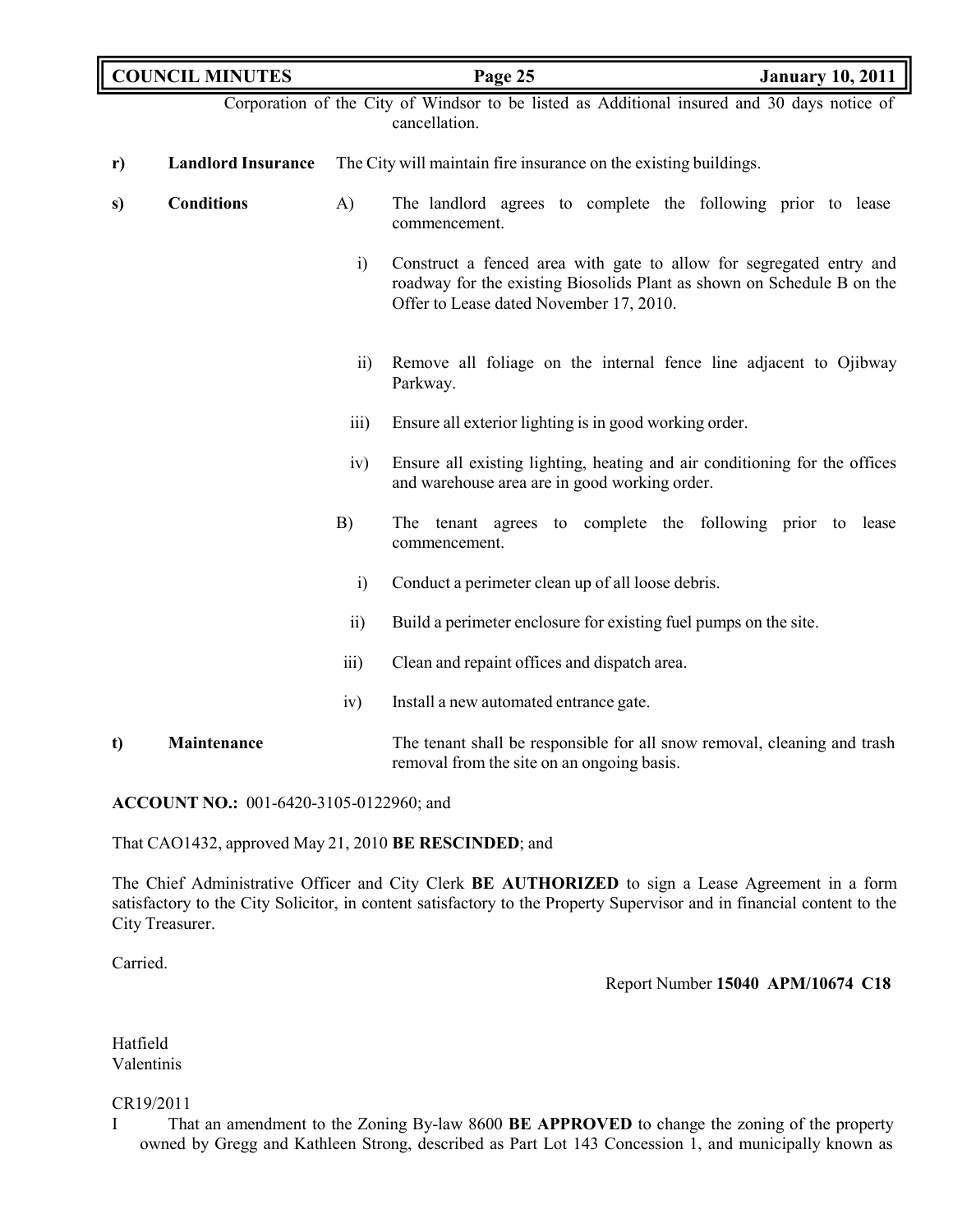## **COUNCIL MINUTES Page 26 January 10, 2011**

11210 – 11236 Tecumseh Road East (Roll No. 070-730-04800), by adding a supplementary provision to permit an outdoor mini golf as an ancillary use on the subject land;

- II That the outdoor mini golf **BE DEEMED** a development, and the applicant **BE REQUIRED** to enter into a Site Plan Agreement with the Corporation of The City of Windsor for the proposed development of the outdoor mini golf;
- III That the following conditions **BE INCORPORATED** into the Site Plan Agreement for the parcel:
	- i)That the applicant/owner acknowledge that there is an approved Class Environmental Assessment with a future centre median island in front of the subject land, which will result in the access points on Tecumseh Road being limited to right turns only; and
	- ii)That the applicant/owner agree to gratuitously grant a 6.1 metre (20 ft.) easement along the north boundary of the subject lands, for the maintenance and improvement of the Parent Relief Drain, prior to the issuance of a construction permit for development of the proposed mini golf.

Carried.

Report Number 15014 **ZB/10809** PAC 1

Gignac Dilkens

√√approved by additional information on Consolidated Order of Business √√*SV*

CR20/2011

That Zoning By-law 8600 **BE AMENDED** on the following basis:

- 1. Lot 114 and Part of Closed Alley, Plan 1109 (Roll No. 070-320-07200; southwest corner of Meldrum Road and Mons Avenue), √<del>Lots 112 and 113 and Part of Closed Alley, Plan 1109 (Roll No. 070-320-07300;</del> west side of Meldrum Road, south of Mons Ave) from MD1.2 to RD1.2;
- 2. Lot 114 and Part of Closed Alley, Plan 1109 (Roll No. 070-320-07200; southwest corner of Meldrum Road and Mons Avenue), Lots 112 and 113 and Part of Closed Alley, Plan 1109 (Roll No. 070-320-07300; west side of Meldrum Road, south of Mons Ave) from MD1.2 to RD1.2;
- 3. Parts 11 and 22, Plan 12R-21254 (Part of Roll No. 070-330-09000; west side of Chandler Road, north of Grand Marias Road East) from MD1.2 to RD1.2;
- 4. Lots 312 to 320, Part of Closed North-South Alley between Chandler and Meighen Road and Part of Closed East-West Alley north of Grand Marias Road East (Roll No. 070-320-14200 to 070-320-14800) from RD1.2 to MD1.2;
- 5. Parts 6 to 27 and 29 to 36, Plan 12R-14583 (Roll No. 070-370-02423 to 070-370-2430 and 070-370- 02437 to 070-370-02444; Gem Avenue & Allyson Avenue) from GD1.1 to RD1.2;
- 6. Lot 466, Plan 920 and part of Closed Alley (Roll No. 030-430-04400 and 030-430-11800; west side of Pierre Avenue, north of Tecumseh Road East) from RD2.1 to CD2.1.

Carried.

Report Number 15015 **ZB/10846** PAC 2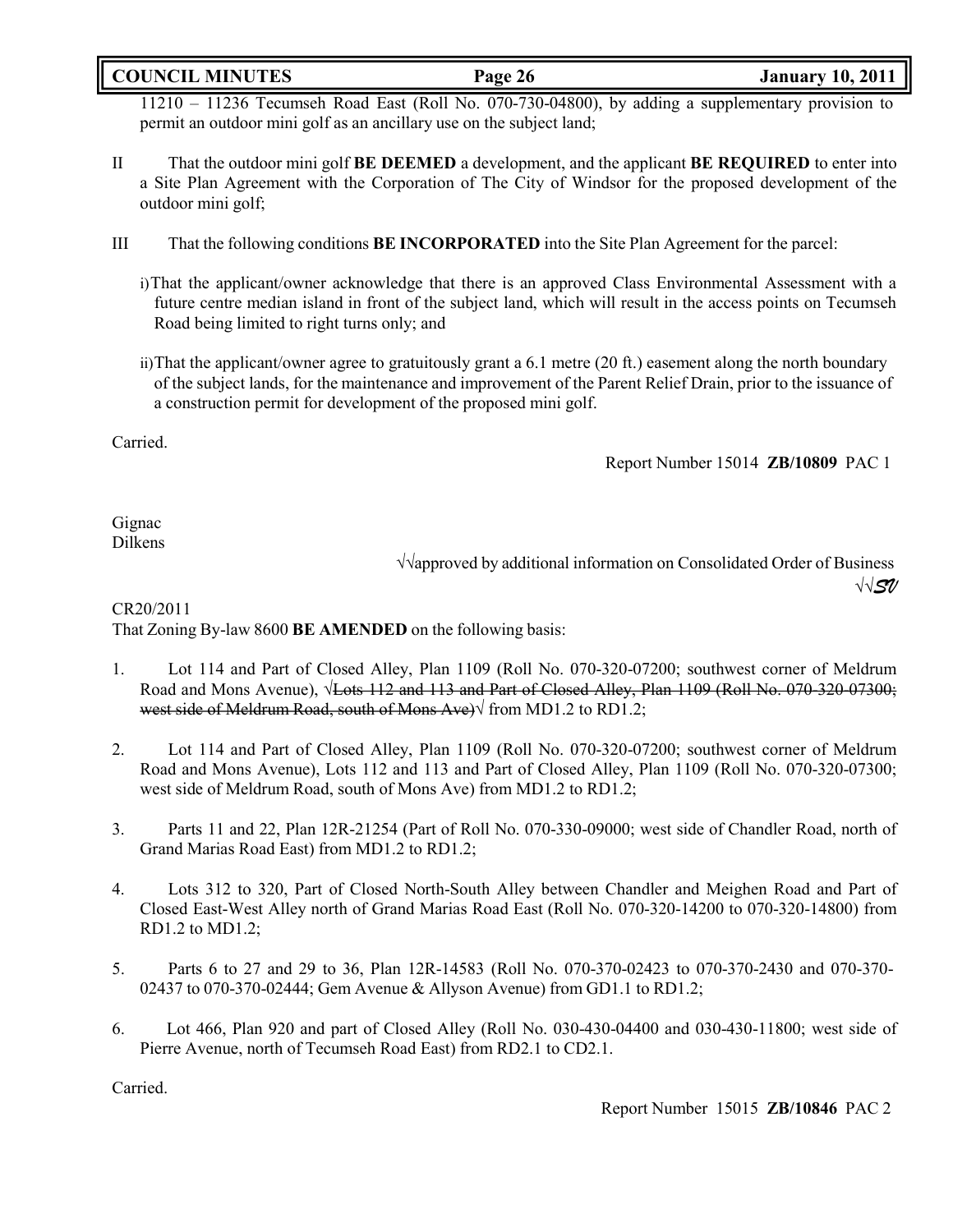| <b>COUNCIL MINUTES</b> |  |
|------------------------|--|
|------------------------|--|

**COUNCIL EXAMPLE 10, 2011 COUNCIL EXAMPLE 10, 2011** 

**ADOPTED** by Council at its meeting held January 10, 2011 [**M9-2011**] VC/bm

# **SPECIAL MEETING OF COUNCIL – IN CAMERA January 10, 2011**

## **Meeting called to order at: 3:30 p.m.**

## **Members in Attendance:**

Mayor E. Francis Councillor D. Dilkens Councillor R. Jones Councillor A. **Halberstadt** Councillor F. Valentinis Councillor B. Marra Councillor P. Hatfield Councillor J. Gignac Councillor A. Maghnieh Councillor H. Payne Councillor E. Sleiman

### **Also in attendance:**

H. Reidel, Chief Administrative Officer D. Cercone, Acting Community Development and Health Commissioner M. Sonego, City Engineer G. Wilkki, City Solicitor V. Critchley, City Clerk O. Colucci, Chief Financial Officer N. Coleman, Mayor's Chief of Staff M. Nazarewich, Senior Legal Counsel (Item 2) V. Mihalo, Executive Director of Human Resources (Items 2 and 3) B. Ierullo, Manager of Organizational Development (Item 3) M. Stamp, Property Supervisor (Items 5 and 6) C. Glassford, Legal Counsel (Item 5) F. Nazzani, YQG (Item 5) R. Gaudet, P. Persichilli, Windsor-Essex County Development Commission (Items 5 and 6) (R. Gaudet arrives at 3:41 p.m.) W. Willis, Legal Counsel (Items 5 and 6)

## **Verbal Motion is presented by Councillor Marra, seconded by Councillor Jones, to move in Camera for discussion of the following item(s):**

| Item No. | <b>Subject</b> | <b>Section</b>              | $\sim$ | Pursuant | to to |
|----------|----------------|-----------------------------|--------|----------|-------|
|          |                | <b>Municipal</b><br>amended | Act,   | 2001,    | as    |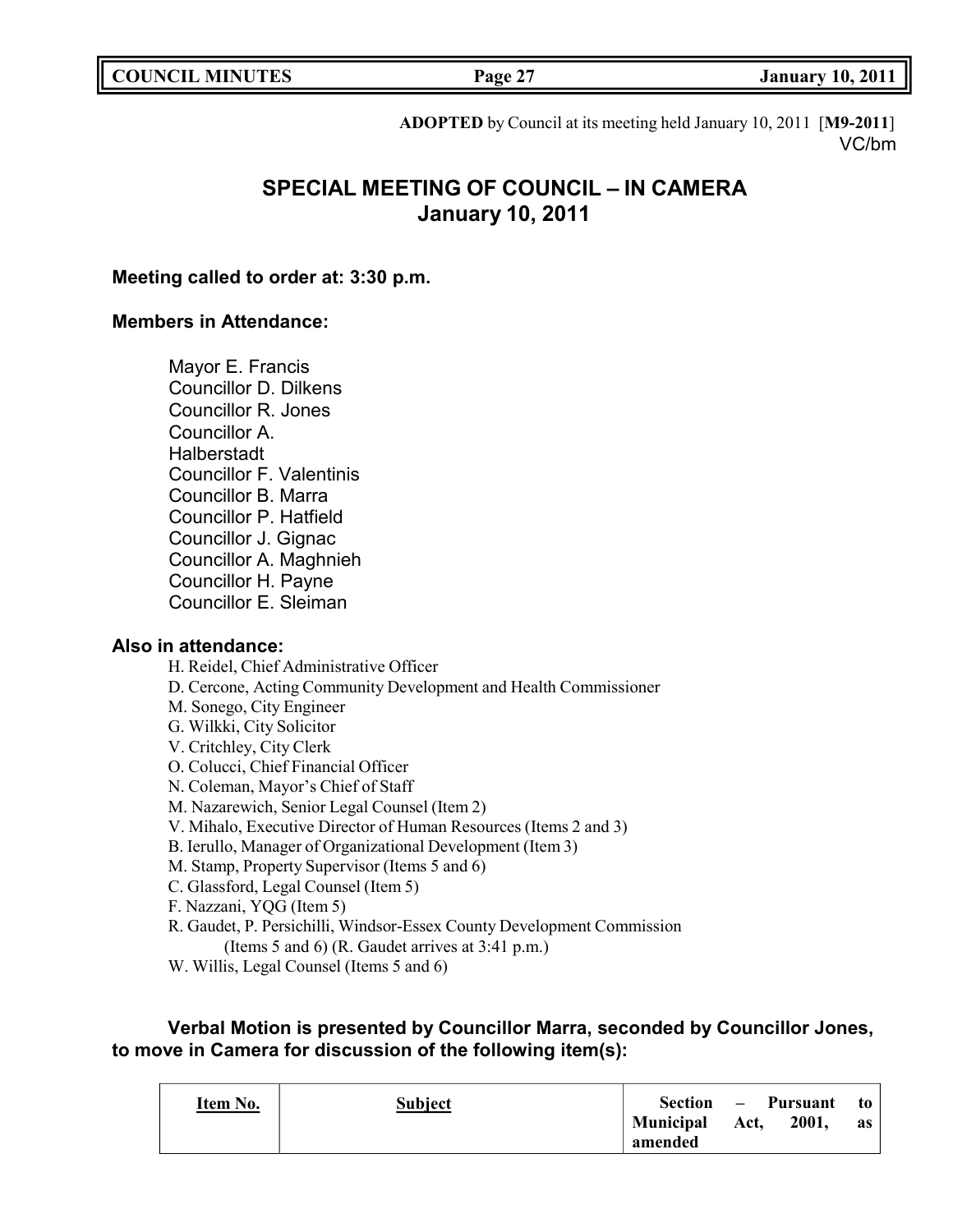| <b>COUNCIL MINUTES</b> |    | Page 28                                                                      |                 | <b>January 10, 2011</b> |  |
|------------------------|----|------------------------------------------------------------------------------|-----------------|-------------------------|--|
|                        |    | Personal matter – recruitment                                                | 239(2)(b)       |                         |  |
|                        | 2. | Legal/Personal matter – claim                                                | 239(2)(e)(b)    |                         |  |
|                        | 3. | <b>Personal matter – Pay Equity update</b>                                   | 239(2)(b)(d)(e) |                         |  |
|                        | 4. | <b>Personal matter – labour relations</b>                                    | 239(2)(d)       |                         |  |
|                        | 5. | Property matter – lease of land                                              | 239(2)(c)(f)    |                         |  |
|                        | 6. | <b>Property matter – Economic Development</b><br>opportunity (verbal report) | 239(2)(c)       |                         |  |

## **Motion Carried.**

## **Declarations of Pecuniary Interest:**

None declared.

**Discussion on the items of business. (Items 6, 5, 4, 3, 2 and 1)**

**Verbal Motion is presented by Councillor Jones, seconded by Councillor Dilkens, to move back into public session.**

**Motion Carried.**

## **Moved by Councillor Hatfield, seconded by Councillor Dilkens, THAT the Clerk BE DIRECTED to transmit the recommendation(s) contained in the report(s) discussed at the In-Camera Council Meeting held January 10, 2011 directly to Council for consideration at the next Regular Meeting.**

1. That consideration of the in-camera report from the City Solicitor, Fire Chief and Chief Financial Officer and City Treasurer respecting a personal matter - recruitment **BE DEFERRED** to January 17, 2011.

2. That the in-camera report from Senior Legal Counsel and City Clerk respecting a legal/personal matter – claim **BE RECEIVED FOR INFORMATION**.

3. That the recommendation contained in the in-camera report from the Manager of Organizational Development and Health and Safety, Executive Director of Human Resources, City Clerk, City Solicitor and Chief Financial Officer and City Treasurer respecting a personal matter – pay equity update **BE APPROVED**.

4. That the in-camera report from Manager of Corporate Administration and Assistant to the CAO, City Clerk and Executive Director of Human Resource respecting a personal matter – labour relations **BE RECEIVED FOR INFORMATION**.

5. That the recommendation contained in the in-camera report from the City Engineer, City Solicitor and Chief Financial Officer and City Treasurer respecting a property matter –lease of land **BE APPROVED.**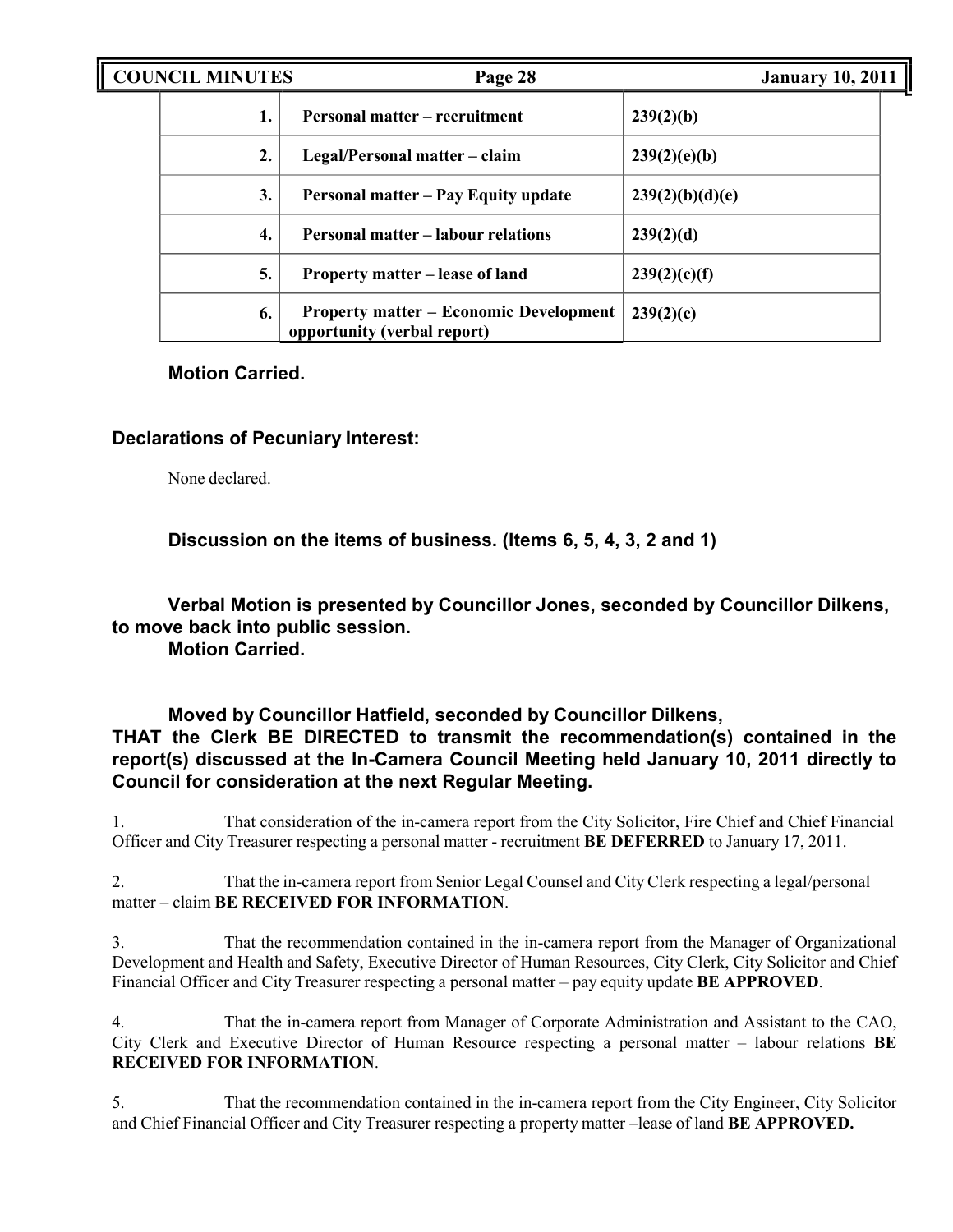| <b>COUNCIL MINUTES</b> | Page 29 | <b>January 10, 2011</b> |
|------------------------|---------|-------------------------|
|                        |         |                         |

6. That the verbal report from Mayor Francis respecting a property matter – Economic Development opportunity **BE RECEIVED** and the Mayor **BE AUTHORIZED** to proceed in accordance with the verbal direction of Council.

**Motion Carried.**

**Moved by Councillor Dilkens, seconded by Councillor Jones, That the special meeting of council held January 10, 2011 BE ADJOURNED. (Time: 5:10 p.m.) Motion Carried.**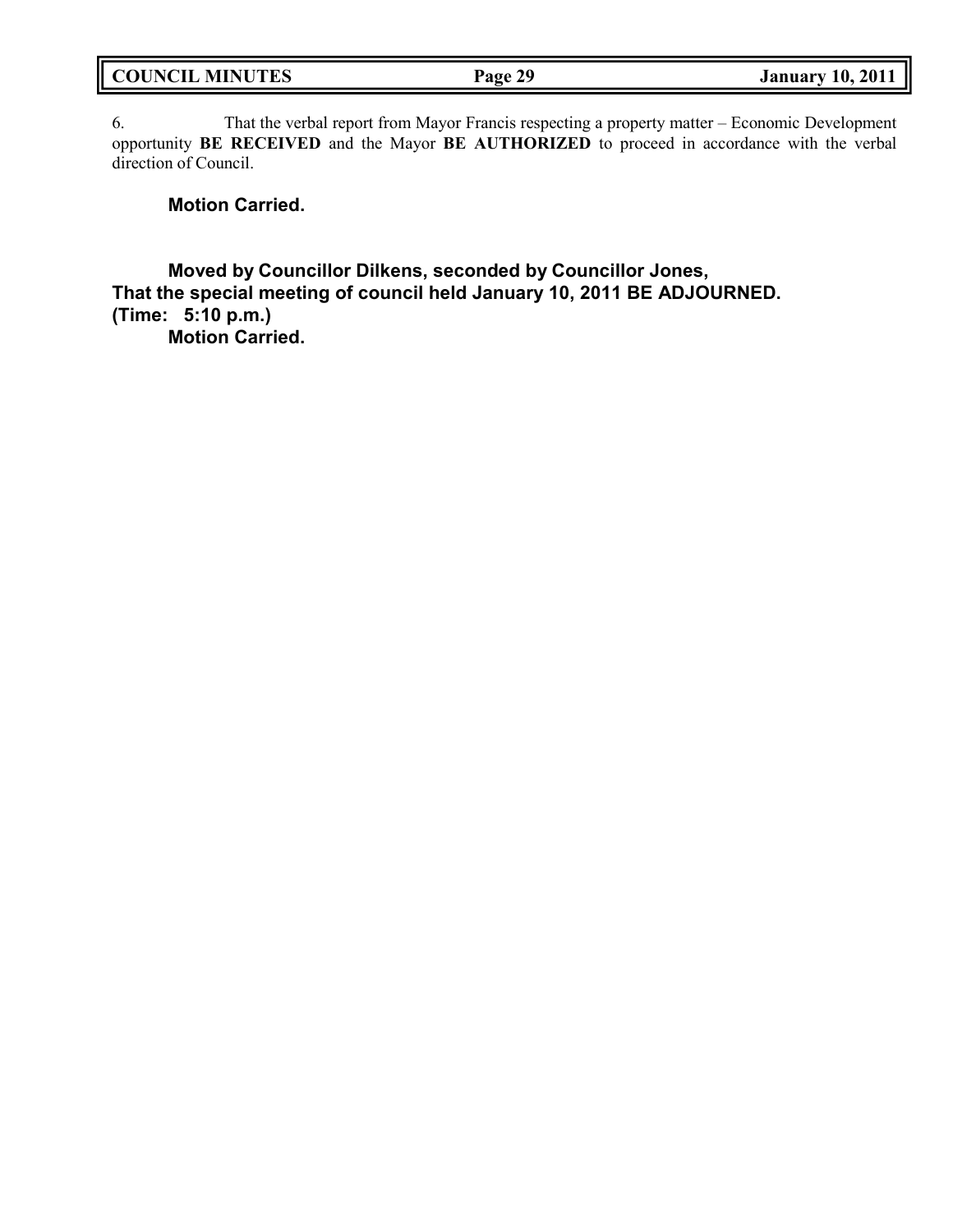# **ADOPTED** by Council at its meeting held January 10, 2011 [**M10-2011**] KK

Windsor, Ontario January 10, 2011

## **REPORT NO. 291**

of the **Windsor Heritage Committee** at its meeting held November 10, 2010 5:30 o'clock p.m. Meeting Room 407, 400 City Hall Square East

Present: Robin Easterbrook, Chair Councillor Percy Hatfield Councillor Fulvio Valentinis Gudrin Bildfell Lynn Raeburn Baker Simon Chamely Dr. Paul DeMarco Andrew Foot Janis Marchand Jeffrey Mellow

Your Committee submits the following recommendation:

**I.** That the request by the Corporation of the City of Windsor for a grant of \$235,000 from the Community Heritage Fund for replacement of the roof with slate at Mackenzie Hall, the former Essex County Court House **BE APPROVED**, with transfer of funds upon determination by the Chief Building Official and City Planner that the work is complete according to historic standards.

**II.** That the request by the City of Windsor, for replacement of the roof with slate at Mackenzie Hall, the former Essex County Court House, **BE APPROVED** as a permitted modification to the property designated under provisions of Part IV of the *Ontario Heritage Act.*

**III.** That City Council **BE REQUESTED** to reimburse the Community Heritage Fund with \$20,000 per year for ten years, in addition to existing funding.

A. Foot voting nay.

*NOTE:* The report of the Heritage Planner dated October 7, 2010 is *attached* as background information.

**CHAIR**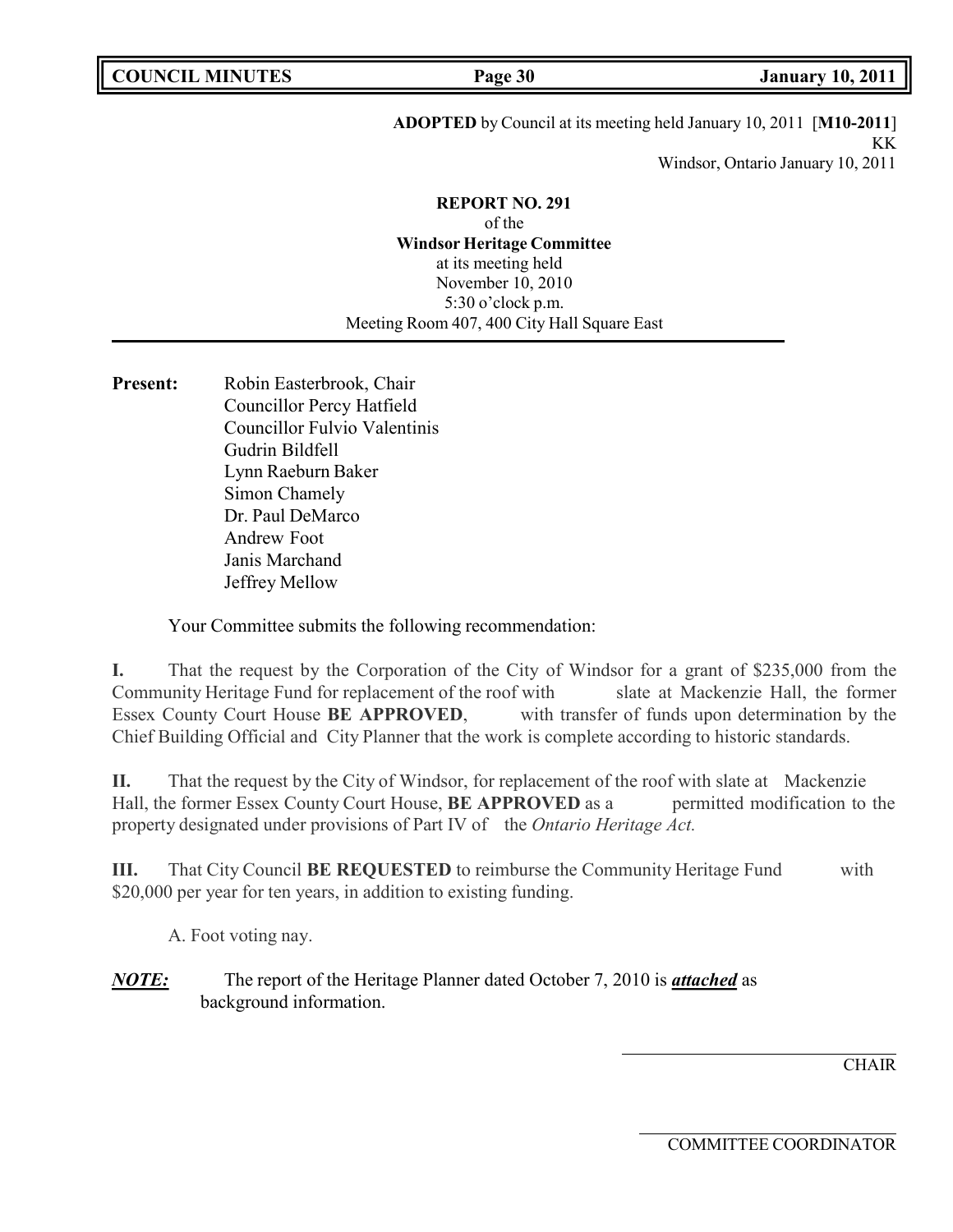## **ADOPTED** by Council at its meeting held January 10, 2011 [**M11-2011**] KK

Windsor, Ontario January 10, 2011

#### **REPORT NO. 292**

of the **Windsor Heritage Committee** at its meeting held November 10, 2010 5:30 o'clock p.m. Meeting Room 407, 400 City Hall Square East

Present: Robin Easterbrook, Chair Councillor Percy Hatfield Councillor Fulvio Valentinis Gudrin Bildfell Lynn Raeburn Baker Simon Chamely Dr. Paul DeMarco Andrew Foot Janis Marchand Jeffrey Mellow

Your Committee submits the following recommendation:

That the request by Perihan Alan for a grant from the Community Heritage Fund for repairs to the porch at the Mason-Girardot House, at 3203 Peter Street **BE APPROVED** for a grant in the amount of \$945 and a loan for \$2,835 subject to determination by the Chief Building Official and the City Planner that the work is complete, and further, that the issue **BE REVISITED** if a more recent invoice (that includes the HST) is provided.

J. Mellow and L. Baker voting nay.

*NOTE:* The report of the Heritage Planner dated October 6, 2010 is *attached* as background information.

**CHAIR**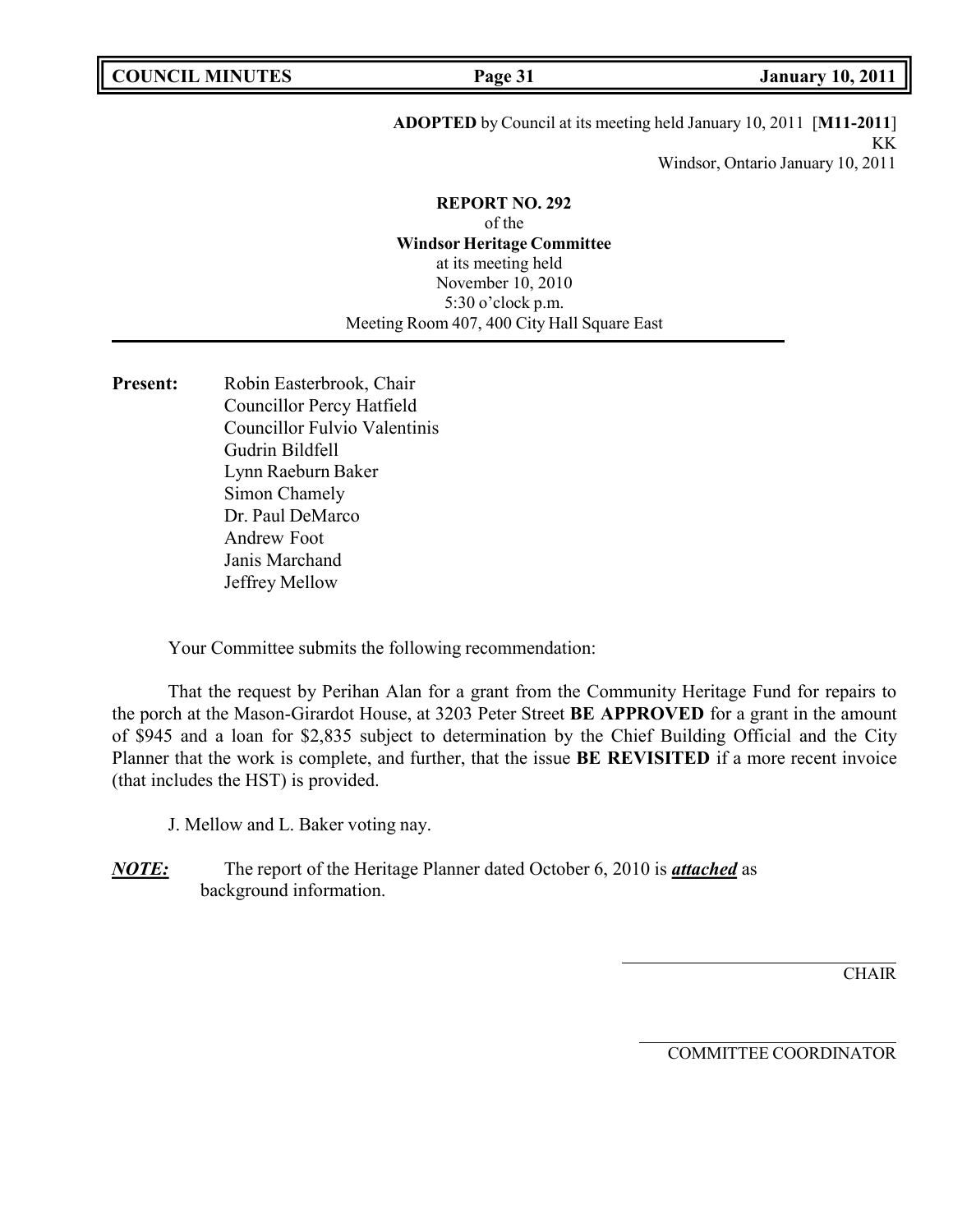## **ADOPTED** by Council at its meeting held January 10, 2011 [**M12-2011**] KK

Windsor, Ontario January 10, 2011

#### **REPORT NO. 293**

of the **Windsor Heritage Committee** at its meeting held November 10, 2010 5:30 o'clock p.m. Meeting Room 407, 400 City Hall Square East

Present: Robin Easterbrook, Chair Councillor Percy Hatfield Councillor Fulvio Valentinis Gudrin Bildfell Lynn Raeburn Baker Simon Chamely Dr. Paul DeMarco Andrew Foot Janis Marchand Jeffrey Mellow

Your Committee submits the following recommendation:

That the request by the Descent of the Holy Ghost Romanian Orthodox Church for a grant in the amount of \$1,215 from the Community Heritage Fund, for specified repairs at 2895 Seminole Street **BE APPROVED** subject to determination by the Chief Building Official and the City Planner that the work is complete.

L. Baker and S. Chamely voting nay.

*NOTE:* The report of the Heritage Planner dated October 6, 2010 is *attached* as background information.

**CHAIR**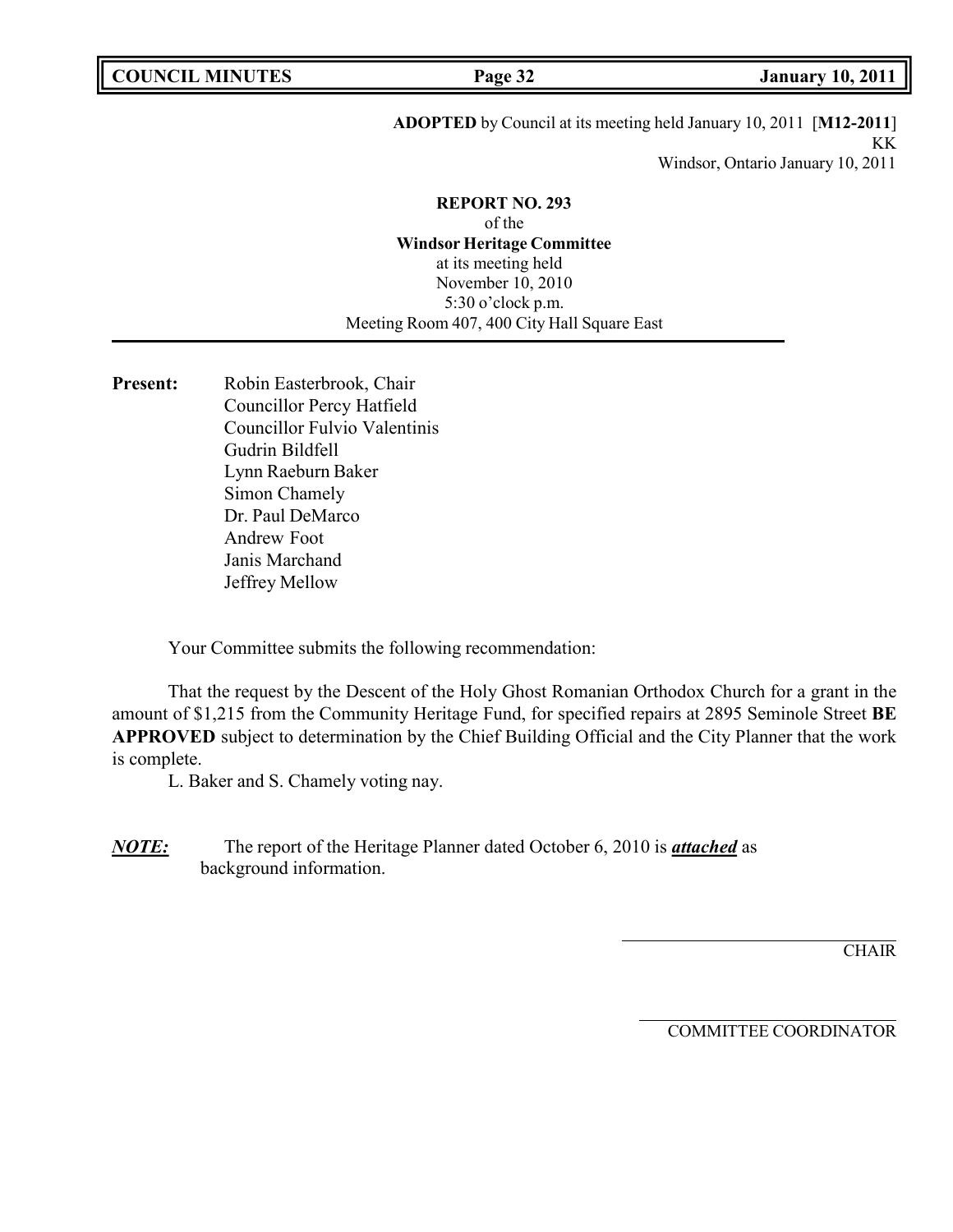**COUNCIL EXECUTE: COUNCIL EXECUTE: Page 33 January** 10, 2011

### **ADOPTED** by Council at its meeting held January 10, 2011 [**M13-2011**] KK

Windsor, Ontario January 10, 2011

#### **REPORT NO. 294**

of the **Windsor Heritage Committee** at its meeting held November 10, 2010 5:30 o'clock p.m. Meeting Room 407, 400 City Hall Square East

Present: Robin Easterbrook, Chair Councillor Percy Hatfield Councillor Fulvio Valentinis Gudrin Bildfell Lynn Raeburn Baker Simon Chamely Dr. Paul DeMarco Andrew Foot Janis Marchand Jeffrey Mellow

Your Committee submits the following recommendation:

That the proposal by Saad Khalaf, Hannah, Ghobrial & Associates Ltd. to change the exterior front door at 1011 Ouellette Avenue, the Medical Arts Building, **BE APPROVED** as a permitted modification to the property designated under provisions of *Part IV of the Ontario Heritage Act*.

*NOTE:* The report of the Heritage Planner dated November 3, 2010 is *attached* as background information.

**CHAIR**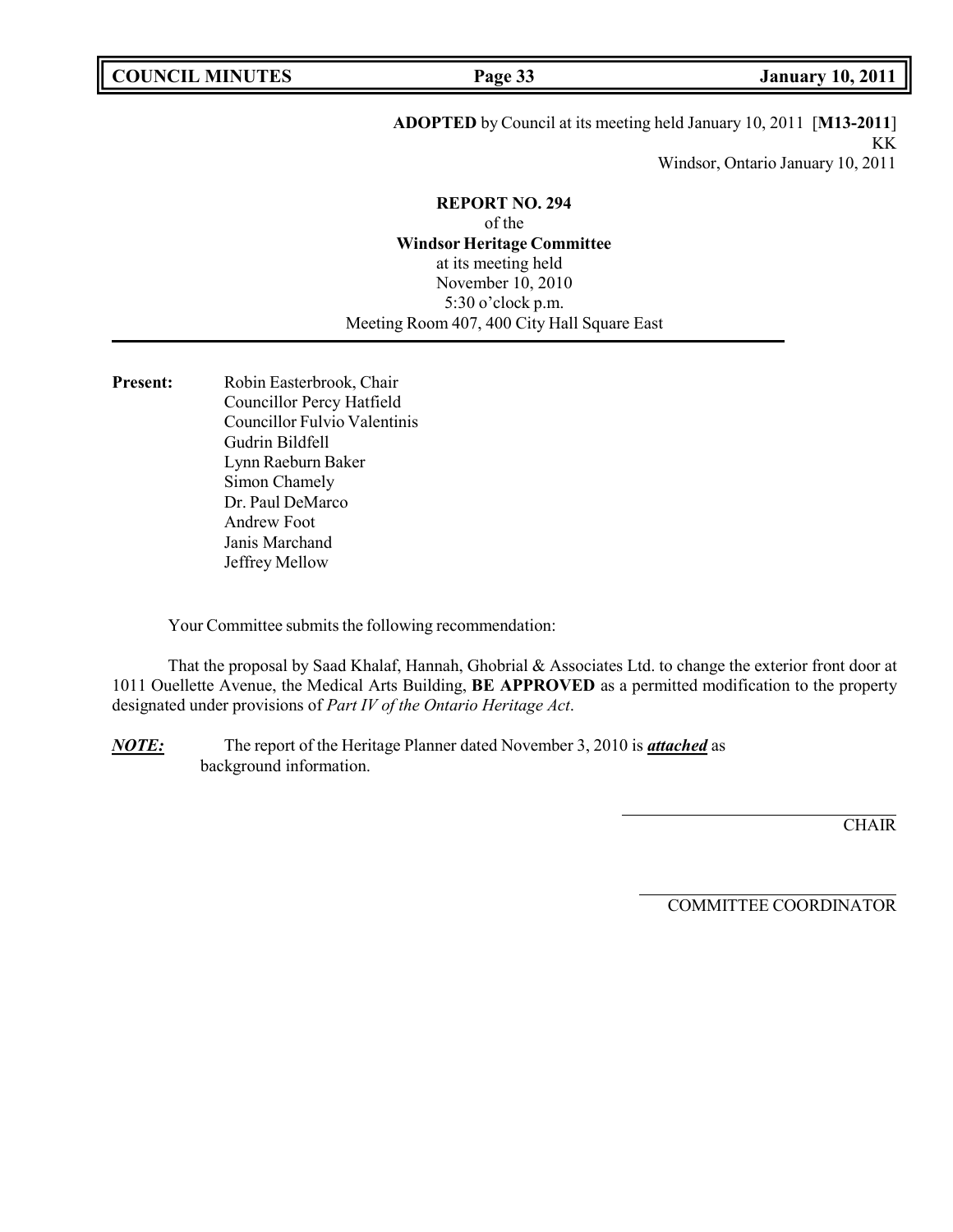### **ADOPTED** by Council at its meeting held January 10, 2011 [**M14-2011**] KK

Windsor, Ontario January 10, 2011

#### **REPORT NO. 295**

of the **Windsor Heritage Committee** at its meeting held November 10, 2010 5:30 o'clock p.m. Meeting Room 407, 400 City Hall Square East

Present: Robin Easterbrook, Chair Councillor Percy Hatfield Councillor Fulvio Valentinis Gudrin Bildfell Lynn Raeburn Baker Simon Chamely Dr. Paul DeMarco Andrew Foot Janis Marchand Jeffrey Mellow

Your Committee submits the following recommendation:

That there is NO OBJECTION to the proposed demolition of the east extensions of the west building (1220 University Avenue West) of the S.W.&A. Car Barns, a listed (not designated) heritage property under provision of Part IV of the Ontario Heritage Act, therefore a demolition permit for the specified part of the property may be issued upon Council approval, and further, that the Heritage Planner BE DIRECTED to meet with Mr. George Sofos and to provide the merits of designating a property.

*NOTE:* The report of the Heritage Planner dated November 3, 2010 is *attached* as background information.

**CHAIR**